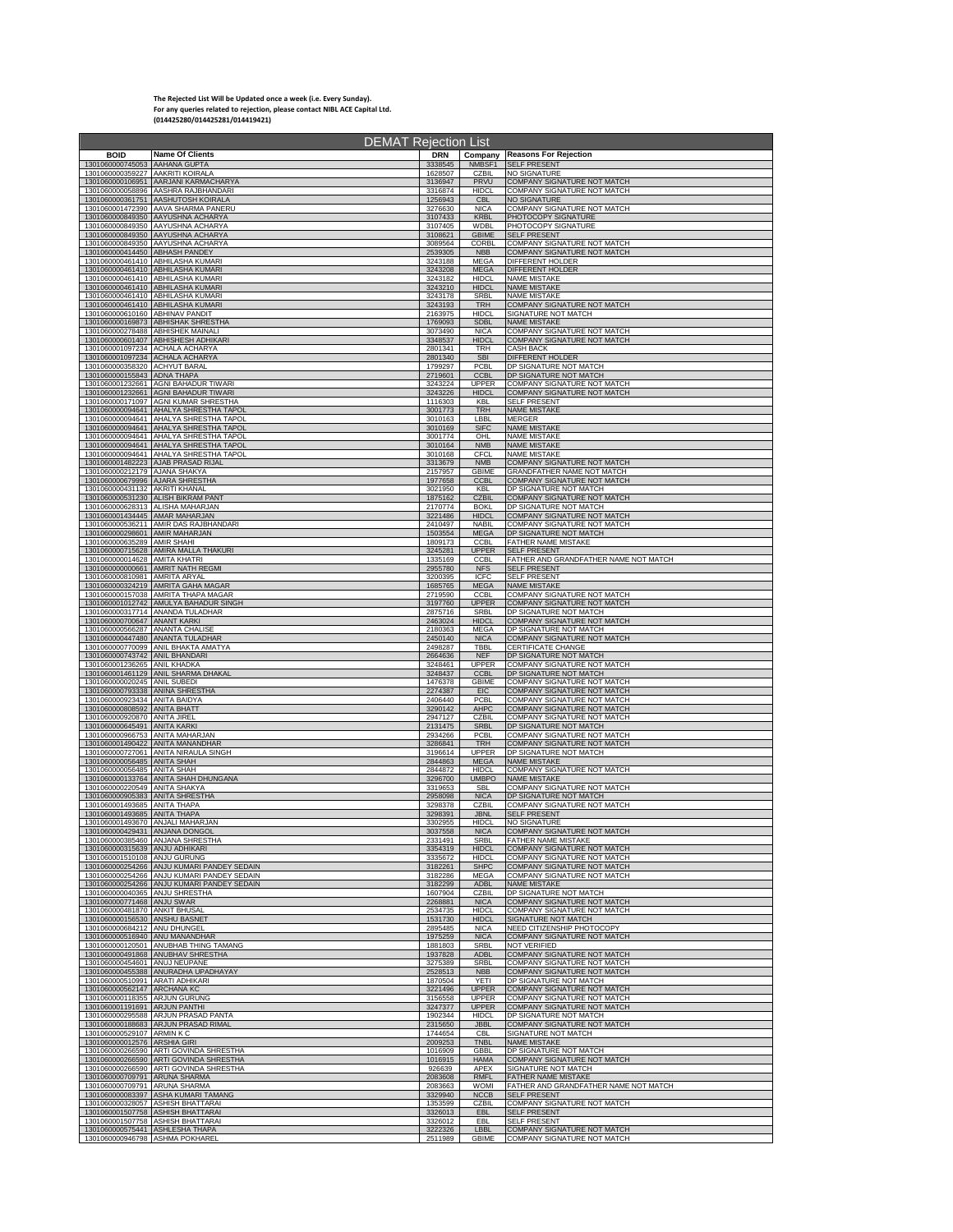| 1301060000059959 ASHOK RAM WAD                                       |                                                                        |                    |                              |                                                                   |
|----------------------------------------------------------------------|------------------------------------------------------------------------|--------------------|------------------------------|-------------------------------------------------------------------|
|                                                                      | 1301060000059959 ASHOK RAM WAD                                         | 3248445<br>3248444 | <b>MEGA</b><br><b>HIDCL</b>  | <b>COMPANY SIGNATURE NOT MATCH</b><br>COMPANY SIGNATURE NOT MATCH |
| 1301060000099975 ASMITA AMATYA                                       | 1301060001391241 ASHTAMAYA CHYAME                                      | 3294067<br>2908459 | <b>UPPER</b><br><b>NABIL</b> | <b>SELF PRESENT</b><br><b>SELF PRESENT</b>                        |
| 1301060001098681                                                     | <b>ASMITA DHUNGAI</b>                                                  | 3364774            | <b>HIDCI</b>                 | <b>COMPANY SIGNATURE NOT MATCH</b>                                |
| 1301060000362962                                                     | <b>ASMITA GHIMIRE</b>                                                  | 1323193            | JBBL                         | DP SIGNATURE NOT MATCH                                            |
| 1301060001063477 ATISHMA BHATTA                                      | ATITTAM GOVINDA SHRESTHA                                               | 2760529            | <b>TRH</b>                   | COMPANY SIGNATURE NOT MATCH                                       |
| 1301060000266436                                                     |                                                                        | 950782             | <b>HAMA</b>                  | COMPANY SIGNATURE NOT MATCH                                       |
| 1301060001106522                                                     | AVAY KUMAR KHADKA                                                      | 3348881            | <b>UPPER</b>                 | <b>NO SIGNATURE</b>                                               |
| 1301060000241793 AYAM DHAKAL                                         | 1301060000429237 AWASHYAK SINGH SHRESTHA                               | 1447958<br>2872670 | MEGA<br><b>HIDCL</b>         | <b>NAME MISTAKE</b><br><b>FATHER NAME MISTAKE</b>                 |
| 1301060000453984                                                     | AYUSH NEUPANE                                                          | 3275364            | PCBL                         | COMPANY SIGNATURE NOT MATCH                                       |
| 1301060001437281                                                     | <b>BABBY MALLA GORKHALI</b>                                            | 3219752            | <b>NICA</b>                  | <b>NAME MISTAKE</b>                                               |
| 1301060000613594                                                     | <b>BABITA DEO</b>                                                      | 2301648            | EBL                          | COMPANY SIGNATURE NOT MATCH                                       |
| 1301060000060470                                                     | <b>BABITA KUMARI AGRAWAL</b>                                           | 3260031            | <b>HIDCL</b>                 | COMPANY SIGNATURE NOT MATCH                                       |
| 1301060000060470                                                     | <b>BABITA KUMARI AGRAWAL</b><br>1301060000060470 BABITA KUMARI AGRAWAL | 3260030            | <b>CCBL</b><br><b>MEGA</b>   | COMPANY SIGNATURE NOT MATCH<br>COMPANY SIGNATURE NOT MATCH        |
|                                                                      | 1301060000349886 BABITA SHRESTHA MAHARJAN                              | 3260029<br>3282373 | GDBL                         | <b>NAME MISTAKE</b>                                               |
| 1301060000879170 BABU LAL KARKI                                      | <b>BABU RAJA ARYAL</b>                                                 | 3146363            | <b>UPPER</b>                 | COMPANY SIGNATURE NOT MATCH                                       |
| 1301060000453211                                                     |                                                                        | 1554558            | SRBL                         | DP SIGNATURE NOT MATCH                                            |
| 1301060000453211                                                     | <b>BABU RAJA ARYAL</b>                                                 | 1554599            | <b>NCCB</b>                  | DP SIGNATURE NOT MATCH                                            |
| 1301060000362694                                                     | <b>BABU RAJA TULADHAR</b>                                              | 2726075            | <b>NICA</b>                  | FATHER NAME MISTAKE                                               |
| 1301060000274046                                                     | BABURAJA MAHARJAN                                                      | 3246532            | <b>UPPER</b>                 | COMPANY SIGNATURE NOT MATCH                                       |
| 1301060000984521                                                     | <b>BABURAM GOLE TAMANG</b>                                             | 3288442            | <b>UPPER</b>                 | DP SIGNATURE NOT MATCH                                            |
|                                                                      | 1301060000864550 BACHPAN RAJ SHRESTHA                                  | 2650379            | VSDBL                        | DP SIGNATURE NOT MATCH                                            |
| 1301060000626977 BADRI ARYAL                                         | 1301060000908287 BAIKUNTHA MAN MASKEY                                  | 3261552<br>2996425 | MEGA<br><b>SBI</b>           | COMPANY SIGNATURE NOT MATCH<br>DP SIGNATURE NOT MATCH             |
| 1301060000015315                                                     | 1301060000908287 BAIKUNTHA MAN MASKEY                                  | 3003239            | <b>SBI</b>                   | DP SIGNATURE NOT MATCH                                            |
|                                                                      | <b>BAIKUNTHA PRASAD PHUYAL</b>                                         | 3197727            | <b>MEGA</b>                  | COMPANY SIGNATURE NOT MATCH                                       |
| 1301060001124630                                                     | 1301060000904721 BAL BAHADUR PARAJULI                                  | 3363556            | <b>HIDCL</b>                 | COMPANY SIGNATURE NOT MATCH                                       |
|                                                                      | <b>BAL KRISHNA GAUTAM</b>                                              | 3350474            | MEGAPO                       | <b>CERTIFICATE CHANGE</b>                                         |
| 1301060000188208                                                     | 1301060000668684 BALKRISHNA LUITEL                                     | 3214147            | <b>UPPER</b>                 | <b>SELF PRESENT</b>                                               |
|                                                                      | <b>BALRAM RIMAL</b>                                                    | 2373539            | <b>MEGA</b>                  | COMPANY SIGNATURE NOT MATCH                                       |
|                                                                      | 1301060000178696 BANDANA PRADHAN                                       | 563457             | UFIL                         | COMPANY SIGNATURE NOT MATCH                                       |
| 1301060000365741 BANITA KAFLE                                        | BARSHA DEVI SHRESTHA                                                   | 1368119            | <b>MEGA</b>                  | <b>SIGN NOT MATCH</b>                                             |
| 1301060001505288                                                     |                                                                        | 3318893            | <b>HIDCL</b>                 | COMPANY SIGNATURE NOT MATCH                                       |
| 1301060000197681                                                     | <b>BARSHA SHRESTHA</b>                                                 | 1596390            | <b>ADBL</b>                  | DP SIGNATURE NOT MATCH                                            |
| 1301060000272959 BASANTA BISTA                                       |                                                                        | 3283807            | UPPER                        | COMPANY SIGNATURE NOT MATCH                                       |
| 1301060000810008 BASANTA DESHAR                                      | 1301060001007219 BASANTA BUDHATHOKI                                    | 3247369<br>3192540 | <b>UPPER</b><br><b>UPPER</b> | COMPANY SIGNATURE NOT MATCH<br><b>SELF PRESENT</b>                |
| 1301060000034013                                                     | <b>BASU MAYA MAHARJAN</b><br>1301060000041675 BASUDEV PRASAD BHATTRAI  | 1707255<br>117909  | WDBL                         | <b>GRANDFATHER NAME NOT MATCH</b><br>COMPANY SIGNATURE NOT MATCH  |
| 1301060000506968 BASUDEV TIWARI                                      |                                                                        | 3226533            | <b>CCBL</b><br><b>ADBL</b>   | COMPANY SIGNATURE NOT MATCH                                       |
| 1301060000834880                                                     | 1301060000679791 BEKHA NARAYAN MAHARJAN                                | 3316689            | <b>UPPER</b>                 | COMPANY SIGNATURE NOT MATCH                                       |
|                                                                      | <b>BHABANI SHRESTHA</b>                                                | 2705493            | <b>NBB</b>                   | COMPANY SIGNATURE NOT MATCH                                       |
| 1301060000479411                                                     | <b>BHAGABATI BHATTA</b>                                                | 2423630            | YETI                         | NAME NOT MATCH                                                    |
| 1301060001181172                                                     | <b>BHAGAWAN UPRETI</b>                                                 | 3198908            | <b>UPPER</b>                 | <b>COMPANY SIGNATURE NOT MATCH</b>                                |
| 1301060000576878                                                     | <b>BHAGIRATHA BHANDARI</b>                                             | 3362137            | <b>HIDCI</b>                 | COMPANY SIGNATURE NOT MATCH                                       |
| 1301060000804277                                                     | <b>BHAKTI NEPAL</b>                                                    | 2183156            | <b>HIDCL</b>                 | DP SIGNATURE NOT MATCH                                            |
| 1301060001391974                                                     | BHAMARI MASKEY PRADHAN SITA                                            | 3275378            | <b>CBL</b>                   | DIFFERENT HOLDER                                                  |
| 1301060000882595                                                     | <b>BHANU BHAKTA ARYAL</b>                                              | 3320182            | <b>UPPER</b>                 | COMPANY SIGNATURE NOT MATCH                                       |
| 1301060000223744                                                     | <b>BHARAT BIKRAM BC</b>                                                | 1980913            | <b>NCCB</b>                  | <b>NO SIGNATURE</b>                                               |
| 1301060000134029                                                     | <b>BHARAT KUMAR SHAH</b>                                               | 2934282            | <b>ADBL</b>                  | DOUBLE HOLDER                                                     |
| 1301060000134029                                                     | <b>BHARAT KUMAR SHAH</b>                                               | 3296699            | <b>UMBPO</b>                 | <b>SELF PRESENT</b>                                               |
| 1301060000068013                                                     | <b>BHARAT PRASAD ADHIKAR</b>                                           | 2760539            | <b>NBL</b>                   | GRANDFATHER NAME NOT MATCH                                        |
| 1301060000068013                                                     | <b>BHARAT PRASAD ADHIKARI</b>                                          | 2760541            | <b>CCBL</b>                  | COMPANY SIGNATURE NOT MATCH                                       |
| 1301060000068013                                                     | <b>BHARAT PRASAD ADHIKARI</b>                                          | 2760542            | <b>MEGA</b>                  | COMPANY SIGNATURE NOT MATCH                                       |
| 1301060000743704                                                     | <b>BHARAT PRASAD POUDEL</b>                                            | 3247737            | UPPER                        | DP SIGNATURE NOT MATCH                                            |
| 1301060001524877                                                     | <b>BHARAT SHAH</b>                                                     | 3360983            | <b>MBL</b>                   | COMPANY SIGNATURE NOT MATCH                                       |
| 1301060001524877 BHARAT SHAH                                         | <b>BHAVISHWAR BHATTARAI</b>                                            | 3360978            | JFL                          | COMPANY SIGNATURE NOT MATCH                                       |
| 1301060000178677                                                     |                                                                        | 3356333            | GILB                         | SELF PRESENT                                                      |
| 1301060000879639                                                     | <b>BHIM MAYA DAHAL</b>                                                 | 3336239            | MNBBL                        | <b>SELF PRESENT</b>                                               |
| 1301060000107949                                                     | <b>BHIM RAJ DHAKAL</b>                                                 | 3190519            | <b>NLG</b>                   | COMPANY SIGNATURE NOT MATCH                                       |
|                                                                      | 1301060000861720 BHIMSEN KHATIWADA                                     | 3182324            | UPPER                        | COMPANY SIGNATURE NOT MATCH                                       |
|                                                                      | 1301060000163020 BHOLA PRASAD POKHARE                                  | 3351481            | <b>UPPER</b>                 | <b>SELF PRESENT</b>                                               |
| 1301060000569288                                                     | BHUBANESORI MANANDHAR                                                  | 3204129            |                              |                                                                   |
|                                                                      |                                                                        |                    | <b>UPPER</b>                 | COMPANY SIGNATURE NOT MATCH                                       |
|                                                                      | 1301060000094660 BHUPAL DAS SHRESTHA                                   | 3025217            | <b>KBL</b>                   | <b>SELF PRESENT</b>                                               |
|                                                                      | 1301060000094660 BHUPAL DAS SHRESTHA                                   | 3010182            | GILB                         | COMPANY SIGNATURE NOT MATCH                                       |
| 1301060000084139 BHUSAN RAJ DALI                                     | <b>BHUSAN RAJ DALI</b>                                                 | 3329946            | <b>JBBL</b>                  | <b>NO SIGNATURE</b>                                               |
| 1301060000084139                                                     |                                                                        | 3329947            | HIDCL                        | FATHER NAME MISTAKE                                               |
| 1301060000385650                                                     | <b>BHUVAN LAXMI SHRESTHA</b><br><b>BHUWAN REGMI</b>                    | 2896826<br>3112218 | <b>ADBL</b><br><b>NCCB</b>   | DP SIGNATURE NOT MATCH                                            |
| 1301060000030500<br>1301060000662469                                 | <b>BHUWAN SINGH RAUT</b>                                               | 2296538            | <b>HIDCL</b>                 | COMPANY SIGNATURE NOT MATCH<br><b>COMPANY SIGNATURE NOT MATCH</b> |
| 1301060000593127                                                     | <b>BIBEK GOPAL SHRESTHA</b>                                            | 1780494            | CZBIL                        | COMPANY SIGNATURE NOT MATCH                                       |
| 1301060000127980 BIBEK KHANAL                                        |                                                                        | 2647828            | <b>GBIME</b>                 | <b>COMPANY SIGNATURE NOT MATCH</b>                                |
| 1301060000641351 BIBISHA DHAKAL                                      |                                                                        | 3300299            | KPCL                         | <b>SELF PRESENT</b>                                               |
| 1301060000353191 BIBISHA SITAULA                                     |                                                                        | 3265565            | <b>SRBL</b>                  | DP SIGNATURE NOT MATCH                                            |
| 1301060000353191 BIBISHA SITAULA                                     |                                                                        | 3265592            | <b>JBNL</b>                  | DP SIGNATURE NOT MATCH                                            |
| 1301060000188455 BIDUR ADHIKARI                                      |                                                                        | 2205661            | <b>PCBL</b>                  | COMPANY SIGNATURE NOT MATCH                                       |
|                                                                      |                                                                        | 3068244            | <b>SKBBL</b>                 |                                                                   |
| 1301060000668777 BIJAY BHATTARAI<br>1301060000668777 BIJAY BHATTARAI |                                                                        | 3068243            | <b>SHPC</b>                  | COMPANY SIGNATURE NOT MATCH<br>COMPANY SIGNATURE NOT MATCH        |
| 1301060000668777 BIJAY BHATTARAI                                     |                                                                        | 3068249            | <b>CCBL</b>                  | <b>COMPANY SIGNATURE NOT MATCH</b>                                |
| 1301060000942259 BIJAY KC                                            |                                                                        | 2534865            | <b>GBIME</b>                 | COMPANY SIGNATURE NOT MATCH                                       |
| 1301060001092831 BIJAYA ADHIKARI                                     | 1301060000287108 BIJAY KUMAR AGRAWAL                                   | 1912405<br>3076540 | <b>ADBL</b><br>AKPI          | DP SIGNATURE NOT MATCH<br><b>COMPANY SIGNATURE NOT MATCH</b>      |
| 1301060000846782                                                     | <b>BIJAYA LAXMI SHRESTHA</b>                                           | 3240439            | <b>CBL</b>                   | <b>COMPANY SIGNATURE NOT MATCH</b>                                |
| 1301060000583197 BIJAYA RANA                                         |                                                                        | 2193992            | <b>NBB</b>                   | GRAND FATHER NAME NOT MENTION                                     |
| 1301060001383401                                                     | <b>BIJITA RAJBHANDARI</b>                                              | 3346622            | <b>SRBL</b>                  | COMPANY SIGNATURE NOT MATCH                                       |
|                                                                      | 1301060000075090 BIKASH MAN SHRESTHA                                   | 3005092            | NHPC                         | <b>SELF PRESENT</b>                                               |
| 1301060000396151                                                     | <b>BIKASH SHRESTHA</b>                                                 | 2059416            | <b>NCCB</b>                  | DP SIGNATURE NOT MATCH                                            |
| 1301060000402388 BIKASH SHRESTHA                                     | 1301060001044287 BIKASH SHRESTHA                                       | 3153764<br>3315144 | <b>UPPER</b><br><b>CCBL</b>  | <b>SELF PRESENT</b><br>COMPANY SIGNATURE NOT MATCH                |
| 1301060000123004                                                     | 1301060000402388 BIKASH SHRESTHA                                       | 3313933            | <b>UPPER</b>                 | COMPANY SIGNATURE NOT MATCH                                       |
|                                                                      | <b>BIKRAM MAHARJAN</b>                                                 | 3224058            | <b>UPPER</b>                 | COMPANY SIGNATURE NOT MATCH                                       |
| 1301060000439832                                                     | <b>BIMAL CHANDRA RIJAI</b>                                             | 3327535            | <b>UPPER</b>                 | DP SIGNATURE NOT MATCH                                            |
| 1301060000020093                                                     | <b>BIMAL SHARMA MARASIN</b>                                            | 3326335            | <b>HIDCL</b>                 | <b>COMPANY SIGNATURE NOT MATCH</b>                                |
| 1301060000306985                                                     | <b>BIMAL SHRESTHA</b>                                                  | 2381346            | GDBL                         | <b>COMPANY SIGNATURE NOT MATCH</b>                                |
| 1301060000482481                                                     | <b>BIMALA BADE SHRESTHA</b>                                            | 3005725            | <b>NICA</b>                  | DP SIGNATURE NOT MATCH                                            |
| 1301060000435477                                                     | <b>BIMALA BHATTARAI DHAKAI</b>                                         | 3300310            | <b>KPCL</b>                  | COMPANY SIGNATURE NOT MATCH                                       |
| 1301060000956654                                                     | <b>BIMALA DEVI ACHARYA</b>                                             | 2678714            | <b>NTC</b>                   | <b>NAME MISTAKE</b>                                               |
| 1301060000667511 BIMALA KHANAL                                       |                                                                        | 3188526            | UPPER                        | COMPANY SIGNATURE NOT MATCH                                       |
| 1301060000482855 BIMALA KHANAL                                       | <b>BIMALA KHANAL</b>                                                   | 1633737            | <b>TRH</b>                   | DP SIGNATURE NOT MATCH                                            |
| 1301060000482855                                                     |                                                                        | 2302023            | SRBL                         | COMPANY SIGNATURE NOT MATCH                                       |
| 1301060000482855                                                     | <b>BIMALA KHANAL</b>                                                   | 1633735            | SRBL                         | COMPANY SIGNATURE NOT MATCH                                       |
| 1301060000482855                                                     | <b>BIMALA KHANAL</b>                                                   | 1732576            | SRBL                         | SIGNATURE NOT MATCH                                               |
| 1301060000949843                                                     | <b>BIMALA KUMARI UPRETI</b>                                            | 2695934            | <b>CZBIL</b>                 | <b>NO SIGNATURE</b>                                               |
| 1301060000245405                                                     | <b>BIMALA PANDEY MISHRA</b>                                            | 2904570            | HDL                          | <b>NAME MISTAKE</b>                                               |
| 1301060000016416 BIMALA RAUT                                         |                                                                        | 2600768            | <b>HIDCL</b>                 | DP SIGNATURE NOT MATCH                                            |
| 1301060000834268 BINA BANIYA                                         |                                                                        | 3296706            | UIC                          | DP SIGNATURE NOT MATCH                                            |
| 1301060000834268 BINA BANIYA                                         |                                                                        | 3296672            | <b>ADBL</b>                  | DP SIGNATURE NOT MATCH                                            |
| 1301060000834268                                                     | <b>BINA BANIYA</b>                                                     | 3296702            | SRBL                         | DP SIGNATURE NOT MATCH                                            |
| 1301060000409731                                                     | <b>BINA DEVI CHAULAGAIN</b>                                            | 2168626            | <b>NICA</b>                  | DP SIGNATURE NOT MATCH                                            |
| 1301060000929590 BINA KC                                             | 1301060000155482 BINA DEVI SHRESTHA                                    | 3258280<br>2424938 | <b>NBB</b><br><b>ADBL</b>    | <b>SELF PRESENT</b><br><b>SPLIT KITTA</b>                         |
| 1301060000302372                                                     | <b>BINA SHAHI</b>                                                      | 2791919            | <b>MEGA</b><br><b>NBB</b>    | <b>NO SIGNATURE</b>                                               |
| 1301060000302372                                                     | <b>BINA SHAHI</b>                                                      | 3025892            | LVF1                         | FATHER NAME MISTAKE                                               |
| 1301060000799684                                                     | <b>BINAY MAN SHRESTHA</b>                                              | 2498401            |                              | COMPANY SIGNATURE NOT MATCH                                       |
|                                                                      | 1301060000326556 BINAYENDRA RAJ MISHRA                                 | 2280420            | <b>CNDBL</b>                 | <b>SELF PRESENT</b>                                               |
|                                                                      | 1301060000144886 BINDA DEVI POUDYAL                                    | 2899263            | <b>NCCB</b>                  | <b>NAME MISTAKE</b>                                               |
|                                                                      | 1301060000852697 BINDRA KARMACHARYA                                    | 3246527            | <b>NMB</b>                   | COMPANY SIGNATURE NOT MATCH                                       |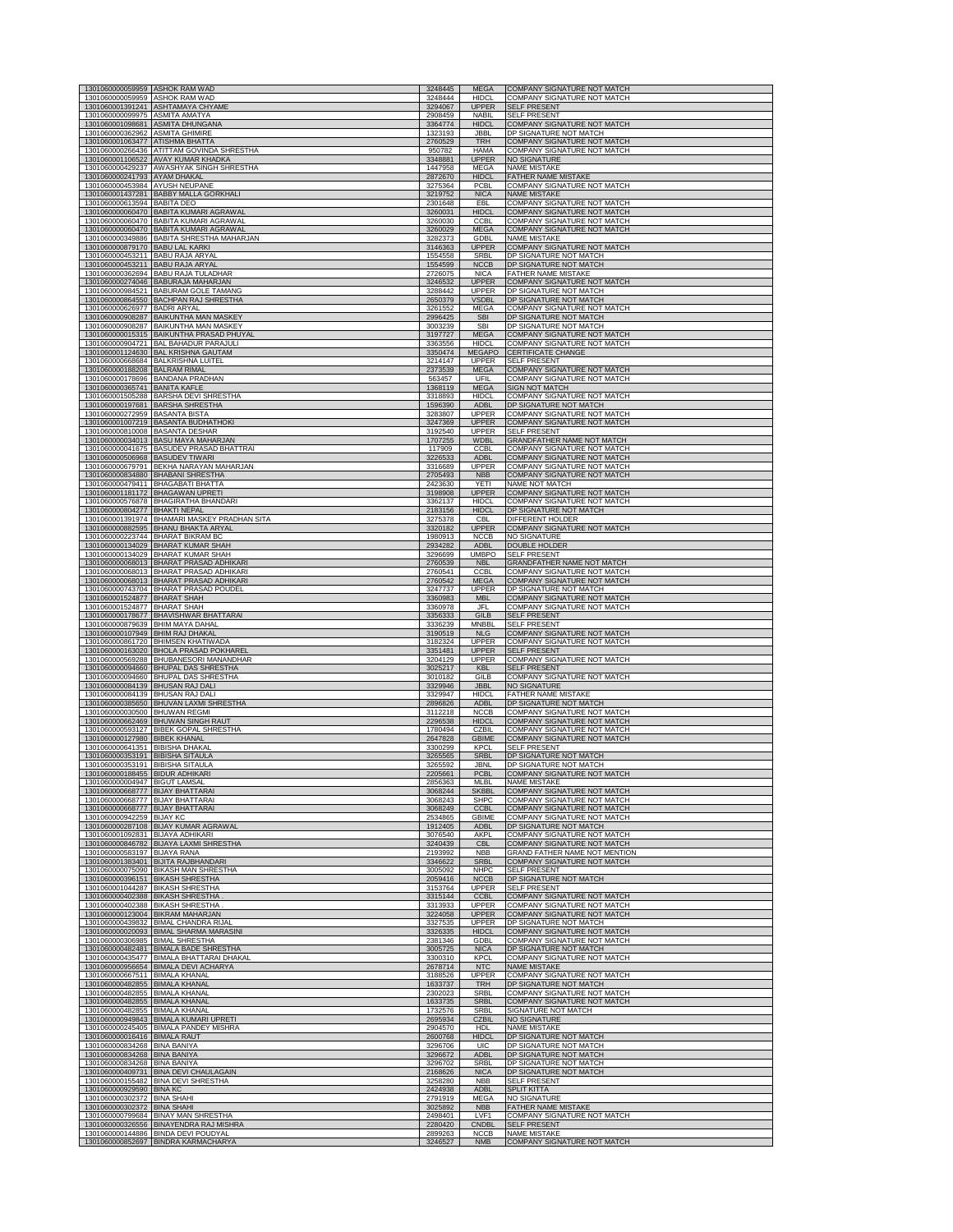|                                                                | 1301060000570118 BINDU DEVI UPADHYAY                                               | 2228041            | <b>CHCL</b>                   | <b>NAME MISTAKE</b>                                                  |
|----------------------------------------------------------------|------------------------------------------------------------------------------------|--------------------|-------------------------------|----------------------------------------------------------------------|
| 1301060000882046 BINDYA SHAKYA                                 |                                                                                    | 2324461            | <b>NICA</b>                   | SIGNATURE NOT MATCH                                                  |
| 1301060001091893<br>1301060000033398                           | <b>BINITA ADHIKAR</b><br>BINITA KUMARI DEVI ALEMAGAR                               | 3212739<br>615530  | <b>KPCI</b><br><b>CCBI</b>    | COMPANY SIGNATURE NOT MATCH<br>FATHER AND GRANDFATHER NAME NOT MATCH |
| 1301060000353259 BINITA MAHARJAN                               |                                                                                    | 2064803            | C <sub>7</sub> BII            | SIGNATURE NOT MATCH                                                  |
|                                                                | 1301060000900600 BINITA SUNDER CHAUDHARY                                           | 2981583            | CBLPO                         | SELF PRESENT                                                         |
| 1301060000345351 BINITA THAPA<br>1301060000345351 BINITA THAPA |                                                                                    | 3234083<br>3236676 | PCBL<br><b>IGI</b>            | COMPANY SIGNATURE NOT MATCH<br>COMPANY SIGNATURE NOT MATCH           |
| 1301060000693016 BINJU SHRESTHA                                |                                                                                    | 2308299            | <b>HIDCI</b>                  | DP SIGNATURE NOT MATCH                                               |
| 1301060000248917<br>1301060000151338                           | <b>BINOD KESHARI UPADHAYA</b><br><b>BINOD KHAREL</b>                               | 1735070<br>2915982 | <b>NLGPO</b><br>API           | NAME NOT MATCH<br><b>SELF PRESENT</b>                                |
| 1301060000252712                                               | <b>BINOD KUMAR BUDHATHOKI</b>                                                      | 1970233            | <b>HIDCL</b>                  | COMPANY SIGNATURE NOT MATCH                                          |
| 1301060000533179 BINOD SAPKOTA                                 | 1301060000493768 BINOD RAJ DHUNGEL                                                 | 2455132<br>3256933 | <b>ADBL</b><br><b>ADBL</b>    | DP SIGNATURE NOT MATCH<br>FATHER AND GRANDFATHER NAME NOT MATCH      |
| 1301060001493189 BINOD THAPA                                   |                                                                                    | 3293921            | <b>NICA</b>                   | GRANDFATHER NAME NOT MATCH                                           |
| 1301060001493189 BINOD THAPA                                   |                                                                                    | 3293910            | <b>CZBIL</b>                  | COMPANY SIGNATURE NOT MATCH                                          |
| 1301060000321811 BINOD TIWARI<br>1301060000650888              | <b>BINU ADHIKARI</b>                                                               | 1056572<br>2414938 | PCBL<br><b>CZBIL</b>          | COMPANY SIGNATURE NOT MATCH<br><b>GRANDFATHER NAME NOT MATCH</b>     |
|                                                                | 1301060001516703 BINUMATI SHRESTHA                                                 | 3342348            | <b>BOKI</b>                   | COMPANY SIGNATURE NOT MATCH                                          |
| 1301060000103165                                               | <b>BIPLAB BAJRACHARYA</b><br>1301060000568402 BIR BAHADUR GALAN                    | 3029488<br>1659676 | <b>SRBL</b><br><b>HIDCL</b>   | <b>NAME MISTAKE</b><br>DP SIGNATURE NOT MATCH                        |
| 1301060000239655 BIR BAHADUR LO                                |                                                                                    | 2448718            | <b>HIDCL</b>                  | DP SIGNATURE NOT MATCH                                               |
|                                                                | 1301060000814190 BIR JEEVAN TULADHAR                                               | 2196110            | TRH                           | COMPANY SIGNATURE NOT MATCH                                          |
| 1301060000493734 BIRENDRA RIMAL                                | 1301060000800561 BIRENDRA BAHADUR DEOJA                                            | 2179291<br>1617304 | PRVU<br>PCBL                  | <b>SELF PRESENT</b><br>COMPANY SIGNATURE NOT MATCH                   |
| 1301060001454658                                               | <b>BISHAL BASNET</b>                                                               | 3294268            | <b>KSBBL</b>                  | <b>COMPANY SIGNATURE NOT MATCH</b>                                   |
| 1301060001454658<br>1301060001454658                           | <b>BISHAL BASNET</b><br><b>BISHAL BASNET</b>                                       | 3294289<br>3294267 | <b>GBIME</b><br><b>HIDC</b>   | COMPANY SIGNATURE NOT MATCH<br><b>FATHER NAME MISTAL</b>             |
| 1301060000150689                                               | <b>BISHAL KHATIWADA</b>                                                            | 821642             | ADBL                          | DP SIGNATURE NOT MATCH                                               |
| 1301060000495161<br>1301060000731612                           | <b>BISHAL POKHAREL</b><br><b>BISHNU BAHADUR KHATRI</b>                             | 3331901<br>2180088 | <b>HIDCL</b><br>SRBL          | <b>SELF PRESENT</b><br>COMPANY SIGNATURE NOT MATCH                   |
|                                                                | 1301060001476722 BISHNU CHAUDHARY                                                  | 3325266            | <b>UPPER</b>                  | COMPANY SIGNATURE NOT MATCH                                          |
|                                                                | 1301060000505833 BISHNU MAYA LAMICHHANE                                            | 3359779            | <b>HIDCL</b>                  | COMPANY SIGNATURE NOT MATCH                                          |
| 1301060000377071 BISHNU PATA                                   | 1301060000247343 BISHNU PRASAD MAINALI                                             | 3246867<br>2584951 | <b>UPPER</b><br><b>NCCBPO</b> | DIFFERENT HOLDER<br>DP SIGNATURE NOT MATCH                           |
| 1301060000247343                                               | <b>BISHNU PRASAD MAINALI</b>                                                       | 2584950            | <b>NCCB</b>                   | DP SIGNATURE NOT MATCH                                               |
|                                                                | 1301060000247343 BISHNU PRASAD MAINALI<br>1301060000417681 BISHNU PRASAD UPADHYAYA | 2150380<br>1256979 | ADBL<br><b>KDBL</b>           | SIGNATURE NOT MATCH<br>COMPANY SIGNATURE NOT MATCH                   |
|                                                                | 1301060000970510 BISHOW SHRESTHA                                                   | 3341597            | <b>NICA</b>                   | <b>NAME MISTAKE</b>                                                  |
|                                                                | 1301060000494970 BISHOWDIP POKHAREL                                                | 3331903            | <b>HIDCL</b>                  | <b>SELF PRESENT</b>                                                  |
|                                                                | 1301060000004664 BISHWA BILAS JOSHI<br>1301060000144297 BISHWA SHRESTHA            | 3296707<br>3295611 | AKPL<br><b>SCB</b>            | GRANDFATHER NAME NOT MATCH<br>COMPANY SIGNATURE NOT MATCH            |
|                                                                | 1301060001507141 BISHWASH SHRESTHA                                                 | 3324051            | <b>HIDCL</b>                  | COMPANY SIGNATURE NOT MATCH                                          |
| 1301060000508528<br>1301060001157198 BISUN CHAUDHARY           | BISHWESHWAR PRASAD DHAKAL                                                          | 2474049<br>3216224 | <b>GBIME</b><br><b>UPPER</b>  | COMPANY SIGNATURE NOT MATCH<br><b>NO SIGNATURE</b>                   |
|                                                                | 1301060001445339 BISWO RAM MUNANKARMI                                              | 3285290            | <b>CZBIL</b>                  | <b>NO SIGNATURE</b>                                                  |
|                                                                | 1301060001445339 BISWO RAM MUNANKARMI<br>1301060000778750 BODH BAHADUR ADHIKARI    | 3285293<br>3366212 | SRBL<br><b>ADBL</b>           | COMPANY SIGNATURE NOT MATCH<br>DP SIGNATURE NOT MATCH                |
|                                                                | 1301060001125805 BODHA RAJ KARKEE                                                  | 2938243            | <b>MSMBS</b>                  | COMPANY SIGNATURE NOT MATCH                                          |
|                                                                | 1301060000886017 BUDDHA MANGRATI                                                   | 3292211            | <b>HIDCL</b>                  | COMPANY SIGNATURE NOT MATCH                                          |
| 1301060000325698                                               | <b>BUDDHI KRISHNA TWAYANA</b><br>1301060000616673 BUDDHI PRASAD ADHIKARI           | 2766525<br>3210443 | <b>ADBI</b><br><b>UPPER</b>   | <b>NAME MISTAKE</b><br>COMPANY SIGNATURE NOT MATCH                   |
|                                                                | 1301060001154961 BUDDHI PRASAD POUDEL                                              | 3181169            | <b>UPPER</b>                  | DP SIGNATURE NOT MATCH                                               |
| 1301060000148399<br>1301060000860030                           | <b>BUDDHI PRASAD UPDHYAYA</b><br>CHAKRA BAHADUR KHADKA                             | 3162975<br>3322107 | <b>UPPER</b><br><b>NCCB</b>   | COMPANY SIGNATURE NOT MATCH<br><b>SELF PRESENT</b>                   |
| 1301060001377609                                               | <b>CHAMATKAR PAUDEL</b>                                                            | 3113292            | <b>JBNL</b>                   | <b>COMPANY SIGNATURE NOT MATCH</b>                                   |
| 1301060000850900 CHANDA SUBEDI                                 | 1301060001521044 CHAMPA TAMRAKAR                                                   | 3365571<br>3043133 | <b>GBIME</b><br><b>BOKL</b>   | COMPANY SIGNATURE NOT MATCH<br>MARRIAGE CERTIFICATED NEEDED          |
| 1301060000702872                                               | CHANDANI LAMA                                                                      | 3149515            | <b>SBI</b>                    | <b>SPLIT KITTA</b>                                                   |
| 1301060000369535<br>1301060000949142                           | CHANDANI SHRESTHA<br>CHANDRA BAHADUR BHANDARI                                      | 2438348<br>2921128 | PRVU<br>CZBIL                 | DP SIGNATURE NOT MATCH<br><b>SELF PRESENT</b>                        |
|                                                                |                                                                                    |                    |                               |                                                                      |
| 1301060000800954                                               | CHANDRA BAHADUR KHATRI                                                             | 3167375            | <b>UPPER</b>                  | <b>SELF PRESENT</b>                                                  |
| 1301060000664470                                               | CHANDRA BAHADUR TAMANG                                                             | 2934263            | <b>HIDCI</b>                  | COMPANY SIGNATURE NOT MATCH                                          |
| 1301060000362981<br>1301060000636702                           | CHANDRA LAL MAHARJAN<br>CHANDRA MAYA PUN MAGAR                                     | 2224788<br>2373432 | <b>SKDBL</b><br><b>HIDCL</b>  | DP SIGNATURE NOT MATCH<br>DP SIGNATURE NOT MATCH                     |
|                                                                | 1301060000067311 CHANDRA MAYA SHAKYA                                               | 1050537            | UFIL                          | <b>FATHER NAME MISTAKE</b>                                           |
| 1301060000180952<br>1301060000697458                           | CHANDRABADAN AMATYA SHRESTHA<br>CHANDRAKALA DHAKAL                                 | 3061445<br>1948428 | SRBL<br><b>PCBL</b>           | <b>NAME MISTAKE</b><br>COMPANY SIGNATURE NOT MATCH                   |
| 1301060001453561                                               | CHANITA K. C.                                                                      | 3261536            | <b>PCBL</b>                   | COMPANY SIGNATURE NOT MATCH                                          |
| 1301060000188586<br>1301060001403957                           | CHANTAMADAI PAUDEL<br>CHARI MAYA CHUHAN                                            | 1126469<br>3242010 | PRDBL<br><b>ADBL</b>          | <b>NAME MISTAKE</b><br><b>FATHER NAME MISTAKE</b>                    |
| 1301060000865330                                               | <b>CHHABILAL GHIMIRE</b>                                                           | 2953588            | <b>BOKL</b>                   | COMPANY SIGNATURE NOT MATCH                                          |
|                                                                | 1301060000060831 CHHEWANG NURI SHERPA<br>1301060000969317 CHHIRING SONAM SHERPA    | 669510             | <b>MEGA</b>                   | NAME NOT MATCH<br>DP SIGNATURE NOT MATCH                             |
|                                                                | 1301060001339398 CHIRANJIBI SJB RANA                                               | 2571348<br>3075818 | <b>SRBL</b><br><b>NLICL</b>   | COMPANY SIGNATURE NOT MATCH                                          |
| 1301060000143897<br>1301060000645373                           | CHITTA DAS TULADHAR<br>CHUDA PRASAD DHAKAL                                         | 2736656<br>3300312 | NBF1<br><b>KPCL</b>           | <b>NAME MISTAKE</b><br><b>SELF PRESENT</b>                           |
|                                                                | 1301060000228100 CHUMAN SINGH KC                                                   | 3279760            | <b>HIDCL</b>                  | <b>GRANDFATHER NAME NOT MATCH</b>                                    |
| 1301060001147445 DAMODAR PANDEY                                | 1301060000973302 DAL BAHADUR KARKI                                                 | 2670503<br>3353045 | JBBL<br><b>HIDCI</b>          | DP SIGNATURE NOT MATCH<br>COMPANY SIGNATURE NOT MATO                 |
| 1301060001147445 DAMODAR PANDEY                                |                                                                                    | 3353046            | SRBL                          | <b>SELF PRESENT</b>                                                  |
| 1301060001180603 DAN BAHADUR G.C                               |                                                                                    | 3343567            | <b>UPPER</b><br><b>HIDCL</b>  | <b>COMPANY SIGNATURE NOT MATCH</b>                                   |
| 1301060000030893                                               | 1301060000700651 DAN BAHADUR PAUDEL<br><b>DANISH GURUNG</b>                        | 1948566<br>1854654 | <b>MEGA</b>                   | DRF PHOTOCOPY<br>COMPANY SIGNATURE NOT MATCH                         |
| 1301060001091901                                               | <b>DASHARATH MAINALI</b><br><b>DEBENDRA LEKHEE</b>                                 | 2797899            | <b>CCBL</b>                   | COMPANY SIGNATURE NOT MATCH<br><b>COMPANY SIGNATURE NOT MATCH</b>    |
| 1301060001104164<br>1301060000918261                           | <b>DEBU RANA</b>                                                                   | 3202749<br>2379883 | <b>UPPER</b><br><b>NICA</b>   | GRANDFATHER NAME NOT MATCH                                           |
| 1301060000794346                                               | <b>DEEP KUMAR SINGHBASNET</b>                                                      | 2159792<br>2650424 | <b>HIDCL</b>                  | COMPANY SIGNATURE NOT MATCH                                          |
| 1301060000686809<br>1301060001253601                           | <b>DEEPA DHIMAL</b><br><b>DEEPA PARAJULI BARAL</b>                                 | 3350809            | <b>SLICL</b><br><b>BOKL</b>   | MARRIAGE CERTIFICATED NEEDED<br>COMPANY SIGNATURE NOT MATCH          |
|                                                                | 1301060001107741 DEEPAK JUNG DHOJ KARKI                                            | 3160926            | PCBL                          | COMPANY SIGNATURE NOT MATCH                                          |
| 1301060001498991<br>1301060001498991                           | <b>DEEPAK KUMAR SHARMA</b><br><b>DEEPAK KUMAR SHARMA</b>                           | 3316378<br>3316377 | <b>NABIL</b><br><b>NBB</b>    | COMPANY SIGNATURE NOT MATCH<br><b>NAME MISTAKE</b>                   |
| 1301060000634612                                               | DEEPAK LAL SHRESTHA                                                                | 2356626            | <b>NBB</b>                    | COMPANY SIGNATURE NOT MATCH                                          |
| 1301060000038100 DEEPAK RAUNIAR<br>1301060000025239            | <b>DEEPTI RAYAMAJHI</b>                                                            | 2946318<br>3325126 | <b>NBL</b><br>UIC             | <b>NAME MISTAKE</b><br><b>COMPANY SIGNATURE NOT MATCH</b>            |
| 1301060000890279                                               | <b>DEEWA SINGH</b>                                                                 | 2726210            | <b>GBIME</b>                  | DP SIGNATURE NOT MATCH                                               |
| 1301060001283341 DEV KISHOR LAL                                | 1301060000276803 DEV KRISHNA DEULA                                                 | 3323268<br>3233075 | <b>MEGA</b><br><b>UPPER</b>   | COMPANY SIGNATURE NOT MATCH<br>COMPANY SIGNATURE NOT MATCH           |
|                                                                | 1301060000388077 DEV NARAYAN GOSHALI                                               | 3351210            | <b>JBNL</b>                   | COMPANY SIGNATURE NOT MATCH                                          |
| 1301060000846691                                               | 1301060000167097 DEVAKI NANDAN ACHARYA<br><b>DEVANA RANA</b>                       | 3312328<br>2979969 | <b>HIDCL</b><br><b>CHCL</b>   | GRANDFATHER NAME NOT MATCH<br>FATHER AND GRANDFATHER NAME NOT MATCH  |
| 1301060000006642                                               | DEVENDRA BHANDARI                                                                  | 1679777            | PRDBL                         | <b>MERGER</b>                                                        |
| 1301060001454128<br>1301060000811400 DEVI SHRESTHA             | DEVI MAYA NEWAR                                                                    | 3259177<br>3210442 | SRBL<br><b>UPPER</b>          | <b>NAME MISTAKE</b><br>COMPANY SIGNATURE NOT MATCH                   |
| 1301060000110185                                               | <b>DEVID MANANDHAR</b>                                                             | 2139648            | <b>SDBL</b>                   | <b>MERGER</b>                                                        |
| 1301060000604539 DEVRAJ BISTA                                  |                                                                                    | 3039941<br>3321096 | <b>HIDCL</b><br><b>UPPER</b>  | <b>SELF PRESENT</b><br><b>SELF PRESENT</b>                           |
| 1301060000430261                                               | 1301060001501036 DHAN BAHADUR BHANDARI<br><b>DHAN BAHADUR RAI</b>                  | 2934264            | <b>HIDCL</b>                  | <b>NO SIGNATURE</b>                                                  |
| 1301060000461560                                               | DHAN BAHADUR THAPA CHHETRI                                                         | 1750499            | <b>ILFC</b><br><b>SRBL</b>    | DP SIGNATURE NOT MATCH                                               |
| 1301060000506520<br>1301060000400093                           | DHAN KUMARI KHADKA<br>DHANENDRA RAJ ANGDEMBE                                       | 2068512<br>2431081 | <b>HIDCL</b>                  | COMPANY SIGNATURE NOT MATCH<br><b>COMPANY SIGNATURE NOT MATCH</b>    |
| 1301060000076841                                               | <b>DHARATEE SHRESTHA</b>                                                           | 3021317            | RMDC                          | <b>DIFFERENT HOLDER</b>                                              |
| 1301060000128931<br>1301060000128931                           | DHARMA BHAKTA MAHARJAN<br>DHARMA BHAKTA MAHARJAN                                   | 3295801<br>3296259 | <b>UPPER</b><br><b>SRBL</b>   | <b>COMPANY SIGNATURE NOT MATCH</b><br><b>NO SIGNATURE</b>            |
| 1301060000830069                                               | DHARMA RAJ K C<br><b>DHARMA RAJ PURI</b>                                           | 3253887            | <b>UPPER</b><br><b>UPPER</b>  | GRANDFATHER NAME NOT MATCH<br>DP SIGNATURE NOT MATCH.                |
| 1301060000567219<br>1301060000245601                           | DHARMADUTTA SHARMA                                                                 | 3196770<br>3348062 | <b>NMB</b>                    | COMPANY SIGNATURE NOT MATCH                                          |
| 1301060000073171<br>1301060000670537                           | DHIRAJ KHAREL<br>DHRUBA KUMAR SHRESTHA                                             | 3159784<br>1844314 | <b>GBIME</b><br><b>SHPC</b>   | DP SIGNATURE NOT MATCH<br>COMPANY SIGNATURE NOT MATCH                |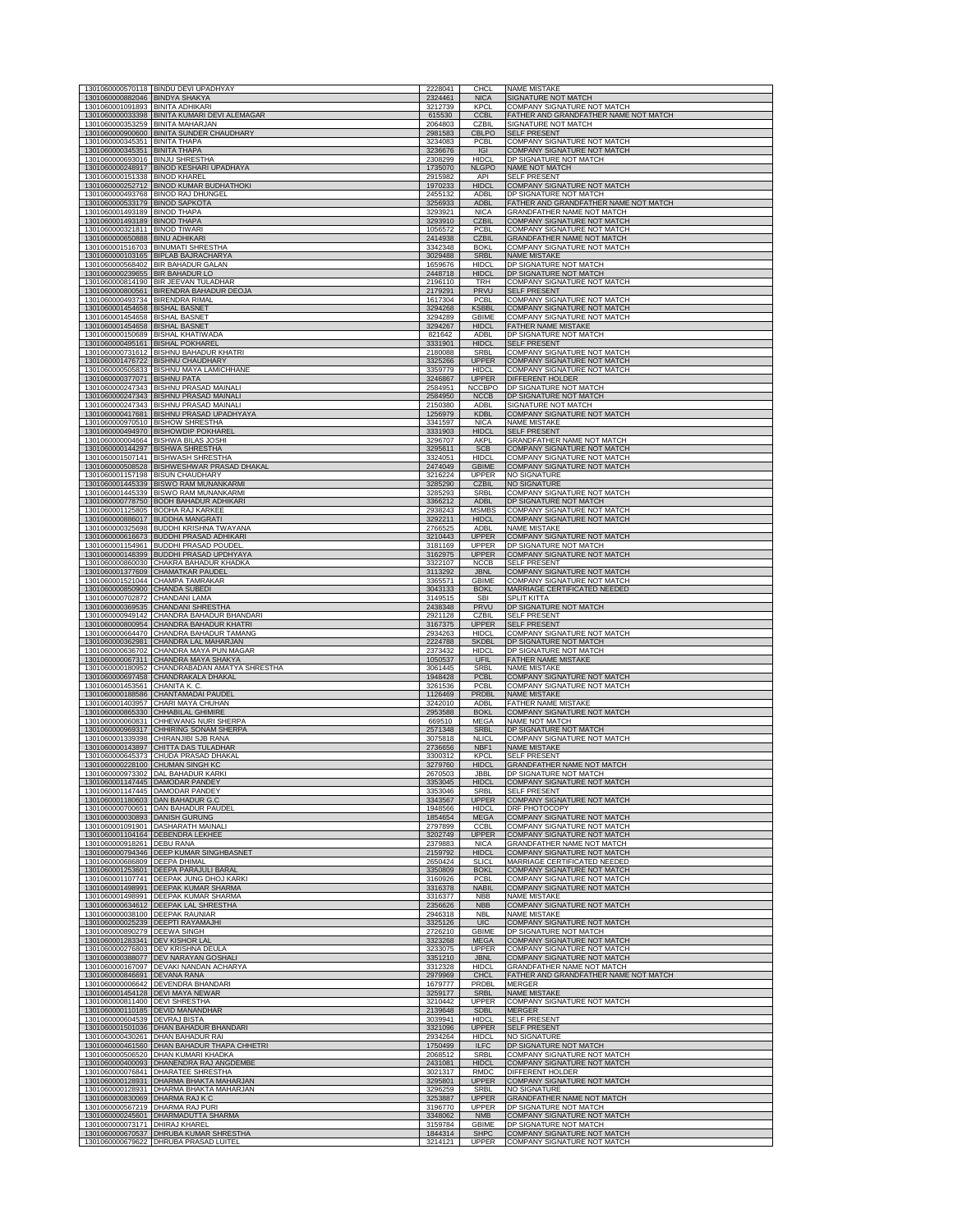|                                                                    | 1301060000543998 DHRUBA PRASAD NEPAL                                                              | 2824026            | <b>GBIME</b>                 | COMPANY SIGNATURE NOT MATCH                                          |
|--------------------------------------------------------------------|---------------------------------------------------------------------------------------------------|--------------------|------------------------------|----------------------------------------------------------------------|
| 1301060001218195 DHURBA K.C<br>1301060000252391 DHURBA KHAREL      |                                                                                                   | 2987369<br>2377385 | NHDL<br><b>HIDCL</b>         | DP SIGNATURE NOT MATCH<br>COMPANY SIGNATURE NOT MATCH                |
|                                                                    | 1301060000086345 DHURBA PRASAD ADHIKARI                                                           | 280871             | ARDBL                        | DP SIGNATURE NOT MATCH                                               |
| 1301060000155805                                                   | <b>DIKSHYANT SHRESTHA</b><br>1301060000155805 DIKSHYANT SHRESTHA                                  | 3359254<br>3027463 | <b>SRBL</b><br>SRBI          | <b>COMPANY SIGNATURE NOT MATCH</b><br>COMPANY SIGNATURE NOT MATCH    |
| 1301060000598281 DIL                                               | 1301060000155805 DIKSHYANT SHRESTHA                                                               | 3027464<br>3183994 | <b>ADBL</b><br><b>UPPER</b>  | <b>COMPANY SIGNATURE NOT MATCH</b><br><b>NAME MISTAKE</b>            |
|                                                                    | 1301060000354161 DIL KUMARI ALIAS LAXMI KUMARI SHRESTHA                                           | 3332915            | EBL                          | <b>SELF PRESENT</b>                                                  |
| 1301060000354161                                                   | 1301060000354161 DIL KUMARI ALIAS LAXMI KUMARI SHRESTHA<br>DIL KUMARI ALIAS LAXMI KUMARI SHRESTHA | 3332917<br>3332912 | FBI.<br><b>EBL</b>           | <b>SELF PRESENT</b><br><b>SELF PRESENT</b>                           |
|                                                                    | 1301060000354161 DIL KUMARI ALIAS LAXMI KUMARI SHRESTHA                                           | 3332554            | ADBL                         | FATHER NAME MISTAKE                                                  |
|                                                                    | 1301060000031371 DIL KUMARI DANGOL BIDARI<br>1301060000031371 DIL KUMARI DANGOL BIDARI            | 2902188<br>2912550 | <b>NCCB</b><br><b>SFOS</b>   | <b>NAME MISTAKE</b><br><b>NAME MISTAKE</b>                           |
|                                                                    | 1301060000031371 DIL KUMARI DANGOL BIDARI<br>1301060000797824 DIL KUMARI KARKI                    | 2916290            | <b>TDBL</b>                  | <b>NAME MISTAKE</b><br><b>NAME MISTAKE</b>                           |
|                                                                    | 1301060000797824 DIL KUMARI KARKI                                                                 | 3225297<br>2318796 | <b>SBL</b><br><b>NICA</b>    | GRANDFATHER NAME NOT MATCH                                           |
|                                                                    | 1301060001082006 DIL KUMARI THAPA<br>1301060001007768 DILASHA SHAKYA                              | 2834988<br>3290660 | <b>HIDCL</b><br><b>NICA</b>  | DP SIGNATURE NOT MATCH<br><b>COMPANY SIGNATURE NOT MATCH</b>         |
| 1301060000544286 DILIP SHRESTHA                                    |                                                                                                   | 2020491            | <b>HIDCL</b>                 | COMPANY SIGNATURE NOT MATCH                                          |
|                                                                    | 1301060000056491 DILL KUMAR SHRESTHA<br>1301060000746914 DILLI PRASAD SUBEDI                      | 3023156<br>3262614 | <b>HIDCL</b><br><b>UPPER</b> | DP SIGNATURE NOT MATCH<br>COMPANY SIGNATURE NOT MATCH                |
|                                                                    | 1301060000065542 DILLI RAJ SHAKYA<br>1301060000704126 DILLI RAM PANGENI                           | 1056617<br>3141671 | UFIL<br><b>GBIME</b>         | COMPANY SIGNATURE NOT MATCH<br>COMPANY SIGNATURE NOT MATCH           |
| 1301060000255882 DILLIRAM SUBEDI                                   |                                                                                                   | 3333716            | <b>UPPER</b>                 | <b>NAME MISTAKE</b>                                                  |
| 1301060001339379 DIMPLE RANA                                       | 1301060000358409 DILLISHWOR KOIRALA                                                               | 1257037<br>3075820 | <b>NICA</b><br><b>BOKL</b>   | COMPANY SIGNATURE NOT MATCH<br><b>COMPANY SIGNATURE NOT MATCH</b>    |
|                                                                    | 1301060000253959 DINESH KUMAR ACHARYA                                                             | 2199951            | SRBL                         | <b>SIGN NOT MATCH</b>                                                |
|                                                                    | 1301060001259046 DINESH KUMAR BHANDAR<br>1301060001008396 DINESH SINGH CHHETRI                    | 3316711<br>2637219 | <b>HIDCI</b><br><b>SRBL</b>  | COMPANY SIGNATURE NOT MATCH<br><b>NAME MISTAKE</b>                   |
| 1301060000341304 DIPA ARYAL<br>1301060000434357 DIPA SHRESTHA      |                                                                                                   | 2471908<br>3324431 | <b>HIDCL</b><br>AHPC         | COMPANY SIGNATURE NOT MATCH<br>COMPANY SIGNATURE NOT MATCH           |
| 1301060000440373 DIPAK GIRI                                        |                                                                                                   | 2758821            | <b>CCBL</b>                  | COMPANY SIGNATURE NOT MATCH                                          |
|                                                                    | 1301060001519611 DIPAK KUMAR ARYAL<br>1301060001519611 DIPAK KUMAR ARYAL                          | 3348063<br>3348064 | MEGA<br><b>NBL</b>           | FATHER AND GRANDFATHER NAME NOT MATCH<br>COMPANY SIGNATURE NOT MATCH |
|                                                                    | 1301060000394760 DIPAK KUMAR BAJRACHARYA                                                          | 2972097            | SRBL                         | COMPANY SIGNATURE NOT MATCH                                          |
|                                                                    | 1301060000173630 DIPAK RAJ DUMRE<br>1301060001193908 DIPANKAR SHAKYA                              | 2763140<br>3293032 | PRVU<br>LBBL                 | COMPANY SIGNATURE NOT MATCH<br><b>NAME MISTAKE</b>                   |
|                                                                    | 1301060001193908 DIPANKAR SHAKYA<br>1301060001193908 DIPANKAR SHAKYA                              | 3293031<br>3293074 | <b>ICFC</b><br>PCBL          | COMPANY SIGNATURE NOT MATCH<br><b>COMPANY SIGNATURE NOT MATCH</b>    |
|                                                                    | 1301060000256337 DIPENDRA KHADKE                                                                  | 2226792            | <b>HIDCL</b>                 | COMPANY SIGNATURE NOT MATCH                                          |
| 1301060000439619                                                   | 1301060000598898 DIPENDRA RAJ UPRETI<br><b>DIPESH RATNA TULADHAR</b>                              | 2629793<br>3008724 | <b>HIDCL</b><br>TRH          | DP SIGNATURE NOT MATCH<br><b>NAME MISTAKE</b>                        |
| 1301060000159491<br>1301060001521137                               | <b>DIPIKA PRADHAN</b><br><b>DIPLATA SHAH</b>                                                      | 2689959<br>3353325 | EBLCP<br><b>SCB</b>          | <b>SELF PRESENT</b><br><b>SELF PRESENT</b>                           |
|                                                                    | 1301060000529316 DIRGA MAN MAHARJAN                                                               | 2426879            | <b>HIDCL</b>                 | COMPANY SIGNATURE NOT MATCH                                          |
|                                                                    | 1301060001480017 DIVASH CHANDRA BASNET<br>1301060001051119 Dr. NISTHA SHRESTHA                    | 3279114<br>2881845 | <b>KPCL</b><br><b>UIC</b>    | COMPANY SIGNATURE NOT MATCH<br>COMPANY SIGNATURE NOT MATCH           |
|                                                                    | 1301060000098019 DR. SUBARNA SHAKYA                                                               | 2542676            | <b>HIDCL</b>                 | DP SIGNATURE NOT MATCH                                               |
| 1301060000497378 DRISTI MALLA<br>1301060000067613 DRISTI SHAKYA    |                                                                                                   | 3087903<br>1050520 | <b>NICA</b><br>UFIL          | DP SIGNATURE NOT MATCH<br>COMPANY SIGNATURE NOT MATCH                |
|                                                                    | 1301060000476824 DUK LAL MARASINI<br>1301060000083929 DURGA LAXMI NEMKUL                          | 3223221<br>655530  | UPPER<br><b>ADBL</b>         | <b>COMPANY SIGNATURE NOT MATCH</b><br>SIGNATURE NOT MATCH            |
| 1301060000359121 EELA UPADHYAY                                     |                                                                                                   | 3279618            | <b>NCCB</b>                  | DIFFERENT HOLDER                                                     |
| 1301060001506146 ELINA SHRESTHA                                    | 1301060000247231 GANESH BAHADUR ADHIKARI                                                          | 3357117<br>2705721 | JBNL<br><b>MBL</b>           | COMPANY SIGNATURE NOT MATCH<br><b>LAMINATED CERTIFICATE</b>          |
|                                                                    | 1301060000437324 GANESH BDR MAHARA                                                                | 3151372            | <b>UPPER</b>                 | COMPANY SIGNATURE NOT MATCH                                          |
| 1301060000838583 GANESH PATHAK                                     | 1301060000106717 GANESH JUNG SHAHI                                                                | 1480017<br>2502466 | SAJHA<br><b>HIDCL</b>        | DP SIGNATURE NOT MATCH<br>COMPANY SIGNATURE NOT MATCH                |
| 1301060000241639<br>1301060000791267                               | <b>GANESH SILWAL</b><br><b>GANGA KUMARI RAI</b>                                                   | 2861998<br>3296687 | <b>HIDCL</b><br><b>UPPER</b> | COMPANY SIGNATURE NOT MATCH<br>COMPANY SIGNATURE NOT MATCH           |
| 1301060000756751                                                   | <b>GANGA LAXMI BALAMI</b>                                                                         | 2613300            | <b>HIDCL</b>                 | DP SIGNATURE NOT MATCH                                               |
| 1301060000958987                                                   | 1301060000082171 GANGA PRASAD PANTHI<br><b>GAURI NEUPANE</b>                                      | 3288076<br>2914557 | <b>UPPER</b><br>CCBI         | COMPANY SIGNATURE NOT MATCH<br>COMPANY SIGNATURE NOT MATCH           |
| 1301060000591928<br>1301060000405049 GEETA NEUPANE                 | <b>GEETA JOSHI GANGOL</b>                                                                         | 1885222<br>3092972 | <b>SCB</b><br><b>NCCB</b>    | <b>NAME MISTAKE</b><br><b>NAME MISTAKE</b>                           |
|                                                                    | 1301060001187759 GIRIRAJ SHRESTHA                                                                 | 3332281            | <b>UPPER</b>                 | COMPANY SIGNATURE NOT MATCH                                          |
| 1301060000926659<br>1301060000926659                               | <b>GITA BASNET CHHETRI</b><br><b>GITA BASNET CHHETRI</b>                                          | 2987924<br>2987942 | <b>NBB</b><br><b>GBIME</b>   | <b>NAME MISTAKE</b><br><b>NAME MISTAKE</b>                           |
| 1301060000853384 GITA DEVI DAHAL                                   |                                                                                                   | 3338777            | <b>UPPER</b>                 | COMPANY SIGNATURE NOT MATCH                                          |
| 1301060000589021 GITA DEVI GOYAL                                   | 1301060001242199 GITA DEVI DHUNGEL                                                                | 2998315<br>3357253 | TRH<br><b>HIDCL</b>          | <b>NAME MISTAKE</b><br><b>FATHER NAME MISTAKE</b>                    |
|                                                                    | 1301060000772062 GITA KUMARI PANT<br>1301060000772062 GITA KUMARI PANT                            | 3044493<br>3044494 | <b>NICA</b><br>SRBL          | <b>NAME MISTAKE</b><br><b>NAME MISTAKE</b>                           |
| 1301060000247951 GITA PIYA                                         |                                                                                                   | 2302826            | PCBL                         | <b>NAME MISTAKE</b>                                                  |
| 1301060000862836 GITA PURI GIRI<br>1301060000773511 GITA RANJITKAR |                                                                                                   | 2318077<br>3110581 | <b>HIDCL</b><br>PCBL         | COMPANY SIGNATURE NOT MATCH<br><b>GRANDFATHER NAME NOT MATCH</b>     |
| 1301060000477184 GOKUL KHATRI                                      |                                                                                                   | 3162920            | <b>UPPER</b>                 | COMPANY SIGNATURE NOT MATCH                                          |
|                                                                    | 1301060000076611 GOMA DEVI KANDEL<br>35031 GOMA KUMARI K                                          | 2115855            | <b>KDBL</b><br><b>PCRI</b>   | DP SIGNATURE NOT MATCH<br><b>NAME MP</b>                             |
| 1301060000847701 GOPAL KAFLE                                       | 1301060000596550 GOPAL DAS RAJBHANDARI                                                            | 2645409<br>3050388 | <b>CZBIL</b><br><b>NMB</b>   | <b>NAME MISTAKE</b><br>COMPANY SIGNATURE NOT MATCH                   |
| 1301060000847701 GOPAL KAFLE                                       |                                                                                                   | 3050391            | <b>PCBL</b>                  | COMPANY SIGNATURE NOT MATCH                                          |
|                                                                    | 1301060000849141 GOPAL KRISHNA ACHARYA<br>1301060000849141 GOPAL KRISHNA ACHARYA                  | 3107437<br>3108577 | <b>KRBL</b><br><b>GBIME</b>  | PHOTOCOPY SIGNATURE<br><b>SELF PRESENT</b>                           |
|                                                                    | 1301060000849141 GOPAL KRISHNA ACHARYA<br>1301060000849141 GOPAL KRISHNA ACHARYA                  | 3089566<br>2262385 | CORBL<br>NBF1                | COMPANY SIGNATURE NOT MATCH<br><b>COMPANY SIGNATURE NOT MATCH</b>    |
|                                                                    | 1301060000059302 GOPAL MAN JOSHI                                                                  | 2615626            | JBBLPO                       | COMPANY SIGNATURE NOT MATCH                                          |
| 1301060000194959 GOPI SHREEMALI                                    | 1301060000395690 GOPI LAL SHRESTHA                                                                | 3185863<br>3291302 | <b>UPPER</b><br><b>UPPER</b> | GRANDFATHER NAME NOT MATCH<br>COMPANY SIGNATURE NOT MATCH            |
| 1301060000439448 GOVINDA AGASTI                                    |                                                                                                   | 2868531            | <b>CHCL</b>                  | <b>NAME MISTAKE</b>                                                  |
| 1301060000781339                                                   | 1301060000781339 GOVINDA BAHADUR SHAKYA<br><b>GOVINDA BAHADUR SHAKYA</b>                          | 3291411<br>3291406 | HDL<br><b>NHPC</b>           | DIFFERENT HOLDER<br>FATHER AND GRANDFATHER NAME NOT MATCH            |
|                                                                    | 1301060000074384 GOVINDA DAS SHRESTHA<br>1301060001492717 GOVINDA LAL SHRESTHA                    | 301966<br>3365587  | APEX<br><b>HIDCL</b>         | DP SIGNATURE NOT MATCH<br><b>COMPANY SIGNATURE NOT MATCH</b>         |
|                                                                    | 1301060000772685 GOVINDA PRASAD GHIMIRE                                                           | 3302163            | <b>HIDCL</b>                 | <b>COMPANY SIGNATURE NOT MATCH</b>                                   |
| 1301060000401517                                                   | <b>GRISHMA SHAH</b><br>1301060000645884 GRISHMA SHRESTHA                                          | 2015184<br>2028766 | <b>TRH</b><br><b>SRBL</b>    | COMPANY SIGNATURE NOT MATCH<br><b>NO SIGNATURE</b>                   |
|                                                                    | 1301060000680125 GRISHU SHRESTHA<br>1301060001176145 GUMAN SINGH ADHIKARI                         | 1977545<br>3357112 | <b>CCBL</b><br><b>UPPER</b>  | COMPANY SIGNATURE NOT MATCH<br>COMPANY SIGNATURE NOT MATCH           |
|                                                                    | 1301060000335271 GUN MAYA MALLA                                                                   | 3355352            | <b>MNBBL</b>                 | <b>SELF PRESENT</b>                                                  |
| 1301060000847957 GYAN MAN LAMA                                     | 1301060000805705 GURU PRASAD PUDASAINI                                                            | 2220248<br>2791917 | <b>HIDCL</b><br><b>JBNL</b>  | NAME NOT MATCH<br>COMPANY SIGNATURE NOT MATCH                        |
| 1301060000847957 GYAN MAN LAMA                                     |                                                                                                   | 2791916            | MEGA                         | DP SIGNATURE NOT MATCH                                               |
|                                                                    | 1301060000322513 GYANENDRA CHANDRA SHRESTHA<br>1301060000038191 GYANENDRA RATNA TULADHAR          | 2683386<br>190352  | GBIME<br>PRVU                | COMPANY SIGNATURE NOT MATCH<br>SIGNATURE NOT MATCH                   |
| 1301060001113654 GYANU RANA                                        | 1301060000378567 HAJURI KHATRI SILWAL                                                             | 2862014<br>2115459 | <b>SCB</b><br>CZBIL          | COMPANY SIGNATURE NOT MATCH<br>NAME NOT MATCH                        |
| 1301060000475548 HARE ROKA                                         |                                                                                                   | 2338706            | <b>RLFL</b>                  | DP SIGNATURE NOT MATCH                                               |
| 1301060000475548 HARE ROKA<br>1301060001385715                     | <b>HARI BAHADUR SHAHI</b>                                                                         | 2338692<br>3260083 | <b>HIDCL</b><br><b>UPPER</b> | DP SIGNATURE NOT MATCH<br>GRANDFATHER NAME NOT MATCH                 |
|                                                                    | 1301060000714322 HARI BAHADUR SHRESTHA<br>1301060001442756 HARI BAHADUR THAKALI                   | 3305180<br>3231425 | <b>TRH</b><br><b>MEGA</b>    | COMPANY SIGNATURE NOT MATCH<br>DP SIGNATURE NOT MATCH                |
| 1301060000657197 HARI BHAKTA MANANDHAR                             |                                                                                                   | 2799815            | GBIME                        | COMPANY SIGNATURE NOT MATCH                                          |
|                                                                    |                                                                                                   |                    |                              |                                                                      |
|                                                                    | 1301060000126140 HARI GOPAL DEUBANJAR<br>1301060001441904 HARI GOVINDA MAHARJAN                   | 2934252<br>3239799 | ADBL<br><b>UPPER</b>         | DP SIGNATURE NOT MATCH<br>COMPANY SIGNATURE NOT MATCH                |
|                                                                    | 1301060000919185 HARI KAJI GURUNG                                                                 | 2385127            | SRBL                         | COMPANY SIGNATURE NOT MATCH                                          |
|                                                                    | 1301060000049830 HARI KRISHNA DAHAI<br>1301060000049830 HARI KRISHNA DAHAI                        | 2498221<br>2695074 | <b>NBB</b><br><b>SRBL</b>    | <b>NAME MISTAKE</b><br>COMPANY SIGNATURE NOT MATCH                   |
|                                                                    | 1301060001084208 HARI KUMAR SHRESTHA<br>1301060001084208 HARI KUMAR SHRESTHA                      | 3220881<br>3220890 | <b>SRBL</b><br><b>HIDCI</b>  | COMPANY SIGNATURE NOT MATCH<br>COMPANY SIGNATURE NOT MATCH           |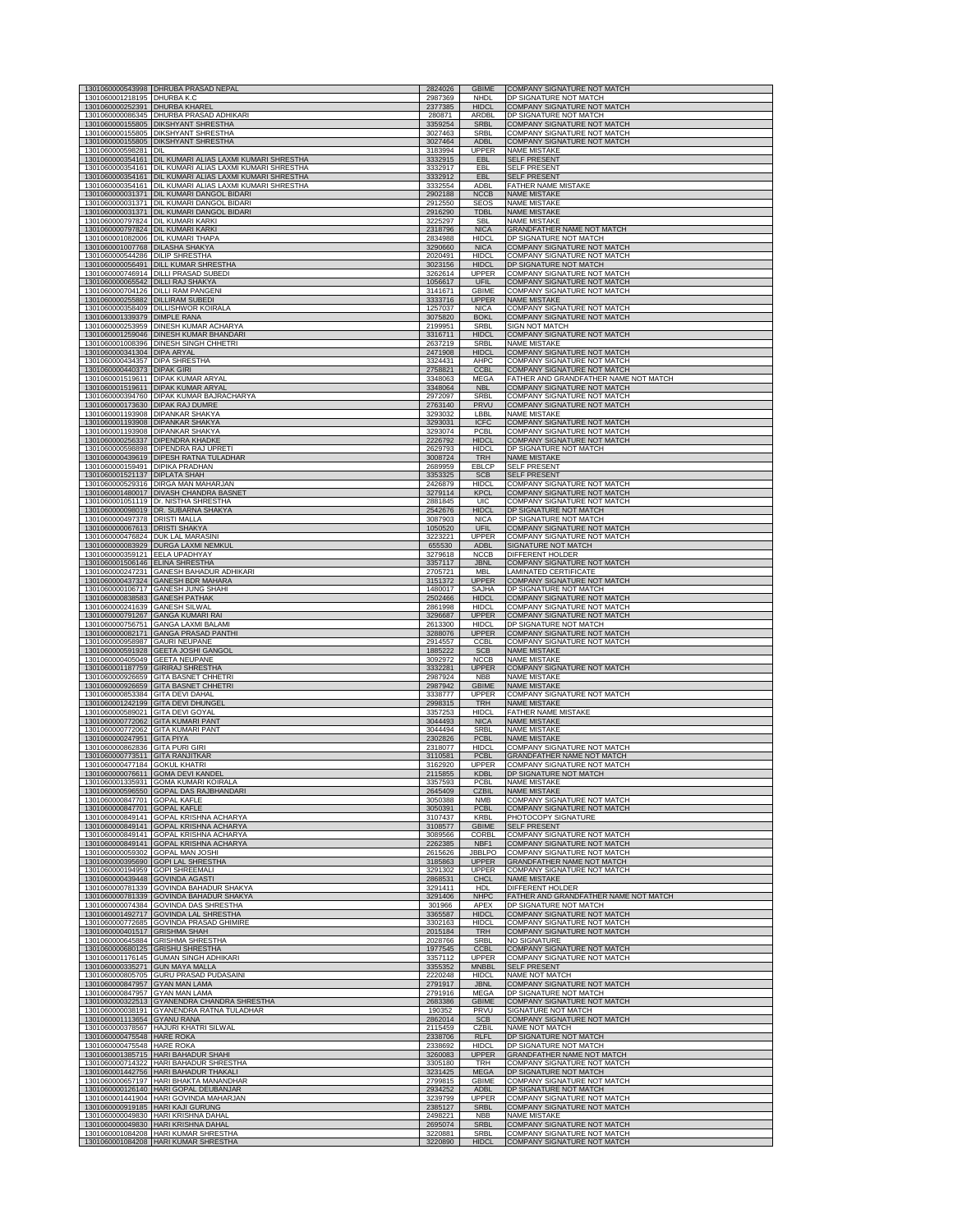|                                                                  | 1301060000550186 HARI PRASAD GOTAME<br>1301060000801126 HARI SHANKAR ADHIKARI         | 1601217<br>3103683 | <b>KDBI</b><br><b>MEGA</b>   | <b>NAME MISTAKE</b>                                               |
|------------------------------------------------------------------|---------------------------------------------------------------------------------------|--------------------|------------------------------|-------------------------------------------------------------------|
|                                                                  | 1301060000801126 HARI SHANKAR ADHIKARI                                                | 3103684            | CCBL                         | COMPANY SIGNATURE NOT MATCH<br>COMPANY SIGNATURE NOT MATCH        |
| 1301060000347135                                                 | <b>HARI SHARAN SHRE</b><br>1301060000567681 HARIKALI PARAJULEE                        | 2591638<br>3154854 | <b>VSDBI</b><br><b>UPPER</b> | COMPANY SIGNATURE NOT MATCH                                       |
| 1301060000222911 HARIMAYA GIRI                                   |                                                                                       | 2191315            | <b>KKBL</b>                  | SIGNATURE NOT MATCH                                               |
|                                                                  | 1301060000619581 HARKA BAHADUR REGMI<br>1301060000572149 HARKALI KATHAYAT             | 3357140<br>3055927 | <b>UPPER</b><br><b>PLIC</b>  | <b>COMPANY SIGNATURE NOT MATCH</b><br>COMPANY SIGNATURE NOT MATCH |
| 1301060001473035 HASINA KHATUN                                   | 1301060000574239 HASINA CHITRAKAR                                                     | 2286739<br>3259808 | GBIME<br>CBBL                | COMPANY SIGNATURE NOT MATCH<br><b>SELF PRESENT</b>                |
| 1301060000118619 hasina shrestha                                 |                                                                                       | 3008900            | <b>HIDCL</b>                 | GRANDFATHER NAME NOT MATCH                                        |
| 1301060000270208 HEM RAJ DAMAI                                   | 1301060001449791 HASTA BAHADUR SINJALI MAGAR                                          | 3234066<br>2064810 | UPPER<br><b>HIDCL</b>        | <b>COMPANY SIGNATURE NOT MATCH</b><br>COMPANY SIGNATURE NOT MATCH |
|                                                                  | 1301060000211783 HEMANT CHOUDHARY                                                     | 1226331            | YETI                         | DP SIGNATURE NOT MATCH                                            |
|                                                                  | 1301060000614978 HIM SAGAR PAUDEL<br>1301060000690832 HIRA LAL DANGOL MAHARJAN        | 2357875<br>1903074 | <b>MEGA</b><br><b>MEGA</b>   | SIGN NOT MATCH<br>NAME NOT MATCH                                  |
|                                                                  | 1301060000030777 HIRAMAYA GURUNG<br>1301060000069435 HIRANYA MAN SHRESTHA             | 1854663<br>1071825 | MEGA<br>LUBL                 | FATHER AND GRANDFATHER NAME NOT MATCH<br><b>NO SIGNATURE</b>      |
|                                                                  | 1301060000434591 INDIRA ADHIKARI ARYAL                                                | 1394245            | <b>NCCB</b>                  | <b>NAME MISTAKE</b>                                               |
|                                                                  | 1301060000434591 INDIRA ADHIKARI ARYAL<br>1301060000817187 INDIRA JOSHI KADEL         | 1342307<br>3199165 | <b>NCCB</b><br>KPCL          | NAME NOT MATCH<br>COMPANY SIGNATURE NOT MATCH                     |
|                                                                  | 1301060001202134 INDIRA KHADKA DHITAL<br>1301060000418231 INDIRA KUMARI KAFLE         | 3011709            | <b>HIDCL</b>                 | DP SIGNATURE NOT MATCH<br>NAME NOT MATCH                          |
| 1301060000694860 INDIRA SUBEDI                                   |                                                                                       | 2204973<br>2833351 | <b>KDBL</b><br><b>BOKL</b>   | <b>MERGER</b>                                                     |
|                                                                  | 1301060000541699 INDRA PRASAD BARAL<br>1301060000492327 INDRA SHOVA SHAKYA            | 3359774<br>3272240 | <b>MBL</b><br><b>MEGA</b>    | GRANDFATHER NAME NOT MATCH<br>COMPANY SIGNATURE NOT MATCH         |
|                                                                  | 1301060001099719 INDU BIKRAM JOSHI                                                    | 2967997            | <b>BOKI</b>                  | COMPANY SIGNATURE NOT MATCH                                       |
| 1301060001131553 INU THAPA                                       | 1301060000008635 ISHA RAJYA LAXMI MALLA                                               | 2902134<br>3318940 | <b>NBB</b><br><b>SCB</b>     | COMPANY SIGNATURE NOT MATCH<br>COMPANY SIGNATURE NOT MATCH        |
|                                                                  | 1301060000008635 ISHA RAJYA LAXMI MALLA                                               | 3318970            | <b>NMB</b><br><b>BOKI</b>    | COMPANY SIGNATURE NOT MATCH                                       |
| 1301060001339383 ISHWARI RANA<br>1301060000884480 ISHWOR BISTA   |                                                                                       | 3075823<br>3204571 | <b>UPPER</b>                 | COMPANY SIGNATURE NOT MATCH<br><b>COMPANY SIGNATURE NOT MATCH</b> |
| 1301060000861773 ISHWOR KARKI                                    | 1301060000752381 ISHWOR POKHAREL                                                      | 3296564<br>3216234 | <b>UPPER</b><br><b>NICA</b>  | COMPANY SIGNATURE NOT MATCH<br>COMPANY SIGNATURE NOT MATCH        |
|                                                                  | 1301060001368881 ISHWORI GYAWALI                                                      | 3313787            | <b>GBIME</b>                 | COMPANY SIGNATURE NOT MATCH                                       |
| 1301060000409193 ISHWORI NEPAL<br>1301060000409193 ISHWORI NEPAL |                                                                                       | 2741874<br>2741872 | <b>TRH</b><br><b>HIDCL</b>   | COMPANY SIGNATURE NOT MATCH<br>COMPANY SIGNATURE NOT MATCH        |
|                                                                  | 1301060001356124 JAGANNATH SAPKOTA                                                    | 3345323            | PCBL<br><b>CCBL</b>          | COMPANY SIGNATURE NOT MATCH<br>COMPANY SIGNATURE NOT MATCH        |
|                                                                  | 1301060000166509 JAINENDRA JEEVAN BHATTARAI<br>1301060000069891 JAIRAJ SHARMA ACHARYA | 2856694<br>1647489 | <b>ADBL</b>                  | DP SIGNATURE NOT MATCH                                            |
| 1301060000115675 JAMUNA GHIMIRE                                  | 1301060001198638 JAMUNA DHAKAL PAUDYAL                                                | 3162915<br>2676704 | <b>UPPER</b><br>PRVU         | GRANDFATHER NAME NOT MATCH<br><b>NAME MISTAKE</b>                 |
| 1301060000562829 JAMUNA SAKHA                                    |                                                                                       | 3085239            | <b>JBBL</b>                  | <b>NAME MISTAKE</b>                                               |
|                                                                  | 1301060000829492 JAMUNA SHRESTHA JOSHI<br>1301060000784135 JANAKI SIMKHADA            | 3247379<br>2910817 | <b>UPPER</b><br>KBL          | <b>NAME MISTAKE</b><br><b>MIX CERTIFICATE</b>                     |
| 1301060000441761 JANUKA RANA                                     | 1301060000728673 JANUKA SHRESTHA                                                      | 1966961<br>2747021 | YETI<br><b>SHPC</b>          | DP SIGNATURE NOT MATCH<br><b>NAME MISTAKE</b>                     |
|                                                                  | 1301060001246077 JASRAJ BISHOWKARMA                                                   | 3296688            | <b>UPPER</b>                 | <b>SELF PRESENT</b>                                               |
|                                                                  | 1301060000498124 JAYA RAM TAMANG<br>1301060001521920 JAYADEV SHAKYA                   | 3157022<br>3356329 | <b>UPPER</b><br><b>ADBL</b>  | <b>SELF PRESENT</b><br><b>SELF PRESENT</b>                        |
|                                                                  | 1301060000171517 JAYANT BIKRAM SHAH                                                   | 1956851            | <b>SDBL</b>                  | NO DP SIGNATURE                                                   |
|                                                                  | 1301060000777533 JEEBAN KHATIWADA<br>1301060000426728 JEENA SHRESTHA KARMACHARYA      | 3226747<br>2608189 | <b>UPPER</b><br>LGIL         | <b>SELF PRESENT</b><br><b>NAME MISTAKE</b>                        |
|                                                                  | 1301060000426728 JEENA SHRESTHA KARMACHARYA                                           | 2583475            | <b>MEGA</b>                  | <b>NAME MISTAKE</b>                                               |
|                                                                  | 1301060000426728 JEENA SHRESTHA KARMACHARYA<br>1301060000350847 JEET LAL DANGOL       | 2583489<br>3220292 | JBBL<br><b>GBIME</b>         | <b>NAME MISTAKE</b><br>FATHER NAME MISTAKE                        |
| 1301060000924005 JEEVAN THAPA                                    | 1301060001266275 JHALAK BAHADUR BISTA                                                 | 3103678<br>3313003 | <b>HIDCL</b><br><b>UPPER</b> | GRANDFATHER NAME NOT MATCH<br>COMPANY SIGNATURE NOT MATCH         |
|                                                                  | 1301060000320822 JHAPAR BAHADUR POKHAREL                                              | 2979629            | <b>NBB</b>                   | COMPANY SIGNATURE NOT MATCH                                       |
|                                                                  | 1301060000875541 JHUMA SHRESTHA                                                       | 2335375            | <b>MEGA</b>                  | <b>COMPANY SIGNATURE NOT MATCH</b>                                |
|                                                                  | 1301060001106385 JIT BAHADUR RANA MAGAR                                               | 3277584            | <b>UPPER</b>                 | COMPANY SIGNATURE NOT MATCH                                       |
|                                                                  | 1301060000118361 JITENDRA KUMAR DAS                                                   | 3261550            | UPPER                        | SPOUSE NAME DOES NOT MATCH                                        |
| 1301060000153531 JUNA THAPA                                      | 1301060001509322 JOG BAHADUR GAUCHAN                                                  | 3329747<br>1696562 | ADBL<br><b>MEGA</b>          | <b>FATHER NAME MISTAKE</b><br><b>NO SIGNATURE</b>                 |
|                                                                  | 1301060000095630 JUNE BABA RAJBHANDARI                                                | 3317033            | <b>HIDCL</b>                 | COMPANY SIGNATURE NOT MATCH                                       |
| 1301060000864206 JYOTI JALAN                                     | 1301060000095630 JUNE BABA RAJBHANDARI                                                | 3316956<br>3348369 | <b>CZBIL</b><br><b>NICA</b>  | COMPANY SIGNATURE NOT MATCH<br>COMPANY SIGNATURE NOT MATCH        |
| 1301060000864206 JYOTI JALAN<br>1301060000864206 JYOTI JALAN     |                                                                                       | 3348376<br>3348378 | <b>NICA</b><br><b>NICA</b>   | COMPANY SIGNATURE NOT MATCH<br>COMPANY SIGNATURE NOT MATCH        |
| 1301060000534455 JYOTI JHA                                       |                                                                                       | 2917222            | <b>HIDCL</b>                 | COMPANY SIGNATURE NOT MATCH                                       |
| 1301060000118393 KABIR SHRESTHA                                  | 1301060000893377 JYOTI KUMARI SHARMA                                                  | 2345505<br>1976181 | <b>HIDCL</b><br><b>ADBL</b>  | COMPANY SIGNATURE NOT MATCH<br>DP SIGNATURE NOT MATCH             |
| 1301060000305335 KABITA PANDEY<br>1301060000739985 KABITA PATHAK |                                                                                       | 2207147            | TBBL                         | <b>NOT VERIFIED</b>                                               |
| 1301060000862705 KABITA SUBEDI                                   |                                                                                       | 1992646<br>3126955 | <b>ADBL</b><br>CZBIL         | DP SIGNATURE NOT MATCH<br><b>COMPANY SIGNATURE NOT MATCH</b>      |
| 1301060000862705 KABITA SUBEDI                                   | 1301060000442881 KABITA THAPA KHADKA                                                  | 3167447<br>2440681 | <b>NMB</b><br><b>HIDCL</b>   | COMPANY SIGNATURE NOT MATCH<br>DP SIGNATURE NOT MATCH             |
|                                                                  | 1301060000097049 KAIBALYA S.J.B RANA                                                  | 1652816            | <b>TRH</b>                   | <b>CASH BACK</b>                                                  |
|                                                                  | 1301060000845721 KAILASH PRASAD SUREKA<br>KAIL A'                                     | 2893773            | JBNL                         | COMPANY SIGNATURE NOT MATCH<br><b>OMDANY SIGNATURE</b>            |
| 1301060000430293 KALPANA BISTA                                   | 1301060000157802 KALPANA ADHIKARI                                                     | 1969638<br>2526229 | <b>VSDBI</b><br><b>SDBL</b>  | COMPANY SIGNATURE NOT MATCH<br>DP SIGNATURE NOT MATCH             |
|                                                                  | 1301060000479479 KALPANA DEVI DEVKOTA                                                 | 3109935            | <b>KPCL</b>                  | GRANDFATHER NAME NOT MATCH                                        |
| 1301060000645409 KALPANA DHAKAL                                  | 1301060000441187 KALPANA GURUNG                                                       | 3300306<br>3321101 | <b>KPCL</b><br>UPPER         | FATHER NAME MISTAKE<br>COMPANY SIGNATURE NOT MATCH                |
|                                                                  | 1301060001001236 KALPANA JNAWALI<br>1301060000158806 KALYAN THAPA MAGAR               | 2809280<br>1820134 | <b>HIDCL</b><br>API          | <b>COMPANY SIGNATURE NOT MATCH</b><br>SIGNATURE NOT MATCH         |
|                                                                  | 1301060000247651 KAMAL BAHADUR KARK                                                   | 3188519            | <b>NHPC</b>                  | COMPANY SIGNATURE NOT MATCH                                       |
|                                                                  | 1301060000247651 KAMAL BAHADUR KARKI<br>1301060001443783 KAMAL LAXMI NAKARMI          | 3188511<br>3233767 | <b>NICA</b><br><b>GBIME</b>  | <b>CERTIFICATE CHANGE</b><br>COMPANY SIGNATURE NOT MATCH          |
|                                                                  | 1301060001443783 KAMAL LAXMI NAKARMI                                                  | 3233755            | <b>GBIME</b>                 | COMPANY SIGNATURE NOT MATCH                                       |
|                                                                  | 1301060000414640 KAMAL PRASAD SAPKOTA<br>1301060000653743 KAMALA BAJRACHARYA          | 3099114<br>2689018 | <b>WOMI</b><br><b>NCCB</b>   | COMPANY SIGNATURE NOT MATCH<br><b>MERGER</b>                      |
| 1301060000730642 KAMALA DONGOL<br>1301060000060958 KAMALA JOSHI  |                                                                                       | 2924830<br>2153957 | <b>HIDCL</b><br><b>NBBI</b>  | <b>GRANDFATHER NAME NOT MATCH</b><br>COMPANY SIGNATURE NOT MATCH  |
| 1301060001303143 KAMALA K.                                       |                                                                                       | 3070557            | <b>HIDC</b>                  | GRAND FATHER NAME NOT FILLUP AT DRF FORM                          |
| 1301060000864945 KAMALA KARKI<br>1301060000453207 KAMALA KHAREI  |                                                                                       | 2706506<br>1669194 | <b>RHPC</b><br><b>SBI</b>    | <b>MIX CERTIFICATE</b><br>SIGNATURE NOT MATCH                     |
|                                                                  | 1301060000369039 KAMALA LAMICHHANE KADEL                                              | 1218962            | ADBL<br><b>CZBIL</b>         | DP SIGNATURE NOT MATCH                                            |
| 1301060000188698 KAMALA RIMAL                                    | 1301060000946823 KAMALA PAUDYAL                                                       | 2511998<br>2315636 | PCBL                         | COMPANY SIGNATURE NOT MATCH<br>COMPANY SIGNATURE NOT MATCH        |
|                                                                  | 1301060000938278 KAMALA SHARMA GYAWALI<br>1301060000938278 KAMALA SHARMA GYAWALI      | 3339793<br>3339800 | <b>NMB</b><br><b>GBIME</b>   | <b>NAME MISTAKE</b><br>COMPANY SIGNATURE NOT MATCH                |
|                                                                  | 1301060000456284 KANCHAN DEVI CHOUDHAR'                                               | 1946079            | <b>CCBL</b>                  | <b>NAME MISTAKE</b>                                               |
|                                                                  | 1301060000801753 KANCHAN SHARMA KHATIWADA<br>1301060000721055 KANCHHI MAHARJAN KAMAR  | 3248456<br>2379716 | MEGA<br><b>NCCB</b>          | COMPANY SIGNATURE NOT MATCH<br><b>NAME MISTAKE</b>                |
|                                                                  | 1301060000631841 KAPIL CHITRAKAR                                                      | 3263428            | LVF1<br><b>MEGA</b>          | DP SIGNATURE NOT MATCH<br>DP SIGNATURE NOT MATCH                  |
| 1301060000562394 KARUNA ARYAL                                    | 1301060000340661 KARUNA NEUPANE                                                       | 2180225<br>2940854 | <b>UMHL</b>                  | COMPANY SIGNATURE NOT MATCH                                       |
|                                                                  | 1301060000162498 KARUNA PYAKUREL POUDEL<br>1301060000056753 KASHMIRA BEGAM            | 486026<br>1016970  | SIL<br><b>BFCL</b>           | DP SIGNATURE NOT MATCH<br>COMPANY SIGNATURE NOT MATCH             |
| 1301060000253680 KASMITA AMGAIN                                  |                                                                                       | 2647353            | HIDCL                        | DP SIGNATURE NOT MATCH                                            |
|                                                                  | 1301060000914455 KEDAR BAHADUR THAPA<br>1301060000335423 KEDAR MAN SHRESTHA           | 3267397<br>3067336 | <b>HIDCL</b><br><b>SCB</b>   | GRANDFATHER NAME NOT MATCH<br><b>CERTIFICATE IN PLEDGE</b>        |
|                                                                  | 1301060000335423 KEDAR MAN SHRESTHA<br>1301060000798199 KEDAR PRASAD NEPAL            | 3067337<br>2977303 | PCBL<br><b>MEGA</b>          | COMPANY SIGNATURE NOT MATCH<br>COMPANY SIGNATURE NOT MATCH        |
|                                                                  | 1301060000940061 KESHAB BHAKTA MATHEMA                                                | 2556462            | SCB                          | COMPANY SIGNATURE NOT MATCH                                       |
|                                                                  | 1301060000207200 KESHAB RAJ ADHIKARI<br>1301060000198613 KESHAR SINGH MASARANGI       | 667025<br>3271549  | <b>NICA</b><br>UPPER         | COMPANY SIGNATURE NOT MATCH<br>COMPANY SIGNATURE NOT MATCH        |
|                                                                  | 1301060000535989 KESHAV PRASAD ACHARYA<br>1301060001018991 KHADKA BAHADUR CHAND       | 2898537<br>3263684 | <b>TRH</b><br>UPPER          | <b>CASH BACK</b><br>COMPANY SIGNATURE NOT MATCH                   |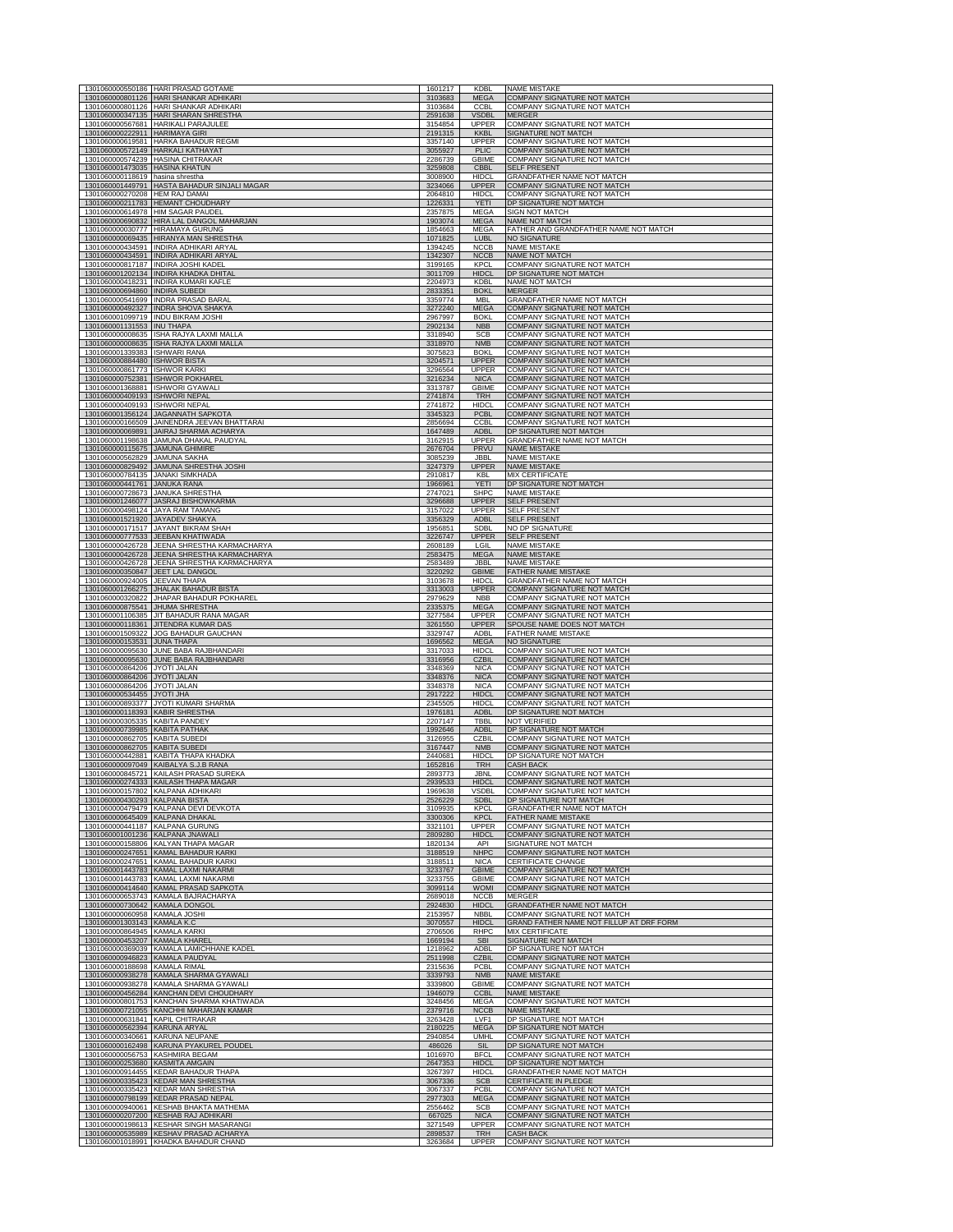|                                                                      | 1301060001177227 KHEM BAHADUR BISTA                                                | 3324436            | <b>UPPER</b>                 | COMPANY SIGNATURE NOT MATCH                                              |
|----------------------------------------------------------------------|------------------------------------------------------------------------------------|--------------------|------------------------------|--------------------------------------------------------------------------|
| 1301060000098325 KHEM RAJ BHATTA<br>1301060000614184 KHEM SINGH SAUD |                                                                                    | 592784<br>2977098  | <b>FBBL</b><br><b>JBBL</b>   | <b>NO SIGNATURE</b><br>DP SIGNATURE NOT MATCH                            |
| 1301060000065390 KHIL BAHADUR RAI                                    | 1301060000425836 KHIL BAHADUR SIMKHADA                                             | 1669845            | <b>HIDCL</b><br><b>HIDCL</b> | COMPANY SIGNATURE NOT MATCH<br><b>COMPANY SIGNATURE NOT MATCH</b>        |
| 1301060000936460                                                     | KHUSBU SARAWAGI                                                                    | 2502427<br>2605053 | <b>VSDBL</b>                 | <b>MERGER</b>                                                            |
| 1301060000936460                                                     | <b>KHUSBU SARAWAGI</b><br>1301060000936460 KHUSBU SARAWAGI                         | 2605023<br>2605054 | <b>SLICL</b><br>JBBL         | COMPANY SIGNATURE NOT MATCH<br>COMPANY SIGNATURE NOT MATCH               |
| 1301060000936460                                                     | <b>KHUSBU SARAWAGI</b>                                                             | 2605052            | <b>GLICL</b>                 | <b>NO SIGNATURE</b>                                                      |
|                                                                      | 1301060000004436 KHUSHBU CHOODHARY<br>1301060000392480 KIRAN GHALE MAGAR           | 1495616<br>2110261 | <b>SLICL</b><br><b>HIDCL</b> | DP SIGNATURE NOT MATCH<br>SIGNATURE NOT MATCH                            |
| 1301060000551462                                                     | <b>KIRAN GURUNG</b>                                                                | 1611764            | CCBLPO                       | COMPANY SIGNATURE NOT MATCH                                              |
| 1301060000551462<br>1301060000058195                                 | <b>KIRAN GURUNG</b><br><b>KIRAN KHAREI</b>                                         | 1611716<br>1531863 | <b>MEGAPO</b><br>UFIL        | MIX CERTIFICATE<br><b>NO SIGNATURE</b>                                   |
| 1301060000268545<br>1301060000268545                                 | <b>KIRAN SHRESTHA</b><br><b>KIRAN SHRESTHA</b>                                     | 2624479<br>2624449 | CNDBL<br><b>PURBL</b>        | <b>MERGER</b><br>GRANDFATHER NAME NOT MATCH                              |
| 1301060000374661                                                     | KIRAN TARA BAJRACHARYA                                                             | 2952748            | <b>NICA</b>                  | MARRIAGE CERTIFICATED NEEDED                                             |
| 1301060000859557                                                     | <b>KISHOR CHAUDHARY</b><br>1301060001057693 KISHOR KUMAR BASNYAT                   | 3322955<br>3278901 | <b>UPPER</b><br>EIC          | COMPANY SIGNATURE NOT MATCH<br><b>COMPANY SIGNATURE NOT MATCH</b>        |
| 1301060000676450 KISHOR PAUDEL                                       |                                                                                    | 3071287            | <b>UMHI</b>                  | COMPANY SIGNATURE NOT MATCH                                              |
| 1301060000041071<br>1301060000041071                                 | <b>KISHORE BALLAV PANT</b><br>KISHORE BALLAV PANT                                  | 398012<br>380552   | <b>NLG</b><br><b>NICA</b>    | <b>NAME NOT MATCH</b><br>NAME NOT MATCH                                  |
| 1301060000780544<br>1301060000780544                                 | KISHORE KUMAR SHERCHAND<br><b>KISHORE KUMAR SHERCHAND</b>                          | 2102922<br>2102887 | <b>BOKL</b><br><b>NABIL</b>  | <b>NAME MISTAKE</b><br><b>NAME MISTAKE</b>                               |
| 1301060000749759                                                     | <b>KOMAL NATH SUBEDI</b>                                                           | 3359931            | <b>SRBL</b>                  | COMPANY SIGNATURE NOT MATCH                                              |
| 1301060000442370 KOPILA SINGH                                        | 1301060000928388 KRISHNA. BISHWOKARMA                                              | 2384257<br>3280775 | YETI<br><b>NICA</b>          | NAME NOT MATCH<br><b>COMPANY SIGNATURE NOT MATCH</b>                     |
|                                                                      | 1301060000515168 KRISHNA BAHADUR KHADKA                                            | 3181119            | <b>UPPER</b>                 | <b>COMPANY SIGNATURE NOT MATCH</b>                                       |
| 1301060000599469                                                     | <b>KRISHNA BAHADUR KHATRI</b><br>1301060000599469 KRISHNA BAHADUR KHATRI           | 3314307<br>3314309 | CBI<br><b>HIDCL</b>          | <b>COMPANY SIGNATURE NOT MATCH</b><br>COMPANY SIGNATURE NOT MATCH        |
| 1301060000311839<br>1301060001524649                                 | KRISHNA BAHADUR KHATRI<br>KRISHNA BAHADUR PUN                                      | 1754551<br>3360068 | <b>HIDCL</b><br>GDBL         | COMPANY SIGNATURE NOT MATCH<br><b>CERTIFICATE CHANGE</b>                 |
| 1301060001150456                                                     | KRISHNA BAHADUR TAMANG                                                             | 3225545            | <b>UPPER</b>                 | <b>SELF PRESENT</b>                                                      |
| 1301060000295404<br>1301060001383585                                 | <b>KRISHNA BAHADUR THAPA</b><br><b>KRISHNA KATTEL CHHETRI</b>                      | 1410703<br>3173806 | <b>ADBL</b><br><b>UPPER</b>  | DP SIGNATURE NOT MATCH<br>COMPANY SIGNATURE NOT MATCH                    |
|                                                                      | 1301060000463456 KRISHNA KUMAR RAI                                                 | 2466117            | <b>NCCB</b>                  | COMPANY SIGNATURE NOT MATCH                                              |
| 1301060000796795<br>1301060000747751                                 | <b>KRISHNA PRASAD</b><br><b>KRISHNA PRASAD ADHIKARI</b>                            | 3079505<br>3357149 | <b>SHPC</b><br><b>UPPER</b>  | COMPANY SIGNATURE NOT MATCH<br>COMPANY SIGNATURE NOT MATCH               |
| 1301060000630768<br>1301060000321674                                 | KRISHNA PRASAD ARYAL<br><b>KRISHNA PRASAD PAUDEL</b>                               | 3258986<br>2271401 | UPPER<br>PCBL                | COMPANY SIGNATURE NOT MATCH<br><b>NO SIGNATURE</b>                       |
| 1301060000321674                                                     | <b>KRISHNA PRASAD PAUDEL</b>                                                       | 2271389            | <b>GBBL</b>                  | <b>NO SIGNATURE</b>                                                      |
| 1301060001475621<br>1301060000833036                                 | <b>KRISHNA PRASAD SUBEDI</b><br><b>KRISHNA SHARAN GURUNG</b>                       | 3262658<br>3162814 | <b>UPPER</b><br><b>UPPER</b> | <b>COMPANY SIGNATURE NOT MATCH</b><br><b>COMPANY SIGNATURE NOT MATCH</b> |
|                                                                      | 1301060000853783 KRISHNA SHRESTHA                                                  | 2652798            | <b>HIDCL</b>                 | COMPANY SIGNATURE NOT MATCH                                              |
| 1301060000221105<br>1301060000380405                                 | KRISHNA SUNDARI HEKA<br><b>KRITAGYA NEUPANE</b>                                    | 2207145<br>3078351 | <b>HIDCL</b><br>HIDCL        | SIGNATURE NOT MATCH<br>COMPANY SIGNATURE NOT MATCH                       |
| 1301060001164828<br>1301060000161933                                 | KRITIKA DHAKALSHASTRI                                                              | 2942744<br>2711709 | <b>NICA</b>                  | <b>NAME MISTAKE</b><br>COMPANY SIGNATURE NOT MATCH                       |
| 1301060000688941                                                     | <b>KSHITIZ CHANDRA OJHA</b><br><b>KUL PRASAD AMGAIN</b>                            | 2084508            | TRH<br><b>ADBL</b>           | SIGNATURE NOT MATCH                                                      |
| 1301060001153710                                                     | <b>KULENDRA NATH SUBEDI</b><br>1301060000246681 KUMAR BASNET CHHETRI               | 3360270<br>3259178 | UPPER<br><b>UPPER</b>        | COMPANY SIGNATURE NOT MATCH<br><b>COMPANY SIGNATURE NOT MATCH</b>        |
| 1301060000475358 KUMAR GHIMIRE                                       |                                                                                    | 2990445            | <b>NCCB</b>                  | DIFFERENT HOLDER                                                         |
| 1301060000116168 KUMAR GIRI                                          | 1301060000359780 KUMAR PRASAD TIMALSENA                                            | 3296680<br>3227307 | <b>UPPER</b><br><b>NICA</b>  | COMPANY SIGNATURE NOT MATCH<br>COMPANY SIGNATURE NOT MATCH               |
| 1301060000083135                                                     | <b>KUMAR THAPA CHETTRI</b>                                                         | 2936629            | <b>NFS</b>                   | <b>SELF PRESENT</b>                                                      |
| 1301060000841045<br>1301060001497067                                 | <b>KUNDAN RAJ PANDEY</b><br>KUNNAM MISHRA POKHREL                                  | 2665957<br>3301566 | <b>NICA</b><br><b>SRBL</b>   | COMPANY SIGNATURE NOT MATCH<br><b>NAME MISTAKE</b>                       |
| 1301060000534590<br>1301060000202709                                 | <b>KUSHAL MAHARJAN</b><br><b>KUSHAL NEPAL</b>                                      | 2338969<br>2777886 | <b>HIDCL</b><br><b>TDBL</b>  | COMPANY SIGNATURE NOT MATCH<br>COMPANY SIGNATURE NOT MATCH               |
| 1301060000607126 KUSHAL REGMI                                        |                                                                                    | 1811087            | CZBIL                        | DP SIGNATURE NOT MATCH                                                   |
|                                                                      |                                                                                    |                    |                              |                                                                          |
| 1301060000101343 KUSUM GOYAL                                         |                                                                                    | 3205857<br>2835406 | <b>MBL</b><br>API            | COMPANY SIGNATURE NOT MATCH                                              |
| 1301060001052389 LAHAKUL RAI<br>1301060001511460                     | LAL BAHADUR GURUNG                                                                 | 3336074            | <b>HIDCL</b>                 | DP SIGNATURE NOT MATCH<br>COMPANY SIGNATURE NOT MATCH                    |
| 1301060000777455<br>1301060000493660                                 | LAL BAHADUR KHULAL BASNET<br><b>LALITA BUDHATHOKI</b>                              | 3163716<br>1970235 | UPPER<br><b>HIDCL</b>        | SELF PRESENT<br>COMPANY SIGNATURE NOT MATCH                              |
| 1301060000219419                                                     | LALITA DEVI AMATYA RAJBHANDARI                                                     | 2418714            | <b>NCCB</b>                  | <b>NAME MISTAKE</b>                                                      |
|                                                                      | 1301060000536604 LALITA KUMARI UPADHYAY<br>1301060000536604 LALITA KUMARI UPADHYAY | 2901229<br>2898544 | LBBL<br><b>TRH</b>           | <b>NAME MISTAKE</b><br><b>CASH BACK</b>                                  |
| 1301060000267351 LAXMAN PRADHAN                                      | 1301060000569459 LAXMI CHAUREL DHUNGANA                                            | 1193537<br>2354032 | <b>CCBL</b><br><b>HIDCL</b>  | <b>NOT VERIFIED</b><br>COMPANY SIGN NOT MATCH                            |
| 1301060000140653                                                     | <b>LAXMI HUMAGAIN</b>                                                              | 2396847            | <b>ADBL</b>                  | NAME NOT MATCH                                                           |
| 1301060000747863                                                     | <b>LAXMI JOSHI</b>                                                                 | 2064663<br>2064657 | <b>NICA</b><br><b>MEGA</b>   | COMPANY SIGN NOT MATCH<br>COMPANY SIGNATURE NO                           |
| 1301060001444656                                                     | LAXMI KUMARI ACHARYA                                                               | 3365582            | <b>NCCB</b>                  | <b>COMPANY SIGNATURE NOT MATCH</b>                                       |
| 1301060000301442                                                     | LAXMI KUMARI SHRESTH/<br>1301060000489578 LAXMI KUMARI SILWAL BASNET               | 3346416<br>3234088 | <b>UPPER</b><br>UPPER        | <b>COMPANY SIGNATURE NOT MATCH</b><br>COMPANY SIGNATURE NOT MATCH        |
|                                                                      | 1301060000461030 LAXMI LAMICHHANE                                                  | 3162969            | <b>UPPER</b>                 | <b>GRANDFATHER NAME NOT MATCH</b>                                        |
| 1301060000567772 LAXMI MAHARJAN<br>1301060000567772 LAXMI MAHARJAN   |                                                                                    | 3327988<br>3327990 | MNBBL<br><b>NICA</b>         | COMPANY SIGNATURE NOT MATCH<br>COMPANY SIGNATURE NOT MATCH               |
| 1301060000567772 ILAXMI MAHARJAN<br>1301060000567772                 | LAXMI MAHARJAN                                                                     | 3327989<br>3327991 | сна<br><b>MEGA</b>           | COMPANY SIGNATURE NOT MA<br>DP SIGNATURE NOT MATCH                       |
| 1301060000568003 LAXMI MAHARJAN                                      |                                                                                    | 2886602            | MEGA                         | COMPANY SIGNATURE NOT MATCH                                              |
| 1301060000568003 LAXMI MAHARJAN<br>1301060000568003 LAXMI MAHARJAN   |                                                                                    | 2886616<br>2886614 | <b>PLIC</b><br><b>HIDCL</b>  | COMPANY SIGNATURE NOT MATCH<br>COMPANY SIGNATURE NOT MATCH               |
| 1301060000568003 LAXMI MAHARJAN                                      | 1301060000991328 LAXMI MAYA SHAKYA                                                 | 2886613<br>3361785 | <b>ARUN</b><br><b>JBNL</b>   | COMPANY SIGNATURE NOT MATCH<br>COMPANY SIGNATURE NOT MATCH               |
| 1301060000366213 LAXMI NEPAL                                         |                                                                                    | 2647814            | <b>HIDCL</b>                 | COMPANY SIGNATURE NOT MATCH                                              |
| 1301060000415794                                                     | 1301060001126661 LAXMI PHUYAL GAUTAM<br><b>LAXMI SHRESTHA</b>                      | 2875728<br>3017037 | SKDBL<br><b>LBL</b>          | <b>SELF PRESENT</b><br>DP SIGNATURE NOT MATCH                            |
| 1301060000415794 LAXMI SHRESTHA                                      | <b>LAXMI SIGDEL</b>                                                                | 2733561            | KBL<br><b>CCBL</b>           | <b>SELF PRESENT</b><br><b>NAME MISTAKE</b>                               |
| 1301060000255956<br>1301060001115666                                 | LEK BIKRAM OLI                                                                     | 2538666<br>3160924 | UPPER                        | COMPANY SIGNATURE NOT MATCH                                              |
| 1301060001178079 LILA DEVI PRASAI                                    | 1301060000939968 LIDINA BATI TULADHAR                                              | 3293425<br>3348720 | <b>TRH</b><br>AKPL           | COMPANY SIGNATURE NOT MATCH<br>COMPANY SIGNATURE NOT MATCH               |
| 1301060001178079 LILA DEVI PRASAI                                    |                                                                                    | 3348719            | <b>HIDCL</b>                 | <b>COMPANY SIGNATURE NOT MATCH</b>                                       |
| 1301060000417582                                                     | LILA NATH TIMILSINA<br>1301060000185775 LOK BAHADUR CHAND                          | 3153182<br>2914262 | UPPER<br><b>HIDCL</b>        | COMPANY SIGNATURE NOT MATCH<br>COMPANY SIGNATURE NOT MATCH               |
|                                                                      | 1301060000958364 LOK DARSHAN SHRESTHA<br>1301060000290241 LOKENDRA MAN KARMACHARYA | 3312193<br>2562350 | <b>GBIME</b><br><b>NCCB</b>  | <b>COMPANY SIGNATURE NOT MATCH</b><br>DP SIGNATURE NOT MATCH             |
|                                                                      | 1301060000447837 LOKENDRA SHRESTHA                                                 | 3091162            | <b>NICA</b>                  | DP SIGNATURE NOT MATCH                                                   |
| 1301060000643454 LUCKY SHRESTHA                                      | 1301060000129823 MACHAKAJI MAHARJAN                                                | 1954828<br>1215037 | <b>HIDCL</b><br><b>JBBL</b>  | NO SIGNATURE<br>DP SIGNATURE NOT MATCH                                   |
|                                                                      | 1301060000653120 MADAN KUMARI SHRESTHA                                             | 3084405<br>3197515 | <b>CZBIL</b><br><b>MFGA</b>  | <b>FATHER NAME MISTAKE</b>                                               |
| 1301060000533996 MADHU DHITAL<br>1301060000533996                    | <b>MADHU DHITAL</b>                                                                | 3197518            | CBL                          | COMPANY SIGNATURE NOT MATCH<br><b>COMPANY SIGNATURE NOT MATCH</b>        |
| 1301060000533996 MADHU DHITAL<br>1301060000347627                    | MADHU SUDAN DHAKAL                                                                 | 3197516<br>2043328 | <b>CCBL</b><br><b>NTC</b>    | COMPANY SIGNATURE NOT MATCH<br>COMPANY SIGNATURE NOT MATCH               |
|                                                                      | 1301060000509574 MADHU SUDHAN PANDIT                                               | 3234075            | <b>UPPER</b>                 | COMPANY SIGNATURE NOT MATCH                                              |
| 1301060000831404 MAHADEV RANA                                        | 1301060000179516 MADU PRASAD PANTHA                                                | 3199660<br>3200382 | <b>RHPC</b><br><b>UPPER</b>  | <b>SELF PRESENT</b><br>DP SIGNATURE NOT MATCH                            |
|                                                                      | 1301060000655531 MAHALAXMI SHRESTHA JOSHI                                          | 2576798            | <b>ADBL</b><br><b>NICA</b>   | <b>SELF PRESENT</b>                                                      |
| 1301060000921251 MAHESH ADHIKARI<br>1301060001296310 MAHESH DHAKAL   |                                                                                    | 2436515<br>3205414 | <b>GLICL</b>                 | <b>NAME MISTAKE</b><br>COMPANY SIGNATURE NOT MATCH                       |
| 1301060000394663                                                     | 1301060000001781 MAHESH KUMAR AGRAWAL<br>MAHESH KUMAR BAJRACHARYA                  | 1141173<br>3253716 | <b>CCBL</b><br>PRVU          | <b>NAME MISTAKE</b><br>COMPANY SIGNATURE NOT MATCH                       |
|                                                                      | 1301060001192450 MAHESH RATNA SHAKYA                                               | 3221487            | <b>ICEC</b>                  | COMPANY SIGNATURE NOT MATCH                                              |
|                                                                      | 1301060000943875 MAHESH RATNA TULADHAR<br>1301060000818385 MAHESH SINGH AIRI       | 3293420<br>3157805 | <b>TRH</b><br><b>UPPER</b>   | COMPANY SIGNATURE NOT MATCH<br>COMPANY SIGNATURE NOT MATCH               |
| 1301060000333975 MAHIMA JOSHI                                        | 1301060000710940 MAILE MAYA TAMANG                                                 | 3312322<br>2194094 | <b>NICA</b><br><b>EBLCP</b>  | COMPANY SIGNATURE NOT MATCH<br><b>SELF PRESENT</b>                       |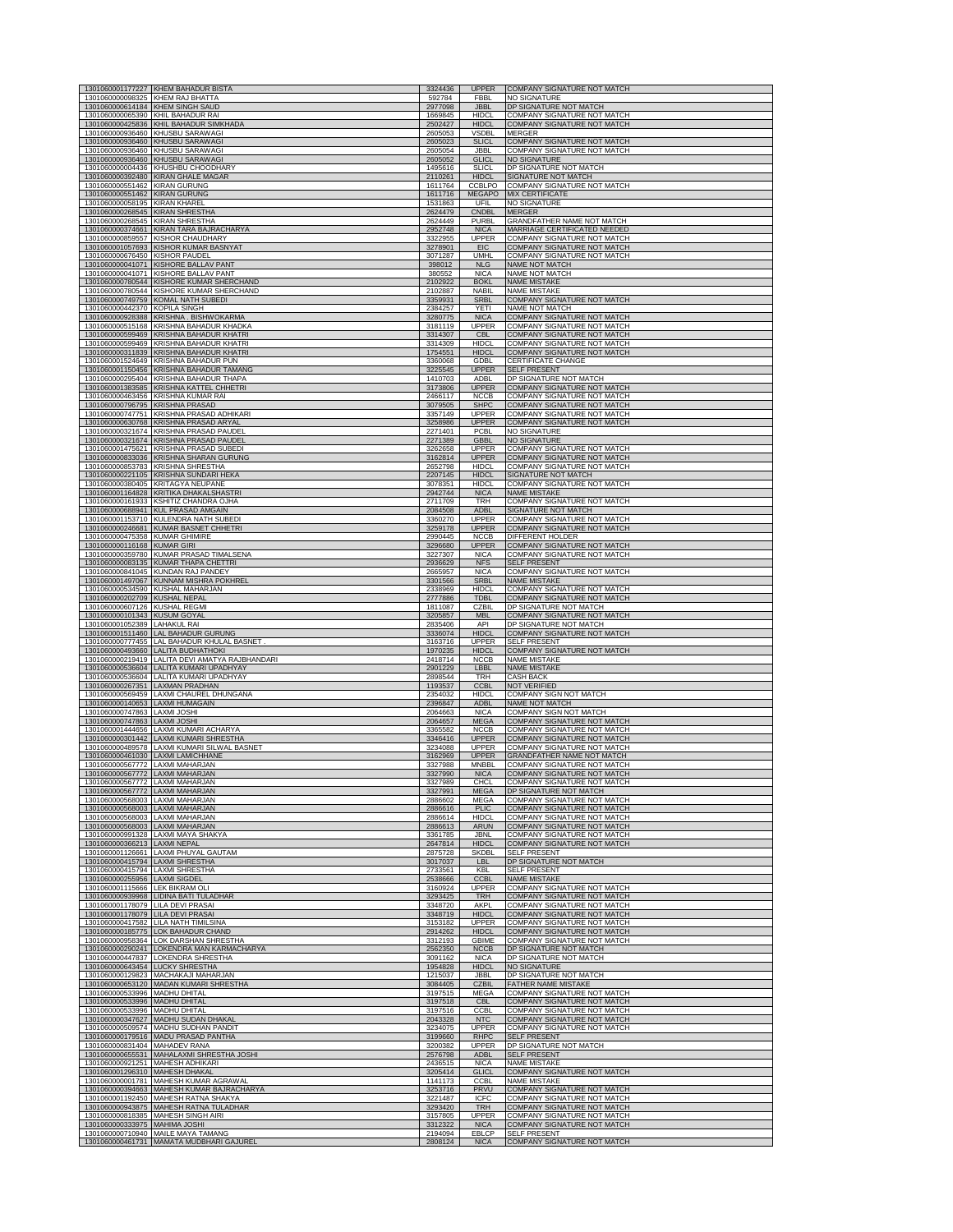|                           | 1301060000555471 MAN BAHADUR DHAMI                                                                             |                    |                                           |                                                                          |
|---------------------------|----------------------------------------------------------------------------------------------------------------|--------------------|-------------------------------------------|--------------------------------------------------------------------------|
|                           | 1301060000574091 MAN BAHADUR SYANGTAN                                                                          | 2941931<br>3254710 | <b>HIDCL</b><br><b>CCBL</b>               | <b>NAME MISTAKE</b><br><b>COMPANY SIGNATURE NOT MATCH</b>                |
|                           | 1301060000759615 MAN BAHADUR THAPA<br>1301060000756601 MAN MAYA RANA MAGAR                                     | 3291244<br>2438374 | <b>HIDCI</b><br><b>HIDCI</b>              | <b>COMPANY SIGNATURE NOT MATCH</b><br>DP SIGNATURE NOT MATCH             |
|                           | 1301060001520492 MAN PRASAD YONGHANG<br>1301060000266440 MANDAN KRISNA SHRESTHA                                | 3350613<br>980773  | JBNI<br><b>HAMA</b>                       | COMPANY SIGNATURE NOT MATCH<br>COMPANY SIGNATURE NOT MATCH               |
|                           | 1301060001071657 MANDIP NEUPANE<br>1301060000166570 MANDIRA BHUJU                                              | 2764354<br>3046036 | <b>KFBI</b><br><b>CCBL</b>                | DP SIGNATURE NOT MATCH<br><b>NAME MISTAKE</b>                            |
|                           | 1301060000397421 MANDIRA SHRESTHA<br>1301060001504704 MANGALA DEVI SHRESTHA                                    | 2937550<br>3318896 | LBBL<br><b>HIDCL</b>                      | SELF PRESENT<br><b>COMPANY SIGNATURE NOT MATCH</b>                       |
| 1301060000735203          | 1301060000056899 MANISH ARYAL                                                                                  | 3278929            | <b>UPPER</b>                              | COMPANY SIGNATURE NOT MATCH                                              |
|                           | MANISH MAN SHRESTHA<br>1301060000456455 MANISHA CHOUDHARY                                                      | 2482766<br>2164709 | CCBL<br><b>NICA</b>                       | COMPANY SIGNATURE NOT MATCH<br>GRANDFATHER NAME NOT MATCH                |
|                           | 1301060001509001 MANJU BASNET<br>1301060000114044 MANJU DEVI PANT                                              | 3329729<br>2423379 | <b>HIDCL</b><br>TDBI                      | COMPANY SIGNATURE NOT MATCH<br><b>NAME MISTAKE</b>                       |
|                           | 1301060000784631 MANJU KUNWAR<br>1301060001510741 MANJU PANDEY                                                 | 2499622<br>3336517 | <b>CLBSL</b><br><b>SRBL</b>               | NO GRAND FATHER NAME<br>COMPANY SIGNATURE NOT MATCH                      |
|                           | 1301060001510741 MANJU PANDEY<br>1301060000016357 MANOHAR ADHIKARI                                             | 3345574<br>37648   | <b>SRBL</b><br><b>NMB</b>                 | COMPANY SIGNATURE NOT MATCH<br>COMPANY SIGNATURE NOT MATCH               |
|                           | 1301060001231782 MANOJ DEULA                                                                                   | 3197453            | <b>UPPER</b>                              | <b>NAME MISTAKE</b>                                                      |
|                           | 1301060000842695 MANOJ KUMAR JHA<br>1301060000532327 MANOJ KUMAR RC                                            | 3345324<br>2844883 | <b>ICFC</b><br><b>HIDCL</b>               | COMPANY SIGNATURE NOT MATCH<br>COMPANY SIGNATURE NOT MATCH               |
|                           | 1301060001233319 MANOJ KUMAR SHRESTHA<br>1301060000205748 MANU GHIMIRE DHAKAL                                  | 3357155<br>2203284 | UPPER<br>PRVU                             | <b>GRANDFATHER NAME NOT MATCH</b><br>SIGNATURE NOT MATCH                 |
|                           | 1301060000134466 MANUSHREE MAHAT<br>1301060000298439 MAYA KUMARI KHADKA                                        | 1358180<br>2043257 | <b>NICA</b><br><b>SRBL</b>                | COMPANY SIGNATURE NOT MATCH<br>COMPANY SIGNATURE NOT MATCH               |
|                           | 1301060000064331 MAYA NEUPANE                                                                                  | 2665850            | <b>NICA</b>                               | COMPANY SIGNATURE NOT MATCH                                              |
|                           | 1301060000065561 MAYA SHARMA<br>1301060000296980 MEERA RAYAMAJHI                                               | 3301390<br>2635307 | <b>GBIME</b><br><b>GBIME</b>              | <b>GRANDFATHER NAME NOT MATCH</b><br>DP SIGNATURE NOT MATCH              |
|                           | 1301060000266461 MEERA SHRESTHA<br>1301060000691188 MEGHA RAJ PADHAYA                                          | 1016942<br>2700944 | <b>HAMA</b><br>ADBL                       | COMPANY SIGNATURE NOT MATCH<br><b>COMPANY SIGNATURE NOT MATCH</b>        |
|                           | 1301060000040686 MEGHA SOMANI<br>1301060000641383 MENAKA DANGOL                                                | 764946<br>2861152  | LUBL<br><b>HIDCL</b>                      | NAME NOT MATCH<br>DP SIGNATURE NOT MATCH                                 |
|                           | 1301060000869871 MENU KUMARI CHAULAGAIN<br>1301060000049883 MENUKA AMATYA                                      | 3315045            | <b>HIDCL</b>                              | COMPANY SIGNATURE NOT MATCH                                              |
|                           | 1301060000099882 MENUKA KC                                                                                     | 2132210<br>322282  | <b>BOKL</b><br>PRDBL                      | DIFFERENT HOLDER<br>NAME NOT MATCH                                       |
|                           | 1301060000099882 MENUKA KC<br>1301060000099882 MENUKA KC                                                       | 322285<br>322457   | <b>JBBL</b><br>PRVU                       | NAME NOT MATCH<br>SIGNATURE NOT MATCH                                    |
|                           | 1301060000099882 MENUKA KC<br>1301060000365205 MENUKA RANA MAGAR                                               | 322367<br>3296103  | PRVU<br><b>UPPER</b>                      | DP SIGNATURE NOT MATCH<br><b>NAME MISTAKE</b>                            |
|                           | 1301060000979298 MENUKA SHRESTHA<br>1301060000979298 MENUKA SHRESTHA                                           | 2695016            | <b>JBBL</b>                               | <b>COMPANY SIGNATURE NOT MATCH</b><br><b>COMPANY SIGNATURE NOT MATCH</b> |
|                           | 1301060000653796 MILAN LATA SHRESTHA                                                                           | 2695022<br>2975852 | <b>NICA</b><br>PRVU                       | SELF PRESENT                                                             |
|                           | 1301060001159843 MIN RAJ DANGOL<br>1301060001167259 MINA BHATTARAI PANDEY                                      | 3265014<br>2929379 | <b>UPPER</b><br><b>MEGA</b>               | GRANDFATHER NAME NOT MATCH<br><b>NAME MISTAKE</b>                        |
|                           | 1301060000146602 MINA BISTA<br>1301060001004047 MINA KUMARI ADHIKARI                                           | 2436996<br>3253825 | GBIME<br><b>HIDCL</b>                     | DP SIGNATURE NOT MATCH<br><b>SELF PRESENT</b>                            |
|                           | 1301060000328901 Mina Pandey                                                                                   | 3328135            | <b>GBBL</b>                               | <b>CERTIFICATE CHANGE</b>                                                |
|                           | 1301060000598864 MINA PRADHAN<br>1301060000853561 MINNESHWORY DHAKAL                                           | 2163634<br>2884218 | <b>SCB</b><br><b>HIDCL</b>                | FATHER AND GRANDFATHER NAME NOT MATCH<br>COMPANY SIGNATURE NOT MATCH     |
|                           | 1301060000320081 MINU MAHARJAN<br>1301060000388161 MINU PRADHAN SHRESTHA                                       | 2058152<br>1842188 | <b>HIDCL</b><br><b>ADBL</b>               | <b>COMPANY SIGNATURE NOT MATCH</b><br>DP SIGNATURE NOT MATCH             |
|                           | 1301060000854525 MIRA HOMEGAIN<br>1301060000913090 MITA PANDEY TIMILSINA                                       | 2533404<br>3331993 | <b>NEF</b><br><b>NICA</b>                 | NAME MISTAKE<br>DP SIGNATURE NOT MATCH                                   |
|                           | 1301060000913090 MITA PANDEY TIMILSINA                                                                         | 3331995            | MEGA                                      | DP SIGNATURE NOT MATCH                                                   |
|                           | 1301060000610010 MITHILA KARMACHARYA<br>1301060000222789 MITHILA MANANDHAR                                     | 2691926<br>2823318 | <b>CCBL</b><br><b>NCCB</b>                | COMPANY SIGNATURE NOT MATCH<br>DP SIGNATURE NOT MATCH                    |
|                           | 1301060000451201 MITHILA MASKEY SHAKYA<br>1301060001521031 MOHAN KESHARI TAMRAKAR                              | 2110781<br>3367522 | <b>YETI</b><br><b>GBIME</b>               | <b>SELF PRESENT</b><br>COMPANY SIGNATURE NOT MATCH                       |
|                           | 1301060000579159 MOHAN KRISHNA SHRESTHA<br>1301060000523713 MOHAN KUMAR LAMA                                   | 2721097            | SHPC<br><b>CBL</b>                        | COMPANY SIGNATURE NOT MATCH<br>NO SIGNATURE                              |
|                           | 1301060000957318 MOHAN LAL GOENKA                                                                              | 2875733<br>2927054 | <b>LICN</b>                               | DP SIGNATURE NOT MATCH                                                   |
|                           | 1301060000982995 MOHAN REGMI<br>1301060000512167 MONA NYACHHYON SHRESTHA                                       | 3205144<br>2105500 | UPPER<br><b>JBNL</b>                      | <b>COMPANY SIGNATURE NOT MATCH</b><br>COMPANY SIGNATURE NOT MATCH        |
|                           | 1301060000652551 MONA RAUNIYAR<br>1301060001290319 MUKESH DHUNGANA                                             | 1823107<br>3265306 | CBI<br><b>HIDCI</b>                       | FATHER AND GRANDFATHER NAME NOT MATCH<br>COMPANY SIGNATURE NOT MATCH     |
|                           | 1301060000374222 MUKUNDA KUMAR KARKI<br>1301060000922217 MUKUNDA PRASAD ADHIKARI                               | 3234697<br>2430381 | CZBIL<br><b>NICA</b>                      | <b>SELF PRESENT</b><br>FATHER AND GRANDFATHER NAME NOT MATCH             |
|                           | 1301060001158402 MUN BAHADUR SHAHI THAKURI                                                                     | 3285379            | <b>UPPER</b>                              | <b>COMPANY SIGNATURE NOT MATCH</b>                                       |
|                           | 1301060001213163 MUNA BAHADUR RAWAL<br>1301060001213163 MUNA BAHADUR RAWAL                                     | 3139558<br>3139847 | <b>MEGA</b><br>MEGA                       | COMPANY SIGNATURE NOT MATCH<br>COMPANY SIGNATURE NOT MATCH               |
|                           | 1301060000164233 MUNA DEVI SHRESTHA<br>1301060000650250 MUNA KUMARI NIROULA                                    | 2256274<br>3158617 | EBL<br><b>UPPER</b>                       | <b>SELF PRESENT</b><br><b>NAME MISTAKE</b>                               |
|                           | 1301060000481906 MUSKAN PODDAR<br>1301060000827102 MUSKAN RUNGTA                                               | 2512502<br>3201443 | <b>HIDCL</b><br>LBBL                      | <b>COMPANY SIGNATURE NOT MATCH</b><br>DP SIGNATURE NOT MATCH             |
| 1301060000559081 NABIN KC |                                                                                                                | 2807452            | <b>HIDCL</b>                              | COMPANY SIGNATURE NOT MATCH                                              |
|                           | 1301060000622501 NABIN KUMAR RANJITKAR<br>1301060000913373 NABIN PRASAD MAINALI                                | 2960605<br>3126508 | <b>NHPC</b><br><b>HIDCL</b>               | SELF PRESENT<br>COMPANY SIGNATURE NOT MATCH                              |
|                           | 1301060001525788 NABIN RAJ SHAKYA<br>1301060000635177 NADIRA BYANJU SHI                                        | 3363002<br>2415014 | LBL<br>HID(                               | <b>COMPANY SIGNATURE NOT MATCH</b><br>COMPANY SIGNATURE NOT MATCI        |
|                           | 1301060000026494 NAGMA POKHAREL<br>1301060000441489 NAINA GURUNG                                               | 2422464<br>1814243 | SRBL<br><b>ADBL</b>                       | COMPANY SIGNATURE NOT MATCH<br><b>COMPANY SIGNATURE NOT MATCH</b>        |
|                           | 1301060000560743 NAND BAHADUR SHAHI<br>1301060000560743 NAND BAHADUR SHAHI                                     | 2711198<br>3211420 | API<br><b>UPPER</b>                       | DP SIGNATURE NOT MATCH<br><b>COMPANY SIGNATURE NOT MATCH</b>             |
|                           | 1301060000398216 NANDA BAHADUR SHAHI                                                                           | 3246528            | UPPER                                     | COMPANY SIGNATURE NOT MATCH                                              |
|                           | 1301060001498723 NANI SHOVA SHAKYA<br>1301060001498723 NANI SHOVA SHAKYA                                       | 3306544<br>3306545 | <b>NICA</b><br><b>NICA</b>                | COMPANY SIGNATURE NOT MATCH<br>COMPANY SIGNATURE NOT MATCH               |
|                           | 1301060001442950 NANI THAKALI<br>1301060000450109 NAR MAYA DURA                                                | 3227277<br>2038375 | <b>MEGA</b><br><b>HIDCL</b>               | FATHER AND GRANDFATHER NAME NOT MATCH<br>GRANDFATHER NAME NOT MATCH      |
|                           | 1301060001426723 NARA DEVI KANDEL<br>1301060001015247 NARAYAN BAHADUR KHADKA                                   | 3315777<br>3357136 | <b>HIDCL</b><br><b>HIDCL</b>              | <b>GRANDFATHER NAME NOT MATCH</b><br>COMPANY SIGNATURE NOT MATCH         |
|                           | 1301060001301321 NARAYAN HARI ACHARYA<br>1301060001301321 NARAYAN HARI ACHARYA                                 | 3160956<br>3160956 | <b>UPPER</b><br><b>UPPER</b>              | <b>COMPANY SIGNATURE NOT MATCH</b><br>COMPANY SIGNATURE NOT MATCH        |
|                           | 1301060001301321 NARAYAN HARI ACHARYA                                                                          | 3160956            | <b>UPPER</b>                              | COMPANY SIGNATURE NOT MATCH                                              |
|                           | 1301060001301321 NARAYAN HARI ACHARYA<br>1301060000675039 NARAYAN KUMAR SHRESTHA                               | 3160956<br>3245324 | UPPER<br><b>UPPER</b>                     | COMPANY SIGNATURE NOT MATCH<br>COMPANY SIGNATURE NOT MATCH               |
|                           |                                                                                                                | 1555897            | <b>CHCL</b>                               |                                                                          |
|                           | 1301060000104684 NARAYAN LAL SHRESTHA                                                                          |                    |                                           | PLEDGE IN NBL                                                            |
|                           | 1301060001450328 NARAYAN PRASAD ADHIKARI<br>1301060000457026 NARAYAN SUNDAR KILAMBU                            | 3256322<br>3331906 | <b>UPPER</b><br><b>HIDCI</b>              | <b>NO SIGNATURE</b><br>COMPANY SIGNATURE NOT MATCH                       |
|                           | 1301060000622763 NARAYANI MAHARJAN<br>1301060000116149 NARENDRA BHUTORIA                                       | 2013744<br>2641501 | <b>HIDCL</b><br><b>MEGA</b>               | DP SIGNATURE NOT MATCH<br>COMPANY SIGNATURE NOT MATCH                    |
|                           | 1301060000116149 NARENDRA BHUTORIA<br>1301060000416876 NARENDRA DONGOL                                         | 2641474<br>2269647 | <b>CBL</b><br><b>NICA</b>                 | COMPANY SIGNATURE NOT MATCH<br>FATHER AND GRANDFATHER NAME NOT MATCH     |
| 1301060000110231          | NARENDRA SHRESTHA<br>1301060000504046 NARESH MAHARJAN                                                          | 2847173<br>2695031 | <b>NICA</b><br>KNBI                       | COMPANY SIGNATURE NOT MATCH<br>COMPANY SIGNATURE NOT MATCH               |
|                           | 1301060000284791 NATIONAL LIFE INSURANCE COMPANY LIMITED                                                       | 2616830            | <b>EBL</b>                                | COMPANY SIGNATURE NOT MATCH                                              |
|                           | 1301060000518481 NAWARAJ MAGAR<br>1301060000861564 NAWARAJ SAPKOTA                                             | 2317943<br>3364253 | <b>REDBI</b><br><b>UPPER</b>              | <b>NAME MISTAKE</b><br>DP SIGNATURE NOT MATCH                            |
|                           | 1301060000191413 NAYAN SHARMA<br>1301060000997701 NEETA GAUTAM DIXIT                                           | 2597720<br>3176052 | <b>HIDCL</b><br><b>UPPER</b>              | COMPANY SIGNATURE NOT MATCH<br>DP SIGNATURE NOT MATCH                    |
|                           | 1301060000231637 NEETU KAYAL<br>1301060000339130 NEHA SHRESTHA                                                 | 3321072<br>3316898 | GBIMF<br><b>HIDCL</b>                     | DP SIGNATURE NOT MATCH<br>COMPANY SIGNATURE NOT MATCH                    |
|                           | 1301060000374085 NEHA SINGH KARKI                                                                              | 3030490            | <b>ADBI</b>                               | COMPANY SIGNATURE NOT MATCH                                              |
|                           | 1301060000033759 NEPAL COMMERCIAL ENTERPRISES<br>1301060000416819 NESHAN MAHARJAN                              | 1624639<br>3088310 | <b>GBIME</b><br><b>HIDCI</b>              | SIGNATURE NOT MATCH<br>COMPANY SIGNATURE NOT MATCH                       |
|                           | 1301060000289111 NETRA BAHADUR BISTA CHHETRI<br>1301060001224817 NETRA NARAYAN SHARMA                          | 3336523<br>3229555 | <b>MNBBL</b><br>UPPER                     | <b>COMPANY SIGNATURE NOT MATCH</b><br><b>NO SIGNATURE</b>                |
|                           | 1301060000589243 NHUJAA RATNA TULADHAR                                                                         | 2731486<br>2761686 | <b>NABIL</b>                              | <b>NAME MISTAKE</b><br><b>NAME MISTAKE</b>                               |
|                           | 1301060000589243 NHUJAA RATNA TULADHAR<br>1301060000919740 NIHARIKA MATHEMA<br>1301060000651974 NIKIL SHRESTHA | 3089580<br>2756755 | <b>NCCB</b><br><b>PCBL</b><br><b>CCBL</b> | COMPANY SIGNATURE NOT MATCH<br><b>COMPANY SIGNATURE NOT MATCH</b>        |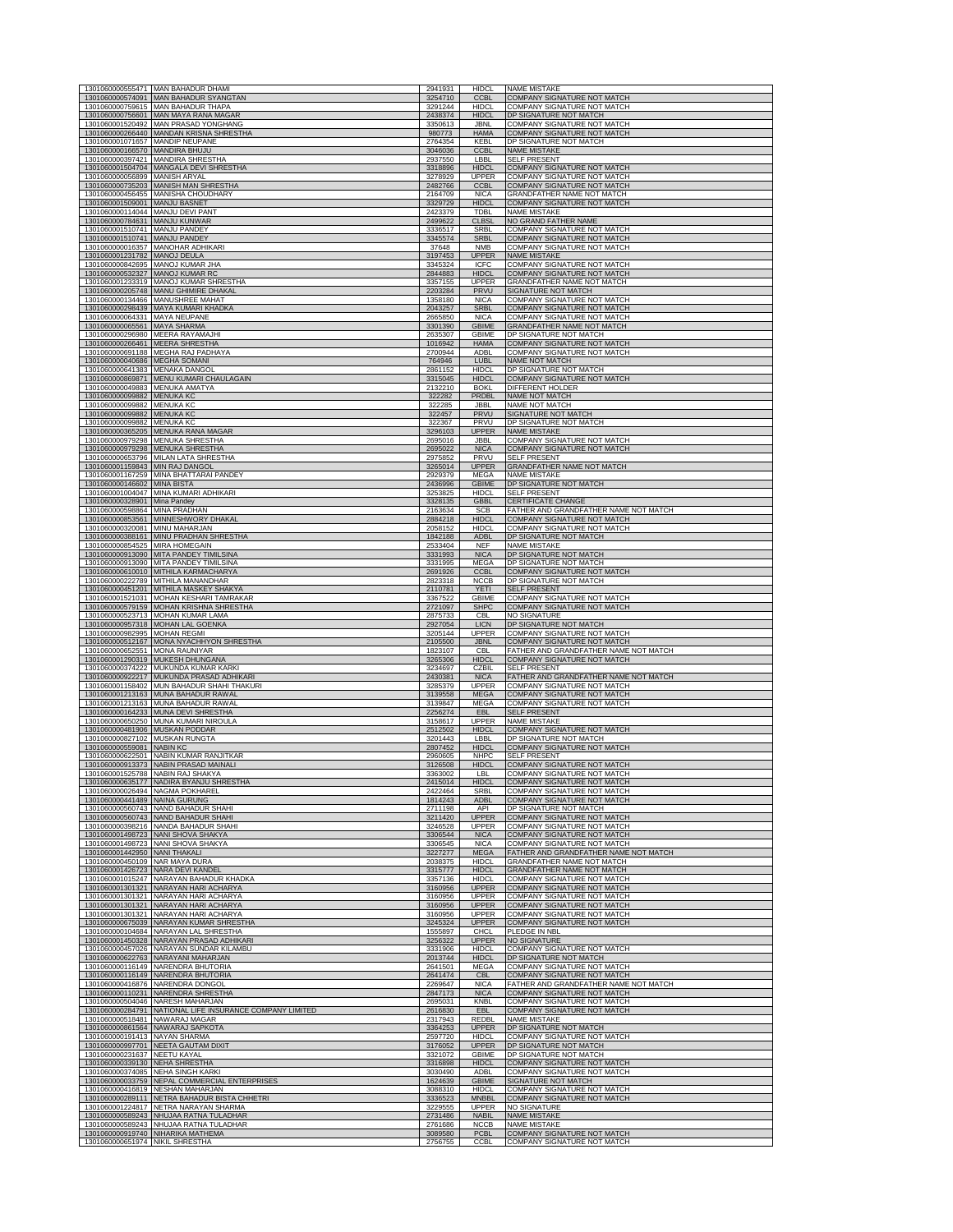| 1301060000574604 NIKITA THAPA                                       | 1301060000744902 NIKITA GAUTAM                                                     | 2137641<br>3091902            | <b>NICA</b><br>PRVU                        | COMPANY SIGNATURE NOT MATCH<br>DP SIGNATURE NOT MATCH                            |
|---------------------------------------------------------------------|------------------------------------------------------------------------------------|-------------------------------|--------------------------------------------|----------------------------------------------------------------------------------|
| 1301060000574604                                                    | <b>NIKITA THAP</b>                                                                 |                               | <b>CCBI</b>                                | <b>MPANY SIGNATURE NO</b>                                                        |
| 1301060000574604 NIKITA THAPA<br>1301060000376268 NILU SHERCHAN     |                                                                                    | 2725594<br>2038526            | <b>BOKI</b><br><b>BOKL</b>                 | COMPANY SIGNATURE NOT MATCH<br><b>COMPANY SIGNATURE NOT MATCH</b>                |
| 1301060000835787 NIM LAMU SHERPA                                    | 1301060001466340 NIM BAHADUR KHADKA                                                | 3265307<br>2782718            | <b>UPPER</b><br><b>HIDCL</b>               | <b>SELF PRESENT</b><br>DP SIGNATURE NOT MATCH                                    |
|                                                                     | 1301060000394781 NIRA BAJRACHARYA<br>1301060000497101 NIRA RANA MAGAR              | 2972238<br>3352102            | CCBL<br><b>UPPER</b>                       | COMPANY SIGNATURE NOT MATCH<br>COMPANY SIGNATURE NOT MATCH                       |
| 1301060000732903                                                    | NIRAJ MAHARJAN                                                                     | 3260038                       | <b>HIDCI</b>                               | COMPANY SIGNATURE NOT MATCH                                                      |
| 1301060000598066                                                    | NIRANJAN ACHARYA<br>1301060001478808 NIRESH CHITRAKAR                              | 3266803<br>3296697            | <b>MEGA</b><br><b>NMB</b>                  | COMPANY SIGNATURE NOT MATCH<br>COMPANY SIGNATURE NOT MATCH                       |
| 1301060001507817 NIRISA SHRESTHA<br>1301060001293548 NIRMAL ARYAL   |                                                                                    | 3328608<br>2995696            | <b>CBL</b><br><b>SCB</b>                   | GRANDFATHER NAME NOT MATCH<br><b>SELF PRESENT</b>                                |
| 1301060000837104 NIRMAL BISTA                                       | 1301060000299846 NIRMAL BAHADUR AMATYA                                             | 1417498<br>2877488            | <b>TRH</b><br><b>HIDCL</b>                 | COMPANY SIGNATURE NOT MATCH<br><b>NAME MISTAKE</b>                               |
| 1301060000589604 NIRMALA BHUSAL                                     | 1301060001517764 NIRMAL PRASAD KAFLE                                               | 3344171<br>2296348            | <b>UPPER</b><br>SDBL                       | COMPANY SIGNATURE NOT MATCH<br><b>GRANDFATHER NAME NOT MATCH</b>                 |
| 1301060000375659                                                    | NIRMALA RAJTHALA                                                                   | 3339704                       | <b>CZBIL</b>                               | DP SIGNATURE NOT MATCH                                                           |
| 1301060000541403 NIRMALA THAPA                                      | 1301060000877460 NIRMALA RANJITKAR                                                 | 2498508<br>2536577            | GBIME<br><b>HIDCL</b>                      | <b>SELF PRESENT</b><br>COMPANY SIGNATURE NOT MATCH                               |
| 1301060000734685 NIRMAYA MAGAR                                      | 1301060000069395 NIRMALA TULADHAR                                                  | 1255004<br>2105492            | <b>MEGA</b><br><b>HIDCL</b>                | <b>NAME MISTAKE</b><br>COMPANY SIGNATURE NOT MATCH                               |
| 1301060000596185 NISCHAL<br>1301060000534626 NISCHAL OLI            |                                                                                    | 2549942<br>2966573            | <b>HIDCL</b><br><b>HIDCL</b>               | COMPANY SIGNATURE NOT MATCH<br>COMPANY SIGNATURE NOT MATCH                       |
|                                                                     | 1301060000567850 NISCHALA KHATIWADA UPADHAYA<br>1301060000620158 NISCHAYA MAHARJAN | 3370959<br>2013751            | <b>NTC</b><br><b>HIDCL</b>                 | <b>SELF PRESENT</b><br>DP SIGNATURE NOT MATCH                                    |
| 1301060000275394 NISHA PAUDYAL                                      | 1301060001525638 NISHA SHRESTHA AMATYA                                             | 1363825<br>3364260            | <b>YETI</b><br><b>NCCB</b>                 | DP SIGNATURE NOT MATCH<br><b>COMPANY SIGNATURE NOT MATCH</b>                     |
| 1301060001454662 NITA BASNET                                        |                                                                                    | 3294280                       | <b>HIDCI</b>                               | COMPANY SIGNATURE NOT MATCH                                                      |
| 1301060001194249 NOOR SHAKYA<br>1301060000960046 NRIPESH JHA        |                                                                                    | 3211418<br>2594862            | <b>NABIL</b><br>YETI                       | <b>COMPANY SIGNATURE NOT MATCH</b><br><b>MERGER</b>                              |
| 1301060000473221 OJAN SHRESTHA                                      | 1301060001521992 ODHAN BAHADUR PARAJULI                                            | 3356323<br>1909420            | <b>ADBL</b><br>RI FI                       | COMPANY SIGNATURE NOT MATCH<br>COMPANY SIGNATURE NOT MATCH                       |
| 1301060000473221 OJAN SHRESTHA<br>1301060000284808 OM SHRESTHA      |                                                                                    | 1909386<br>3104561            | <b>KDBL</b><br>EIC                         | NO SIGNATURE<br>FATHER AND GRANDFATHER NAME NOT MATCH                            |
| 1301060000284808 OM SHRESTHA<br>1301060000284808 OM SHRESTHA        |                                                                                    | 3235141<br>2107581            | <b>NHPC</b><br><b>SBI</b>                  | COMPANY SIGNATURE NOT MATCH<br><b>SELF PRESENT</b>                               |
| 1301060000697063 OMKAR GAUCHAN                                      | 1301060000291773 PABITRA DEVI CHAMLAGAIN                                           | 3133597<br>2364940            | <b>BFC</b><br><b>HIDCI</b>                 | <b>COMPANY SIGNATURE NOT MATCH</b><br>DP SIGNATURE NOT MATCH                     |
|                                                                     | 1301060000463232 PABITRA PAUDEL REGMI                                              | 1674087                       | <b>HIDCL</b>                               | COMPANY SIGNATURE NOT MATCH                                                      |
| 1301060000616504 PABITRA SHARMA<br>1301060000855761 PABITRA THAPA   |                                                                                    | 2947044<br>2581171            | <b>TDBI</b><br><b>SRBL</b>                 | <b>NAME MISTAKE</b><br><b>NAME MISTAKE</b>                                       |
| 1301060000855761 PABITRA THAPA                                      | 1301060000101501 PADAM BAHADUR KHAWAS                                              | 2581171<br>2971123            | <b>SRBI</b><br><b>CZBIL</b>                | <b>NAME MISTAKE</b><br><b>COMPANY SIGNATURE NOT MATCH</b>                        |
| 1301060000143084 PADMA ADHIKARI                                     | 1301060000096051 PADAM KRISHNA SHRESTHA                                            | 1644152<br>598399             | <b>HIDCL</b><br>REDBL                      | COMPANY SIGNATURE NOT MATCH<br><b>COMPANY SIGNATURE NOT MATCH</b>                |
|                                                                     | 1301060000520771 PADMA LAXMI JOSHI<br>1301060000520771 PADMA LAXMI JOSHI           | 2636286<br>2636278            | CZBIL<br><b>CZBIL</b>                      | COMPANY SIGNATURE NOT MATCH<br>COMPANY SIGNATURE NOT MATCH                       |
|                                                                     | 1301060000649914 PALISTHA BAJRACHARYA                                              | 2072616                       | <b>ADBL</b>                                | <b>COMPANY SIGNATURE NOT MATCH</b>                                               |
| 1301060000980016 PANKAJ PANT                                        | 1301060000252940 PAMPHA SILWAL BASNET                                              | 3259179<br>2862003            | <b>UPPER</b><br><b>NCCB</b>                | COMPANY SIGNATURE NOT MATCH<br>DP SIGNATURE NOT MATCH                            |
|                                                                     | 1301060000562109 PARASH MANI NEUPANE<br>1301060000562109 PARASH MANI NEUPANE       | 2765416<br>1677724            | <b>NICA</b><br><b>NCCB</b>                 | DP SIGNATURE NOT MATCH<br>DP SIGNATURE NOT MATCH                                 |
|                                                                     | 1301060000271482 PARBAT RAJ SHRESTHA<br>1301060000370553 PARBATI ARYAL PARU        | 1239337<br>2477460            | <b>SCB</b><br>ADBL                         | <b>SPLIT</b><br><b>NAME MISTAKE</b>                                              |
|                                                                     | 1301060000648564 PARISHA SHRESTHA<br>1301060000673255 PASANG DOLMA SHERPA          | 3084403<br>2043330            | <b>TRH</b><br>API                          | COMPANY SIGNATURE NOT MATCH<br>COMPANY SIGNATURE NOT MATCH                       |
|                                                                     | 1301060000708665 PASANG KIPA SHERPA<br>1301060000708665 PASANG KIPA SHERPA         | 2327843<br>2327842            | <b>CZBIL</b><br>CZBIL                      | SPOUSE NAME DOES NOT MATCH<br>FATHER NAME MISTAKE                                |
| 1301060000708665                                                    | PASANG KIPA SHERPA                                                                 | 2327841                       | <b>CZBIL</b>                               | FATHER NAME MISTAKE                                                              |
| 1301060000188149 PASI SHERPA                                        | 1301060000037001 PESHAL BHATTARAI                                                  | 1541719<br>207052             | MEGA<br><b>KDBL</b>                        | COMPANY SIGNATURE NOT MATCH<br>COMPANY SIGNATURE NOT MATCH                       |
| 1301060000793965 PESHAL SUBEDI                                      | 1301060001094286 PHAN BAHADUR ALE                                                  | 2231532<br>3356175            | <b>GBIME</b><br><b>UPPER</b>               | COMPANY SIGNATURE NOT MATCH<br>COMPANY SIGNATURE NOT MATCH                       |
| 1301060001391940 PIYUSH MAN PRADHAN                                 | 1301060000503023 PINKI KUMARI SHAH                                                 | 1623201<br>3275379            | <b>SHPC</b><br><b>CBL</b>                  | <b>NAME MISTAKE</b><br>COMPANY SIGNATURE NOT MATCH                               |
|                                                                     |                                                                                    |                               |                                            |                                                                                  |
|                                                                     | 1301060000016186 POOJA PANDEY RANA                                                 | 244703                        | <b>NABIL</b>                               | NO GRANDFATHER NAME                                                              |
|                                                                     | 1301060000583300 POSH PRASAD LAMICHHANE<br>1301060000297887 PRABHAKER JOSHI        | 2258451<br>2218065            | <b>MEGA</b><br><b>KDBL</b>                 | FATHER NAME NOT MATCH<br>DP SIGNATURE NOT MATCH                                  |
| 1301060000271708 PRABIN DONGOL<br>1301060000236732 PRABIN PRAJAPATI |                                                                                    | 1272687<br>1102258            | <b>ADBL</b><br><b>CCBL</b>                 | DP SIGNATURE NOT MATCH<br><b>SELF PRESENT</b>                                    |
|                                                                     | 1301060000803594 PRACHANDRA LAL JHA<br>1301060000067501 PRACHANDRA MAN SUWAL       | 3370323<br>417879             | <b>EBL</b><br><b>SBI</b>                   | COMPANY SIGNATURE NOT MATCH<br>DP SIGNATURE NOT MATCH                            |
| 1301060000101134 PRADEEP GOYAL                                      | 1301060001001196 PRADEEP MAHATO                                                    | 3205858<br>3299013            | <b>MBL</b><br><b>HIDCL</b>                 | DP SIGNATURE NOT MATCH<br>COMPANY SIGNATURE NOT MATCH                            |
| 1301060000895997                                                    | PRADHUMNA PANDEY<br>1301060000777311 PRADIP KUMAR KOIRALA                          | 2350717                       | PRVU                                       | <b>GRANDFATHER NAME NOT MATCH</b>                                                |
| 1301060000115204 PRADIPA KHAREL                                     | 1301060000756175 PRAFIJLLA BIKRAM THAP                                             | 3352159<br>1999593<br>2661327 | <b>BOKL</b><br><b>GBIME</b><br><b>ADRI</b> | GRANDFATHER NAME NOT MATCH<br>DP SIGNATURE NOT MATCH<br>COMPANY SIGNATURE NOT MA |
|                                                                     | 1301060000823676 PRAGATI SAPKOTA SHARMA                                            | 3140047                       | <b>PCBL</b>                                | DP SIGNATURE NOT MATCH                                                           |
| 1301060001523271 PRAGYA LAMA                                        | 1301060000022939 PRAGYA BHATTARAI SHAH                                             | 1553081<br>3357942            | <b>MEGA</b><br><b>GBIME</b>                | DP SIGNATURE NOT MATCH<br>COMPANY SIGNATURE NOT MATCH                            |
| 1301060000619163 PRAGYA MAINALI<br>1301060000772495                 | PRAGYA SHARMA                                                                      | 3133093<br>2276352            | <b>MEGA</b><br><b>HIDCL</b>                | COMPANY SIGNATURE NOT MATCH<br>DP SIGNATURE NOT MATCH                            |
| 1301060001518939                                                    | 1301060000075320 PRAGYA SHRESTHA<br>PRAJITA ADHIKARI                               | 1888466<br>3350813            | <b>HIDCL</b><br><b>HIDCL</b>               | COMPANY SIGNATURE NOT MATCH<br>COMPANY SIGNATURE NOT MATCH                       |
| 1301060001518939 PRAJITA ADHIKARI                                   | 1301060001125921 PRAJU MANANDHAR                                                   | 3350812<br>2861859            | NTC<br><b>BOKL</b>                         | SELF PRESENT<br><b>COMPANY SIGNATURE NOT MATCH</b>                               |
|                                                                     | 1301060001188655 PRAKASH BAHADUR PANDEY                                            | 3101814                       | <b>NABIL</b><br><b>UPPER</b>               | COMPANY SIGNATURE NOT MATCH                                                      |
| 1301060001469303 PRAKASH BASNET                                     | 1301060000822917 PRAKASH BHANDARI                                                  | 3293169<br>3017580            | <b>HIDCL</b>                               | DP SIGNATURE NOT MATCH<br><b>NAME MISTAKE</b>                                    |
| 1301060001525511                                                    | PRAKASH CHANDRA POKHREL<br>1301060000724571 PRAKASH DEVKOTA                        | 3363861<br>1996856            | <b>HIDCL</b><br><b>HIDCL</b>               | <b>COMPANY SIGNATURE NOT MATCH</b><br>COMPANY SIGNATURE NOT MATCH                |
| 1301060000893816<br>1301060000011232                                | <b>PRAKASH KARKI</b><br>PRAKASH KUMAR THAPA                                        | 2391847<br>3223900            | <b>CCBL</b><br>PLIC                        | DP SIGNATURE NOT MATCH<br><b>COMPANY SIGNATURE NOT MATCH</b>                     |
| 1301060000854641 PRAKRITI KAFLE<br>1301060000854641 PRAKRITI KAFLE  |                                                                                    | 3050384<br>3050392            | <b>SRBL</b><br>CIT                         | <b>COMPANY SIGNATURE NOT MATCH</b><br>COMPANY SIGNATURE NOT MATCH                |
|                                                                     | 1301060001048239 PRALAV SAVING AND CREDIT COOPERATIVE LTD                          | 2785131                       | <b>HIDCL</b><br><b>UPPER</b>               | DP SIGNATURE NOT MATCH                                                           |
| 1301060001219150 PRALHAD BASNET<br>1301060000139903                 | 1301060000324721 PRAMILA KADEL SILWAL                                              | 3182251<br>2350730            | <b>MEGA</b>                                | COMPANY SIGNATURE NOT MATCH<br>COMPANY SIGNATURE NOT MATCH                       |
| 1301060000326011                                                    | PRAMILA TAMRAKAR<br>PRAMIT RAM SHRESTHA                                            | 1596621<br>1016806            | PCBL<br><b>ADBL</b>                        | COMPANY SIGNATURE NOT MATCH<br>NAME NOT MATCH                                    |
| 1301060001133945<br>1301060000039556                                | PRAMOD ACHARYA<br>PRAMOD HARI BHATTRAI                                             | 3173765<br>2158508            | UPPER<br>PRVU                              | <b>SELF PRESENT</b><br><b>SELF PRESENT</b>                                       |
| 1301060000098743 PRAMOD PAUDEL                                      | 1301060001315600 PRANAB JUNG KUNWAR                                                | 2312032<br>3054163            | <b>HIDCL</b><br><b>GBIME</b>               | COMPANY SIGNATURE NOT MATCH<br>NO SIGNATURE                                      |
|                                                                     | 1301060001315600 PRANAB JUNG KUNWAR<br>1301060001315600 PRANAB JUNG KUNWAR         | 3054158<br>3054159            | <b>NICA</b><br><b>HIDCL</b>                | <b>NO SIGNATURE</b><br>NO SIGNATURE                                              |
| 1301060001315600                                                    | PRANAB JUNG KUNWAR<br>PRANISH MANANDHAR                                            | 3054164<br>3286848            | <b>ADBL</b>                                | NO SIGNATURE                                                                     |
| 1301060001490291                                                    | 1301060001490291 PRANISH MANANDHAR                                                 | 3286851                       | <b>NBB</b><br>TRH                          | COMPANY SIGNATURE NOT MATCH<br>COMPANY SIGNATURE NOT MATCH                       |
| 1301060000033461 PRASANNA BAIDYA                                    | 1301060000917325 PRAPTI BHANDARY                                                   | 2383698<br>2946327            | <b>GBIME</b><br>TRH                        | COMPANY SIGNATURE NOT MATCH<br>COMPANY SIGNATURE NOT MATCH                       |
| 1301060000081575                                                    | PRASANNA BIKRAM THAPA<br>1301060000081575 PRASANNA BIKRAM THAPA                    | 2457178<br>2661301            | adbl<br>ADBL                               | DP SIGNATURE NOT MATCH<br>COMPANY SIGNATURE NOT MATCH                            |
| 1301060000516064<br>1301060000423687                                | PRASANNA TRIPATHI<br>PRASHANT BHATTA                                               | 1751494<br>1868960            | <b>HIDCL</b><br>CHCL                       | <b>NAME MISTAKE</b><br>FATHER NAME NOT MATCH                                     |
| 1301060000541169<br>1301060000528876                                | PRASHANT MAHASETH<br>PRASHANTA PRASAD BHUSAI<br>1301060000436977 PRASURAM SHRESTHA | 2032786<br>1760510            | <b>API</b><br><b>NCCE</b>                  | NAME MISTAKE<br>NAME NOT MATCH<br><b>COMPANY SIGNATURE NOT MATCH</b>             |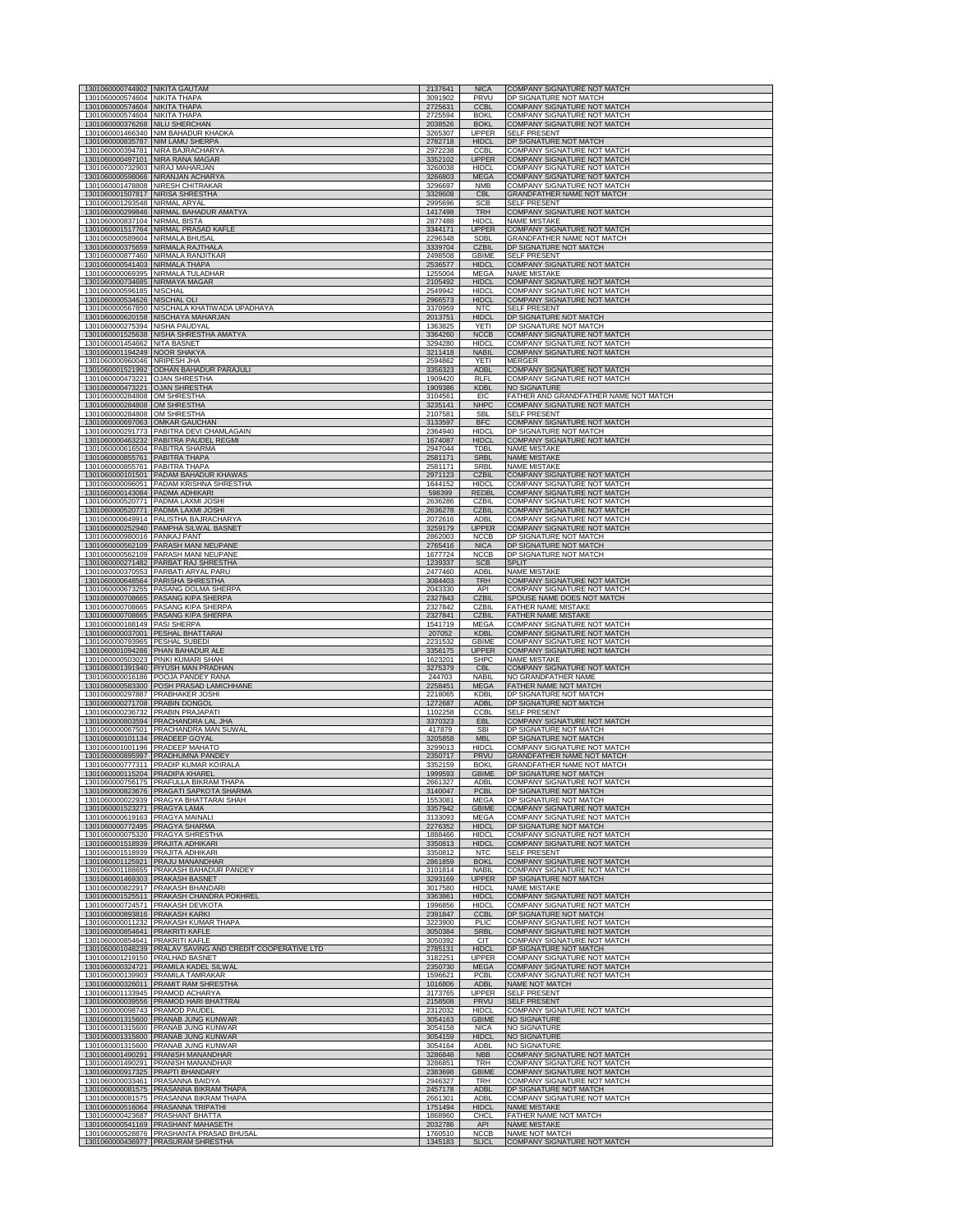|                                                                  | 1301060000929381 PRATEEK SHRESTHA<br>1301060000423843 PRATIBHA BHATTA                  | 3364293<br>1869064 | SANIMA<br><b>CHCL</b>        | COMPANY SIGNATURE NOT MATCH<br>FATHER NAME NOT MATCH              |
|------------------------------------------------------------------|----------------------------------------------------------------------------------------|--------------------|------------------------------|-------------------------------------------------------------------|
|                                                                  | 1301060000743664 PRATIBHA DEVI PRADHAN<br>1301060000743664 PRATIBHA DEVI PRADHAN       | 3161269<br>3182062 | <b>NCCB</b><br><b>BFCPO</b>  | <b>SELF PRESENT</b><br><b>SELF PRESENT</b>                        |
|                                                                  | 1301060000743664 PRATIBHA DEVI PRADHAN                                                 | 3181974            | <b>BFC</b>                   | <b>SELF PRESENT</b>                                               |
|                                                                  | 1301060000743664 PRATIBHA DEVI PRADHAN<br>1301060000324772 PRATIBHA KOIRALA            | 3119706<br>1137092 | <b>BFC</b><br>MFGA           | COMPANY SIGNATURE NOT MATCH<br><b>NAME MISTAKE</b>                |
|                                                                  | 1301060001343193 PRATIKCHYA PRADHAN                                                    | 3353049            | <b>EBL</b>                   | <b>SELF PRESENT</b>                                               |
| 1301060001321986 PRATIMA POUDEL                                  | 1301060000030363 PRATUSTHI SHRESTHA                                                    | 3323904<br>2426940 | <b>GBIME</b><br><b>CCBL</b>  | COMPANY SIGNATURE NOT MATCH<br>COMPANY SIGNATURE NOT MATCH        |
|                                                                  | 1301060000253944 PRATYUSH ACHARYA                                                      | 2210116            | CHCL                         | <b>NAME MISTAKE</b>                                               |
|                                                                  | 1301060000247723 PREM BAHADUR THAPA<br>1301060000611675 PREM DHOJ ADHIKARI             | 3046032<br>1810070 | <b>MEGA</b><br>MEGA          | <b>COMPANY SIGNATURE NOT MATCH</b><br>COMPANY SIGNATURE NOT MATCH |
| 1301060000401249 PREM GAUTAM                                     |                                                                                        | 1368118            | <b>MEGA</b>                  | <b>SIGN NOT MATCH</b>                                             |
|                                                                  | 1301060001452270 PREM KUMAR LAMICHHANE<br>1301060000522762 PREM KUMARI BARAL           | 3231583<br>3243073 | <b>ADBI</b><br><b>UPPER</b>  | <b>NAME MISTAKE</b><br><b>SELF PRESENT</b>                        |
|                                                                  | 1301060000546821 PREM MAYA MAHARJAN                                                    | 2463267            | <b>HIDCL</b>                 | COMPANY SIGNATURE NOT MATCH                                       |
| 1301060001516207 PREM PATHAK                                     | 1301060000546821 PREM MAYA MAHARJAN                                                    | 2463394<br>3345371 | <b>GBIME</b><br><b>NICA</b>  | <b>COMPANY SIGNATURE NOT MATCH</b><br>COMPANY SIGNATURE NOT MATCH |
| 1301060000845926 PRICE KARKI                                     |                                                                                        | 2230384            | <b>HIDCL</b>                 | <b>NAME MISTAKE</b>                                               |
| 1301060000254228 PRITY PANDEY                                    | 1301060001027664 PRITY MANANDHAR                                                       | 3359905<br>2203200 | <b>GBIME</b><br><b>CHCL</b>  | COMPANY SIGNATURE NOT MATCH<br><b>NAME MISTAKE</b>                |
| 1301060000451307 PUJA GOYAL                                      |                                                                                        | 2286477            | TBBL                         | <b>MERGER</b>                                                     |
|                                                                  | 1301060000640951 PUJA PRADHAN MATHEMA<br>1301060000640951 PUJA PRADHAN MATHEMA         | 3048188<br>2512416 | <b>KBL</b><br><b>NCCB</b>    | <b>NAME MISTAKE</b><br>DP SIGNATURE NOT MATCH                     |
| 1301060000159282 PUJAN GAJUREL                                   |                                                                                        | 1640033            | <b>ALDBL</b>                 | DP SIGNATURE NOT MATCH                                            |
| 1301060000501839 PURAN JOSHI                                     | 1301060001164788 PUNYA PRASAD SIGDEL                                                   | 3317626<br>1508606 | <b>ADBL</b><br><b>ADBL</b>   | <b>COMPANY SIGNATURE NOT MATCH</b><br>DP SIGNATURE NOT MATCH      |
|                                                                  | 1301060000635791 PURAN PRASAD SHRESTHA                                                 | 2528570            | <b>INDB</b>                  | <b>MERGER</b>                                                     |
| 1301060000315278 PURANJAN RAI                                    | 1301060000601371 PURNA BAHADUR ADHIKARI                                                | 2439471<br>3348521 | <b>GUFL</b><br><b>HIDCL</b>  | DP SIGNATURE NOT MATCH<br>COMPANY SIGNATURE NOT MATCH             |
|                                                                  | 1301060000833570 PURNA BAHADUR TAMANG<br>1301060001305691 PURNA KESHARI SHAKYA         | 2645443<br>3143818 | <b>CZBIL</b><br>PCBL         | COMPANY SIGNATURE NOT MATCH<br>COMPANY SIGNATURE NOT MATCH        |
|                                                                  | 1301060000546226 PURPHA THAPA TAMANG                                                   | 1620548            | <b>CHCL</b>                  | FATHER NAME MISTAKE                                               |
|                                                                  | 1301060001128293 PURUSH RATNA BAJRACHARYA<br>1301060000243596 PURUSHOTAM MAHARJAN      | 2952430<br>1313068 | <b>GBIME</b><br><b>MEGA</b>  | DP SIGNATURE NOT MATCH                                            |
|                                                                  | 1301060000148365 PUSHPA KUMARI K C                                                     | 2833327            | <b>UMHL</b>                  | DP SIGNATURE NOT MATCH<br>COMPANY SIGNATURE NOT MATCH             |
|                                                                  | 1301060001490285 PUSHPA RAJ MANANDHAR<br>1301060001490285 PUSHPA RAJ MANANDHAR         | 3289404<br>3289401 | <b>TRH</b><br><b>NBB</b>     | COMPANY SIGNATURE NOT MATCH<br><b>NAME MISTAKE</b>                |
|                                                                  | 1301060001490285 PUSHPA RAJ MANANDHAR                                                  | 3286849            | <b>SCB</b>                   | DP SIGNATURE NOT MATCH                                            |
| 1301060000641613 puspita bista<br>1301060000178151 RABIN NANKHWA |                                                                                        | 2446645<br>3303533 | <b>NICA</b><br><b>JBNL</b>   | COMPANY SIGNATURE NOT MATCH<br><b>SELF PRESENT</b>                |
| 1301060001247427 RABIN PAUDEL                                    |                                                                                        | 3361402            | <b>UPPER</b>                 | COMPANY SIGNATURE NOT MATCH                                       |
| 1301060001237691 RABIN SHAHI                                     | 1301060000152010 RABIN THULUNG RAI                                                     | 2947123<br>1250958 | <b>HIDCL</b><br><b>NMB</b>   | COMPANY SIGNATURE NOT MATCH<br>SIGNATURE DOES NOT MATCH           |
|                                                                  | 1301060001197254 RABINDRA ADHIKARI                                                     | 3306719            | <b>UPPER</b>                 | DP SIGNATURE NOT MATCH                                            |
|                                                                  | 1301060001471952 RABINDRA BALAMI<br>1301060000462087 RABINDRA KRISHNA SINGH            | 3299020<br>3147495 | <b>UPPER</b><br><b>UPPER</b> | GRANDFATHER NAME NOT MATCH<br>COMPANY SIGNATURE NOT MATCH         |
|                                                                  | 1301060000438843 RACHANA KHADGEE                                                       | 3301392            | <b>UPPER</b>                 | <b>COMPANY SIGNATURE NOT MATCH</b>                                |
|                                                                  | 1301060000695372 RACHANA SHRESTHA<br>1301060000154187 RADHA DEVI BHATTRAI              | 3227631<br>3206948 | <b>NICA</b><br><b>UPPER</b>  | <b>SELF PRESENT</b><br><b>SELF PRESENT</b>                        |
|                                                                  | 1301060000443211 RADHA DEVI SHRESTHA                                                   | 2807770            | <b>TNBL</b>                  | <b>NAME MISTAKE</b>                                               |
| 1301060001431478 RADHA KARKI                                     | 1301060000619602 RADHA KUMARI SHARMA                                                   | 3327848<br>1852510 | <b>CBL</b><br><b>HIDCL</b>   | COMPANY SIGNATURE NOT MATCH<br>DP SIGNATURE NOT MATCH             |
| 1301060000124177 RADHA SITAULA                                   |                                                                                        | 1925249            | <b>SHPC</b>                  | NO SIGNATURE                                                      |
|                                                                  | 1301060001454643 RADHAKRISHNA BASNET<br>1301060001454643 RADHAKRISHNA BASNET           | 3294272<br>3294272 | <b>HIDCL</b><br><b>HIDCI</b> | FATHER NAME MISTAKE<br><b>FATHER NAME MISTAKE</b>                 |
|                                                                  | 1301060001454643 RADHAKRISHNA BASNET                                                   | 3294272            | <b>HIDCL</b>                 | <b>FATHER NAME MISTAKE</b>                                        |
|                                                                  | 1301060001454643 RADHAKRISHNA BASNET<br>1301060000079266 RADHIKA KUMARI MAHARJAN       | 3294270<br>2940904 | <b>KSBBL</b><br><b>TRH</b>   | FATHER NAME MISTAKE<br>DP SIGNATURE NOT MATCH                     |
|                                                                  | 1301060000079266 RADHIKA KUMARI MAHARJAN                                               | 1296438            | <b>EBLCP</b>                 | SIGNATURE NOT MATCH                                               |
|                                                                  | 1301060000320461 RADHIKA KUMARI RANABHAT<br>1301060000073682 RADHIKA SHRESTHA          | 1042214<br>1888112 | <b>TRH</b><br>MEGA           | COMPANY SIGNATURE NOT MATCH<br>COMPANY SIGNATURE NOT MATCH        |
|                                                                  | 1301060000759691 RADHIKA SHRESTHA                                                      | 3078184            | <b>GBIME</b>                 | COMPANY SIGNATURE NOT MATCH                                       |
|                                                                  | 1301060000522901 RADHIKA THAPALIYA PANDEY<br>1301060001303483 RADHIKA TIMALSINA        | 2726880<br>3259821 | <b>SHPC</b><br><b>UPPER</b>  | DP SIGNATURE NOT MATCH<br>COMPANY SIGNATURE NOT MATCH             |
|                                                                  | 1301060000580333 RAGHUNATH PRASAD TELI                                                 | 1722184            | PCBL                         | COMPANY SIGNATURE NOT MATCH                                       |
|                                                                  | 1301060000630996 RAGYAN LAL SHRESTHA<br>1301060000816721 RAJ KUMAR BANIYA              | 3306442<br>3283815 | <b>JBNL</b><br><b>ADBI</b>   | DP SIGNATURE NOT MATCH<br>FATHER AND GRANDFATHER NAME NOT MATCH   |
|                                                                  | 1301060000347591 RAJ KUMAR CHAULAGAIN                                                  | 1111943<br>2972500 | <b>ADBL</b>                  | <b>COMPANY SIGNATURE NOT MATCH</b><br>DP SIGNATURE NOT MATCH      |
| 1301060000041871 RAJ KUMAR RAI                                   | 1301060000513686 RAJ KUMAR SHRESTHA                                                    | 2997230            | <b>NHPC</b><br><b>HIDCL</b>  | COMPANY SIGNATURE NOT MATCH                                       |
| 1301060000216331 RAJ MAN TAMANG<br>1301060000803731 RAJAN DANGOL |                                                                                        | 3343181<br>2211723 | <b>HIDCL</b><br><b>HIDCL</b> | <b>GRANDFATHER NAME NOT MATCH</b><br>DOUBLE HOLDER                |
|                                                                  | 1301060000087315 RAJAN DANGOL MAHARJAN                                                 | 317275             | SRBL                         | NAME NOT MATCH                                                    |
| 1301060000696089 RAJANI BASNET                                   | 1301060001414781 RAJAN ROKA RAJAN                                                      | 3290867<br>3153038 | <b>JBNL</b><br><b>PIC</b>    | <b>NAME MISTAKE</b><br>DP SIGNATURE NOT MATCH                     |
|                                                                  | 1301060000241755 RAJANI KAFLE DHAKAL                                                   | 2872659            | <b>NBB</b>                   | <b>NAME MISTAKE</b>                                               |
| 010600002                                                        | 1301060000181071 RAJANI KUMARI CHAURASIA<br><b>RAJANI PAND</b>                         | 3185877<br>163112  | <b>UPPER</b>                 | <b>NAME MISTAKE</b><br>NAME NOT MATCH                             |
|                                                                  | 1301060001159771 RAJENDRA ADHIKARI                                                     | 3355695            | <b>UPPER</b>                 | GRANDFATHER NAME NOT MATCH                                        |
|                                                                  | 1301060001393247 RAJENDRA BAHADUR BANIYA<br>1301060001269850 RAJENDRA BAHADUR KC       | 3147493<br>2949936 | <b>HIDCL</b><br><b>HBI</b>   | COMPANY SIGNATURE NOT MATCH<br>DP SIGNATURE NOT MATCH             |
|                                                                  | 1301060001183680 RAJENDRA DHUNGANA                                                     | 3187722            | <b>UPPER</b>                 | DP SIGNATURE NOT MATCH                                            |
|                                                                  | 1301060000540262 RAJENDRA JUNG KARKI<br>1301060000540262 RAJENDRA JUNG KARKI           | 3267756<br>3270384 | <b>UPPER</b><br>IGI          | <b>SELF PRESENT</b><br>COMPANY SIGNATURE NOT MATCH                |
|                                                                  | 1301060000294206 RAJENDRA MAN SHAKYA                                                   | 3267748            | EIC                          | COMPANY SIGNATURE NOT MATCH                                       |
|                                                                  | 1301060000377470 RAJENDRA MAN SINGH SUWAL<br>1301060000377470 RAJENDRA MAN SINGH SUWAL | 1223526<br>1228141 | adbi<br><b>NICA</b>          | SIGNATURE NOT MATCH<br>COMPANY SIGNATURE NOT MATCH                |
|                                                                  | 1301060000377470 RAJENDRA MAN SINGH SUWAL<br>1301060000610686 RAJENDRA RAM SHRESTHA    | 1228256<br>3084510 | <b>PCBL</b><br><b>SCB</b>    | COMPANY SIGNATURE NOT MATCH<br><b>COMPANY SIGNATURE NOT MATCH</b> |
|                                                                  | 1301060000021308 RAJENDRA SHRESTHA                                                     | 1812541            | <b>NICA</b>                  | COMPANY SIGNATURE NOT MATCH                                       |
| 1301060000649306 RAJESH BOGATI                                   | 1301060000040941 RAJENDRA UPRETY                                                       | 120255<br>1799345  | MEGA<br><b>SHPC</b>          | DP SIGNATURE NOT MATCH<br>COMPANY SIGNATURE NOT MATCH             |
|                                                                  | 1301060000299812 RAJESH GOVINDA SHRESTHA                                               | 950017             | <b>HAMA</b>                  | COMPANY SIGNATURE NOT MATCH                                       |
|                                                                  | 1301060000299812 RAJESH GOVINDA SHRESTHA<br>1301060001033108 RAJESH RAJBHANDARI        | 950876<br>3338232  | <b>KRBL</b><br>CCBI          | COMPANY SIGNATURE NOT MATCH<br><b>COMPANY SIGNATURE NOT MATCH</b> |
|                                                                  | 1301060001033108 RAJESH RAJBHANDARI                                                    | 3338232            | <b>CCBL</b>                  | COMPANY SIGNATURE NOT MATCH                                       |
|                                                                  | 1301060000557859 RAJESHWORI SHRESTHA<br>1301060000557859 RAJESHWORI SHRESTHA           | 2299763<br>2492202 | <b>TRH</b><br>PRVU           | SELF PRESENT<br>DP SIGNATURE NOT MATCH                            |
| 1301060001122935 RAJIB PARAJULI                                  |                                                                                        | 2869321            | <b>SRBL</b>                  | DP SIGNATURE NOT MATCH                                            |
|                                                                  | 1301060001329567 RAJISH SHRESTHA<br>1301060000135358 RAJKUMAR GAUTAM                   | 3061141<br>566765  | <b>NICA</b><br><b>GBIME</b>  | DP SIGNATURE NOT MATCH<br>COMPANY SIGNATURE NOT MATCH             |
|                                                                  | 1301060000135358 RAJKUMAR GAUTAM                                                       | 566766             | <b>SEWA</b>                  | COMPANY SIGNATURE NOT MATCH                                       |
|                                                                  | 1301060000135358 RAJKUMAR GAUTAM<br>1301060000135358 RAJKUMAR GAUTAM                   | 566838<br>566864   | ADBL<br>PRDBL                | SIGN NOT MATCH<br>SIGN NOT MATCH                                  |
|                                                                  | 1301060000935490 RAJU MUNI BAJRACHARYA                                                 | 3353614            | <b>UIC</b>                   | <b>SELF PRESENT</b><br><b>FATHER NAME MISTAKE</b>                 |
| 1301060000265791 RAJU SINGH                                      | 1301060001479742 RAJU PRASAD JOSHI                                                     | 3284808<br>885003  | <b>NBL</b><br><b>NBB</b>     | COMPANY SIGNATURE NOT MATCH                                       |
| 1301060001518772 RAJU TAMANG                                     |                                                                                        | 3358547            | <b>UPPER</b><br><b>PRVU</b>  | FATHER NAME MISTAKE                                               |
|                                                                  | 1301060001033072 RAKEEB RAJBHANDARI<br>1301060001033072 RAKEEB RAJBHANDARI             | 3339953<br>3339953 | PRVU                         | COMPANY SIGNATURE NOT MATCH<br>COMPANY SIGNATURE NOT MATCH        |
| 1301060000150294 RAKESH DANGOL                                   | 1301060000574978 RAKESH BHANDARI                                                       | 3283946<br>2885134 | UPPER<br><b>LLBS</b>         | COMPANY SIGNATURE NOT MATCH<br>DP SIGNATURE NOT MATCH             |
|                                                                  | 1301060001316885 RAKSHA BHATTARAI                                                      | 3342720            | <b>NICA</b>                  | GRANDFATHER NAME NOT MATCH                                        |
| 1301060001316885 RAKSHA BHATTARAI                                |                                                                                        | 3342734            | <b>HIDCL</b>                 | <b>COMPANY SIGNATURE NOT MATCH</b>                                |
|                                                                  |                                                                                        |                    |                              |                                                                   |
|                                                                  | 1301060001316885 RAKSHA BHATTARAI<br>1301060000713293 RAM AVTAR RUNGTA                 | 3342717<br>1949281 | GILB<br><b>MEGA</b>          | COMPANY SIGNATURE NOT MATCH<br>NAME MISTAKE                       |
|                                                                  | 1301060000713293 RAM AVTAR RUNGTA<br>1301060000570405 RAM BAHADUR PYAKUREL CHHETRI     | 2317329<br>3188523 | <b>NICA</b><br><b>UPPER</b>  | DP SIGNATURE NOT MATCH<br><b>SELF PRESENT</b>                     |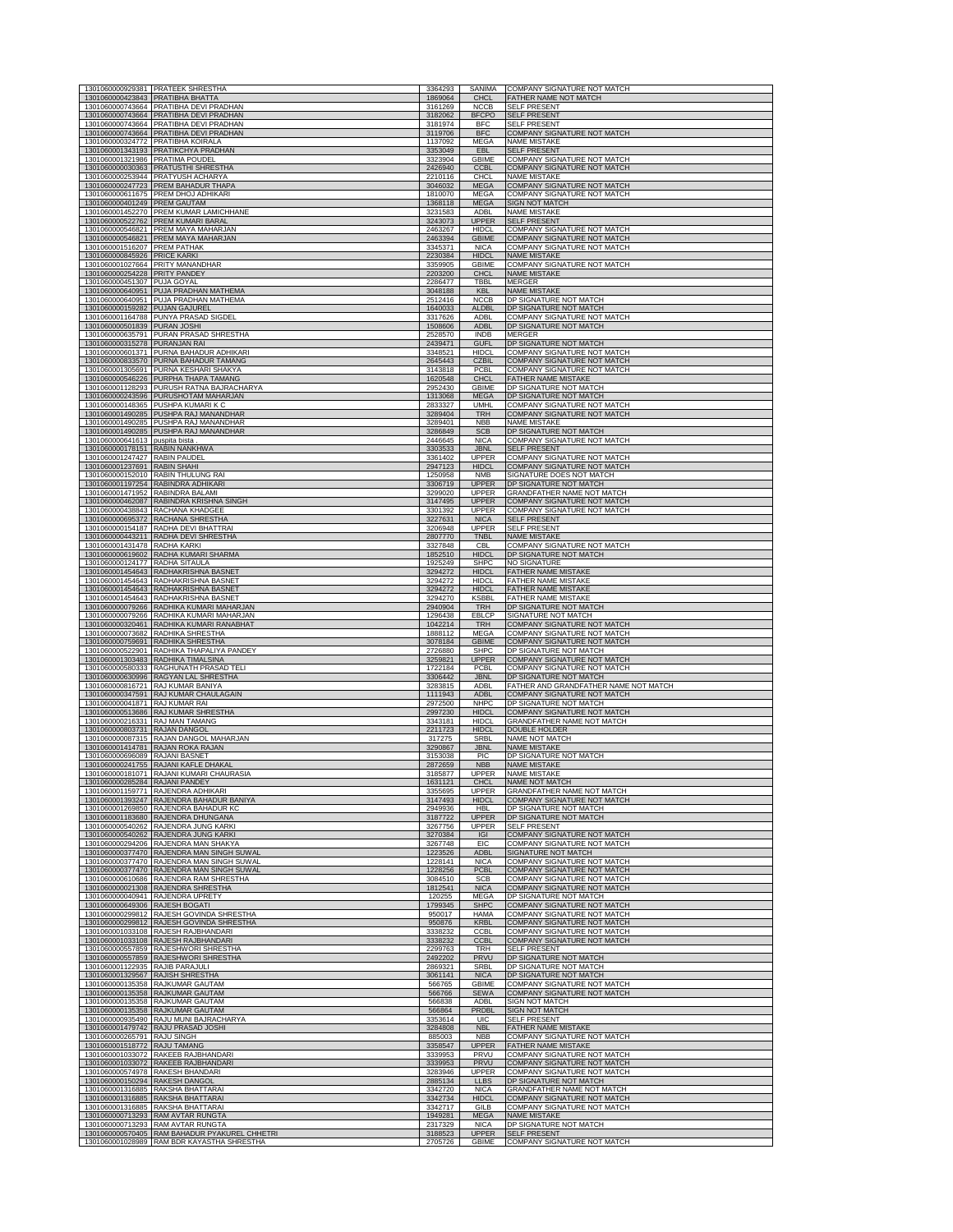| 1301060000136313 RAM BHUJEL<br>1301060001437241 Ram Damai    |                                                                                       | 390394<br>3228076  | <b>TNBL</b><br>UPPER         | <b>MERGE</b><br><b>NAME MISTAKE</b>                               |
|--------------------------------------------------------------|---------------------------------------------------------------------------------------|--------------------|------------------------------|-------------------------------------------------------------------|
|                                                              | 1301060000136518 RAM DEVI SHRESTHA                                                    | 2743425            | <b>HIDCI</b>                 | <b>GRANDFATHER NAME NOT MATCH</b>                                 |
|                                                              | 1301060000723506 RAM KRISHNA BASNET<br>1301060000723506 RAM KRISHNA BASNET            | 2005746<br>2005745 | <b>CCBI</b><br><b>HIDCL</b>  | COMPANY SIGNATURE NOT MATCH<br><b>COMPANY SIGNATURE NOT MATCH</b> |
|                                                              | 1301060000383273 RAM KRISHNA CHITRAKAR                                                | 3152453            | <b>GBIME</b>                 | <b>MIX CERTIFICATE</b>                                            |
|                                                              | 1301060001114565 RAM KUMAR TIMALSINA<br>1301060000615192 RAM MANI SATYAL              | 2851554<br>3042919 | <b>TRH</b><br><b>HIDCL</b>   | COMPANY SIGNATURE NOT MATCH<br>COMPANY SIGNATURE NOT MATCH        |
|                                                              | 1301060000247246 RAM PRASAD ARYAI<br>1301060000599566 RAM PRASAD MAINALI              | 3228165<br>3139850 | <b>UPPER</b><br><b>HIDCL</b> | <b>COMPANY SIGNATURE NOT MATCH</b><br>COMPANY SIGNATURE NOT MATCH |
|                                                              | 1301060001114322 RAM PRASAD YADAV                                                     | 3194956            | <b>UPPER</b>                 | COMPANY SIGNATURE NOT MATCH                                       |
|                                                              | 1301060000893913 RAM PRASAT TILIJA<br>1301060000630694 RAM PRAVESH MAHATO             | 3354158<br>3336235 | <b>GHI</b><br><b>UPPER</b>   | SELF PRESENT<br>COMPANY SIGNATURE NOT MATCH                       |
|                                                              | 1301060000916978 RAM SARAN SHRESTHA<br>1301060000916978 RAM SARAN SHRESTHA            | 2835312<br>2835294 | <b>NMB</b><br><b>NMB</b>     | COMPANY SIGNATURE NOT MATCH<br>COMPANY SIGNATURE NOT MATCH        |
|                                                              | 1301060000123023 RAM SNEHI CHAUDHARY                                                  | 2979880            | <b>UIC</b>                   | SELF PRESENT                                                      |
| 1301060000355125 RAMA BHUSAL                                 | 1301060000539793 RAMBA KUMARI DHAKAL                                                  | 2539302<br>2536607 | <b>HIDCL</b><br>PRVU         | <b>COMPANY SIGNATURE NOT MATCH</b><br>DP SIGNATURE NOT MATCH      |
|                                                              | 1301060000830282 RAMBABU PRASAD GUPTA                                                 | 2791920            | <b>HIDCL</b>                 | GRANDFATHER NAME NOT MATCH                                        |
|                                                              | 1301060000278226 RAMCHANDRA PANDIT<br>1301060000416481 RAMCHANDRA SUBEDI              | 3211435<br>3271802 | <b>UPPER</b><br><b>UPPER</b> | COMPANY SIGNATURE NOT MATCH<br>DIFFERENT HOLDER                   |
|                                                              | 1301060000406836 RAMESH BAHADUR MANANDHAR<br>1301060001139607 RAMESH BAHADUR SHRESTHA | 3180101<br>3213344 | UPPER<br><b>HIDCL</b>        | DP SIGNATURE NOT MATCH<br>COMPANY SIGNATURE NOT MATCH             |
| 1301060000616301 RAMESH GIRI                                 |                                                                                       | 2859530            | <b>NICA</b>                  | DP SIGNATURE NOT MATCH                                            |
|                                                              | 1301060000363548 RAMESH KUMAR NIRAULA<br>1301060000719223 RAMESH KUMAR PANDEY         | 1179991<br>2345875 | <b>YETI</b><br><b>HIDCL</b>  | COMPANY SIGNATURE NOT MATCH<br>GRANDFATHER NAME NOT MATCH         |
|                                                              | 1301060000551234 RAMESH MAHARJAN                                                      | 1754335            | <b>NMB</b>                   | COMPANY SIGNATURE NOT MATCH                                       |
|                                                              | 1301060000384813 RAMESH PRASAD TELI<br>1301060000384813 RAMESH PRASAD TELI            | 1217317<br>1722198 | PCBI<br>PCBI                 | <b>COMPANY SIGNATURE NOT MATCH</b><br>COMPANY SIGNATURE NOT MATCH |
|                                                              | 1301060000887614 RAMESHWOR LAL SHRESTHA<br>1301060000430407 RAMHARI SHARMA BAJAGAIN   | 3361831<br>2808838 | <b>NICA</b><br><b>HIDCI</b>  | DP SIGNATURE NOT MATCH<br>DP SIGNATURE NOT MATCH                  |
|                                                              | 1301060000940120 RAMSARAN LUITEL                                                      | 2904937            | <b>CZBIL</b>                 | COMPANY SIGNATURE NOT MATCH                                       |
| 1301060000990381 RAMU KHANGA                                 | 1301060000940120 RAMSARAN LUITEL                                                      | 2904946<br>2611500 | <b>NICA</b><br>ADBL          | COMPANY SIGNATURE NOT MATCH<br>DP SIGNATURE NOT MATCH             |
|                                                              | 1301060001526631 RANGA BALDI SATYAL<br>1301060000707997 RANJANA SHRESTHA              | 3364135<br>2818352 | <b>HIDCL</b><br>MEGA         | COMPANY SIGNATURE NOT MATCH<br>NO SIGNATURE                       |
|                                                              | 1301060001414929 RANJU DHUNGANA                                                       | 3298401            | SANIMA                       | COMPANY SIGNATURE NOT MATCH                                       |
|                                                              | 1301060000050426 RASANA DESHAR DANGOL<br>1301060000460548 RASANTI SUNUWAR             | 3271567<br>3358096 | <b>NICA</b><br><b>SLICL</b>  | COMPANY SIGNATURE NOT MATCH<br>COMPANY SIGNATURE NOT MATCH        |
|                                                              | 1301060000717703 RASHMI MANANDHAR                                                     | 2534870            | PRIN                         | COMPANY SIGNATURE NOT MATCH<br>COMPANY SIGNATURE NOT MATCH        |
|                                                              | 1301060000717703 RASHMI MANANDHAR<br>1301060000717703 RASHMI MANANDHAR                | 2534787<br>2621449 | <b>HIDCL</b><br><b>NCCB</b>  | COMPANY SIGNATURE NOT MATCH                                       |
| 1301060000591704 RATI JOSHI                                  | 1301060000984249 RATNA KAJI BAJRACHARYA                                               | 1667126<br>3363564 | <b>NICA</b><br>TRH           | DP SIGNATURE NOT MATCH<br>COMPANY SIGNATURE NOT MATCH             |
|                                                              | 1301060001085123 RATNA KUMARI MAGAR                                                   | 3179656            | <b>UPPER</b>                 | SELF PRESENT                                                      |
|                                                              | 1301060000136459 RATNA LAL MASHAL<br>1301060000736591 RATNESHWAR LAL KARN             | 2743400<br>2946304 | HIDCL<br><b>NICA</b>         | DP SIGNATURE NOT MATCH<br>DP SIGNATURE NOT MATCH                  |
| 1301060000934771 RAVINDRA<br>1301060000898740 REAKHA RANA    |                                                                                       | 3292609<br>2877179 | MEGA<br><b>TDBL</b>          | COMPANY SIGNATURE NOT MATCH<br><b>MERGER</b>                      |
|                                                              | 1301060001120066 REBIKA SENCHURY                                                      | 2890749            | CZBII                        | <b>SELF PRESENT</b>                                               |
|                                                              | 1301060000902665 REEMA MANANDHAR<br>1301060000012595 REEMA TAMRAKAR                   | 2553563<br>2467887 | <b>YETI</b><br>API           | <b>SIGN MISTAKE</b><br><b>NO SIGNATURE</b>                        |
| 1301060001136999 REENA HADA                                  |                                                                                       | 2937806            | <b>TDBL</b>                  | <b>NAME MISTAKE</b>                                               |
|                                                              | 1301060000328591 REENA SHRESTHA<br>1301060000295991 REETA SHRESTHA                    | 2613843<br>1016919 | <b>HIDCL</b><br><b>ADBL</b>  | COMPANY SIGNATURE NOT MATCH<br>DP SIGNATURE NOT MATCH             |
|                                                              | 1301060001457946 REGAN STHAPIT<br>1301060000025657 REGNAL SHRESTHA                    | 3316341<br>108852  | HIDCI<br><b>MEGA</b>         | COMPANY SIGNATURE NOT MATCH<br>COMPANY SIGNATURE NOT MATCH        |
|                                                              | 1301060000025657 REGNAL SHRESTHA                                                      | 130080             | CB                           | COMPANY SIGNATURE NOT MATCH                                       |
|                                                              | 1301060000671131 REKHA ADHIKARI<br>1301060000427170 REKHA GHIMIRE                     | 1972651<br>2572126 | <b>ADBI</b><br><b>HIDCL</b>  | DP SIGNATURE NOT MATCH<br>COMPANY SIGNATURE NOT MATCH             |
| 1301060001497392 RENU BANIYA                                 | 1301060000455295 RENU KUMARI KHATRI                                                   | 3321098<br>2798928 | <b>CZBIL</b><br><b>SBI</b>   | COMPANY SIGNATURE NOT MATCH<br><b>SPLIT KITTA</b>                 |
|                                                              | 1301060000455295 RENU KUMARI KHATRI                                                   | 2798897            | <b>SBL</b>                   | <b>SPLIT KITTA</b>                                                |
|                                                              | 1301060001495703 RENU SHRESTHA<br>1301060000233877 RENUKA PRASAI                      | 3315534<br>2291733 | CCBI<br>CHCL                 | SELF PRESENT<br><b>NAME MISTAKE</b>                               |
|                                                              | 1301060000260375 RESHAM KUMARI CHAULAGAIN                                             | 1898463            | SRBI                         | COMPANY SIGNATURE NOT MATCH                                       |
|                                                              | 1301060000260375 RESHAM KUMARI CHAULAGAIN<br>1301060000011705 RESHMA BAJRACHARYA      | 1787073<br>1175877 | <b>HIDCI</b><br><b>NBL</b>   | DP SIGNATURE NOT MATCH<br><b>FATHER NAME MISTAKE</b>              |
|                                                              | 1301060000011705 RESHMA BAJRACHARYA<br>1301060001214357 RESHMA PAUDEL                 | 2392554<br>3329099 | <b>HIDCL</b><br><b>UPPER</b> | <b>FATHER NAME MISTAKE</b><br>COMPANY SIGNATURE NOT MATCH         |
|                                                              | 1301060001214357 RESHMA PAUDEL                                                        | 3329113            | <b>HIDCL</b>                 | COMPANY SIGNATURE NOT MATCH                                       |
| 1301060001511553 RICHA GURU                                  | 1301060000425711 REWATI DEVI KALAUNI                                                  | 1881720            | adbi<br><b>HIDC</b>          | SIGNATURE NOT MATCH<br>COMPANY SIGNATURE NOT MATCH                |
| 1301060000684590 RINA GONGAL<br>1301060000067005 RINA SHAKYA |                                                                                       | 2971704<br>1056622 | EBI<br>UFII                  | <b>MIX CERTIFICATE</b><br>COMPANY SIGNATURE NOT MATCH             |
|                                                              | 1301060000101436 RISHABH VAIDYA                                                       | 3120042            | CBL                          | SELF PRESENT                                                      |
|                                                              | 1301060000529204 RISHI BHAKTA KHATRI<br>1301060000247742 RISHI PRASAD PRADHAN         | 1799324<br>2938434 | CCBI<br><b>NFS</b>           | <b>COMPANY SIGNATURE NOT MATCH</b><br>SELF PRESENT                |
|                                                              | 1301060000387761 RISHIRAM DHAKAL                                                      | 2110171            | <b>HIDCL</b>                 | COMPANY SIGNATURE NOT MATCH                                       |
| 1301060000922202 TRITA ADHIKARI                              | 1301060000589281 RITA BOGATI MIZAR                                                    | 2436540<br>2782378 | NICA<br><b>HIDCL</b>         | SELE PRESENT<br>COMPANY SIGNATURE NOT MATCH                       |
|                                                              | 1301060000690224 RITA KUMARI MAHASETH<br>1301060000258197 RITA MANANDHAR              | 3152576<br>1967260 | <b>HIDCL</b><br><b>NICA</b>  | DP SIGNATURE NOT MATCH<br>DP SIGNATURE NOT MATCH                  |
| 1301060001153900 RITA PARAJULI                               |                                                                                       | 2990681            | <b>SRBL</b>                  | <b>SELF PRESENT</b>                                               |
|                                                              | 1301060000009132 RITESH KUMAR YADAV<br>1301060000383784 RITU SHRESTHA                 | 725018<br>2663887  | <b>TBBL</b><br><b>NICA</b>   | COMPANY SIGNATURE NOT MATCH<br>COMPANY SIGNATURE NOT MATCH        |
|                                                              | 1301060000757808 RIYA MANANDHAR<br>1301060001451258 RIYA SHRESTHA                     | 2210164<br>3259309 | <b>MEGA</b><br><b>NICA</b>   | COMPANY SIGNATURE NOT MATCH<br>DP SIGNATURE NOT MATCH             |
| 1301060000086102 ROHAN BHUSAL                                |                                                                                       | 705020             | <b>NBSI</b>                  | <b>SIGN NOT MATCH</b>                                             |
|                                                              | 1301060000683618 ROHINA SHRESTHA<br>1301060001029021 ROHINI KAYASTHA SHRESTHA         | 2675975<br>2702183 | UFCL<br><b>SRBL</b>          | <b>MERGER</b><br>COMPANY SIGNATURE NOT MATCH                      |
| 1301060000585291 ROHIT SHAKYA                                | 1301060001029021 ROHINI KAYASTHA SHRESTHA                                             | 2702185<br>2538644 | <b>GBIME</b><br><b>PCBL</b>  | COMPANY SIGNATURE NOT MATCH<br>DP SIGNATURE NOT MATCH             |
| 1301060000101417 ROJ VAIDYA                                  |                                                                                       | 3076623            | CZBIL                        | COMPANY SIGNATURE NOT MATCH                                       |
|                                                              | 1301060000646892 ROMALA SHRESTHA MANANDHAR<br>1301060000873506 ROSHAN KAJI TULADHAR   | 3239048<br>3224674 | <b>SCB</b><br><b>MEGA</b>    | COMPANY SIGNATURE NOT MATCH<br><b>COMPANY SIGNATURE NOT MATCH</b> |
|                                                              | 1301060000268072 ROSHAN MAINALI                                                       | 3073492            | <b>NICA</b>                  | COMPANY SIGNATURE NOT MATCH                                       |
| 1301060000637516 ROSHAN RAI                                  | 1301060000311138 ROSHAN PRADHAN                                                       | 2874074<br>2710572 | <b>HIDC</b><br><b>SHPC</b>   | <b>COMPANY SIGNATURE NOT MATCH</b><br>DP SIGNATURE NOT MATCH      |
|                                                              | 1301060000743339 ROSHAN SHRESTHA<br>1301060000628615 ROSHANA KARMACHARYA SHRESTHA     | 2285690<br>1974881 | API<br><b>ADBL</b>           | <b>NAME MISTAKE</b><br><b>NAME MISTAKE</b>                        |
|                                                              | 1301060001124022 ROSHANI BAJRACHARYA                                                  | 3071144            | CZBIL                        | <b>SELF PRESENT</b>                                               |
| 1301060000943438 ROSHIN RAI                                  | 1301060000129160 ROSHANI KARKI                                                        | 3270379<br>2495298 | <b>HIDCL</b><br><b>NBB</b>   | COMPANY SIGNATURE NOT MATCH<br>COMPANY SIGNATURE NOT MATCH        |
|                                                              | 1301060000005621 ROSY PRADHANANG PRADHAN<br>1301060000005621 ROSY PRADHANANG PRADHAN  | 3291480<br>3291479 | <b>NBB</b><br><b>BOKL</b>    | COMPANY SIGNATURE NOT MATCH<br>CERTIFICATE CHANGE                 |
|                                                              | 1301060000005621 ROSY PRADHANANG PRADHAN                                              | 3291478            | <b>TRH</b>                   | COMPANY SIGNATURE NOT MATCH                                       |
|                                                              | 1301060000005621 ROSY PRADHANANG PRADHAN<br>1301060000458754 ROSY SHRESTHA            | 3291475<br>1578395 | <b>MBI</b><br>CZBIL          | COMPANY SIGNATURE NOT MATCH<br>COMPANY SIGNATURE NOT MATCH        |
|                                                              | 1301060000363339 RUBI KUMARI GUPTA<br>1301060001230926 RUBICA CHAND                   | 1156661<br>3198953 | <b>SKBBL</b><br><b>UPPER</b> | COMPANY SIGNATURE NOT MATCH<br>COMPANY SIGNATURE NOT MATCH        |
| 1301060001230926 RUBICA CHAND                                |                                                                                       | 3198955            | <b>HIDCL</b>                 | COMPANY SIGNATURE NOT MATCH                                       |
|                                                              | 1301060000363533 RUBINA NIRAULA<br>1301060000749351 RUDRA PRASAD PANT                 | 1201822<br>2572250 | <b>SEWA</b><br>TDBLPO        | DP SIGNATURE NOT MATCH<br><b>MIX CERTIFICATE</b>                  |
|                                                              | 1301060000340524 RUKA KUMARI TIWARI<br>1301060000922981 RUPA ADHIKARI                 | 2940864            | <b>UMHL</b><br><b>NICA</b>   | COMPANY SIGNATURE NOT MATCH                                       |
|                                                              | 1301060001163600 RUPA KUMARI PADHYA                                                   | 2436555<br>3261481 | <b>UMHL</b>                  | COMPANY SIGNATURE NOT MATCH<br><b>FATHER NAME MISTAKE</b>         |
|                                                              | 1301060000922616 RUPAKRAJ BASNET<br>1301060000750378 RUPESH SHAKYA                    | 3302956<br>3180103 | <b>HIDCL</b><br><b>NMB</b>   | GRANDFATHER NAME NOT MATCH<br>COMPANY SIGNATURE NOT MATCH         |
|                                                              | 1301060000572869 RUPSHREE THAPA                                                       | 3223699            | <b>MEGA</b>                  | <b>GRANDFATHER NAME NOT MATCH</b>                                 |
| 1301060001095539 SAAJAN KUTHU                                |                                                                                       | 3347735            | <b>SRBL</b>                  | <b>COMPANY SIGNATURE NOT MATCH</b>                                |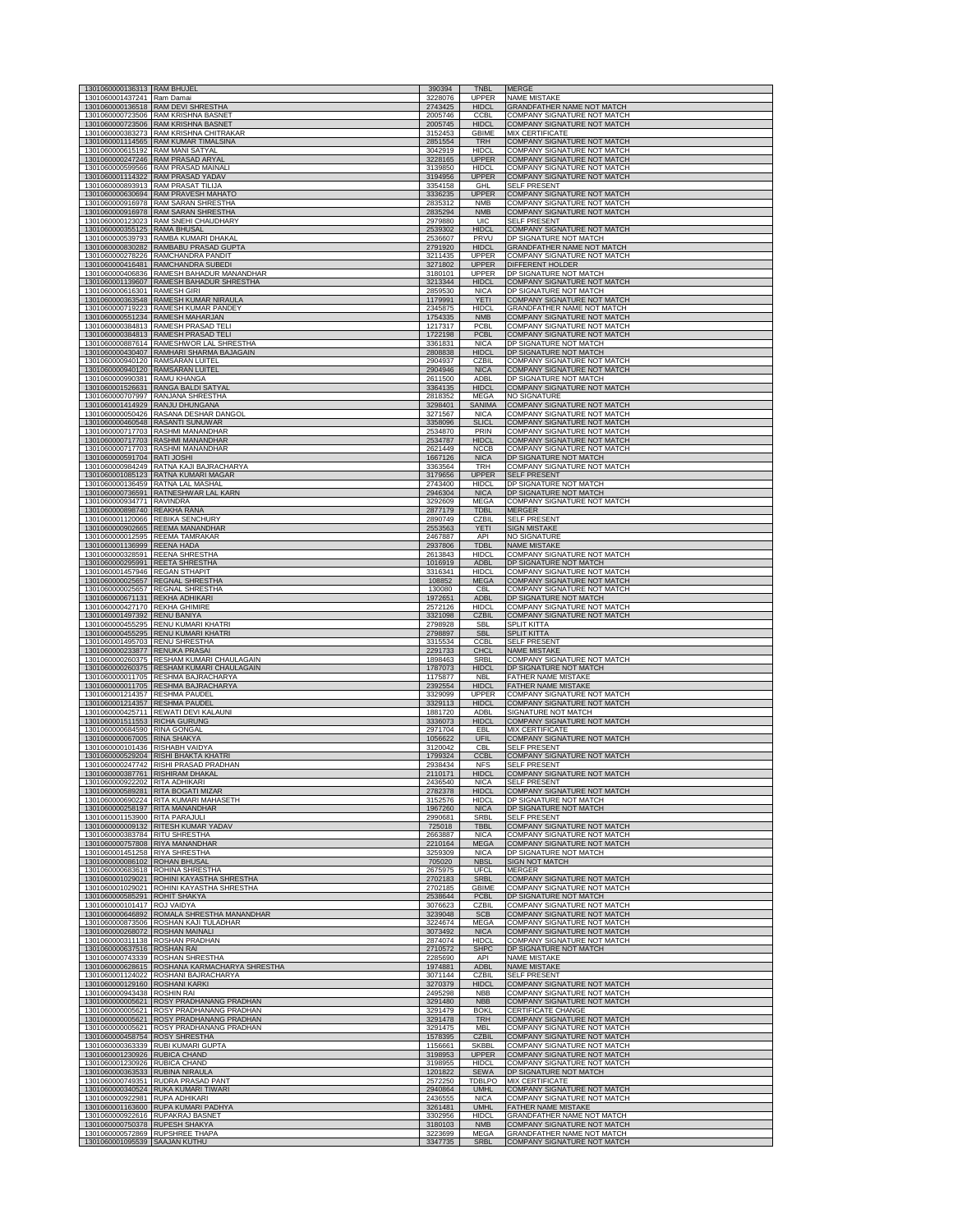| 1301060000438347 SABIN SHRESTHA                                    |                                                                                     | 1306671            | <b>HIDCL</b>                 | DP SIGNATURE NOT MATCH                                            |
|--------------------------------------------------------------------|-------------------------------------------------------------------------------------|--------------------|------------------------------|-------------------------------------------------------------------|
| 1301060000486661 SABINA PRADHAN                                    |                                                                                     | 1515563            | <b>HIDCL</b>                 | <b>COMPANY SIGNATURE NOT MATCH</b>                                |
| 1301060000049372                                                   | 1301060000049372 SABINA SHERCHAN<br><b>SABINA SHERO</b>                             | 3233067<br>3239061 | <b>MBI</b><br><b>SB</b>      | <b>COMPANY SIGNATURE NOT MATCH</b><br>COMPANY SIGNATURE NOT M     |
|                                                                    | 1301060000049372 SABINA SHERCHAN                                                    | 3233076            | <b>NCCB</b>                  | FATHER NAME MISTAKE                                               |
|                                                                    | 1301060000093916 SABINA SHRESTHA                                                    | 1607922            | <b>CZBIL</b>                 | COMPANY SIGNATURE NOT MATCH                                       |
| 1301060000191320 SABITA AGRAWAL                                    | 1301060000925995 SABINA SHRESTHA JOSHI                                              | 2905322<br>833735  | <b>BOKL</b><br><b>NMBMF</b>  | <b>NAME MISTAKE</b><br>COMPANY SIGNATURE NOT MATCH                |
| 1301060000191320 SABITA AGRAWAL                                    |                                                                                     | 833737             | KMFL                         | COMPANY SIGNATURE NOT MATCH                                       |
|                                                                    | 1301060000509424 SABITA BAIDHYA SHRESTHA                                            | 2901204            | <b>RLFL</b>                  | <b>SELF PRESENT</b>                                               |
| 1301060000355446 SABITA KHANAL                                     | 1301060000509424 SABITA BAIDHYA SHRESTHA                                            | 2901205            | <b>NICA</b>                  | <b>SELF PRESENT</b>                                               |
| 1301060000355446 SABITA KHANAL                                     |                                                                                     | 1257026<br>1257058 | <b>BFCL</b><br>SEWA          | NO SIGNATURE<br>SIGNATURE NOT MATCH                               |
| 1301060000385758 SABITA SHRESTHA                                   |                                                                                     | 1463542            | <b>MEGA</b>                  | COMPANY SIGNATURE NOT MATCH                                       |
|                                                                    | 1301060000538654 SABITA SHRESTHA                                                    | 2500997            | SRBL                         | MARRIAGE CERTIFICATED NEEDED                                      |
| 1301060001187818 SABITA THAPA                                      | 1301060000402014 SABITRI SHRESTHA                                                   | 3261559<br>1385087 | <b>UPPER</b><br>EBLCP        | COMPANY SIGNATURE NOT MATCH<br>SIGNATURE NOT MATCH                |
| 1301060000113946 SABITRI THAPA                                     |                                                                                     | 3326474            | <b>TNBL</b>                  | <b>MERGER</b>                                                     |
|                                                                    | 1301060000240918 SABITRI THAPALIYA<br>1301060000252332 SADHIKSHYA DHAKA             | 2893768            | <b>HIDCL</b>                 | <b>SELF PRESENT</b><br><b>NAME MISTAKE</b>                        |
|                                                                    | 1301060000252332 SADHIKSHYA DHAKAL                                                  | 3137836<br>3211856 | <b>NBB</b><br><b>NBB</b>     | <b>NAME MISTAKE</b>                                               |
| 1301060000018675 SAGUN SHAKYA                                      |                                                                                     | 3169112            | <b>NICA</b>                  | COMPANY SIGNATURE NOT MATCH                                       |
| 1301060000328840 SAHADEV THAPA                                     | 1301060001027651 SAHANA TULADHAR                                                    | 3129141<br>2719593 | <b>HIDCL</b><br><b>TRH</b>   | COMPANY SIGNATURE NOT MATCH<br>DP SIGNATURE NOT MATCH             |
|                                                                    | 1301060001107068 SAHI KRISHNA JOSHI                                                 | 3281179            | <b>HIDCL</b>                 | COMPANY SIGNATURE NOT MATCH                                       |
|                                                                    | 1301060000382455 SAIICHHA POUDYAL                                                   | 1773235            | <b>SHPC</b>                  | COMPANY SIGNATURE NOT MATCH                                       |
| 1301060001229853 SAJAN TAMANG                                      | 1301060000047020 SAILENDRA RAJKARNIKAR                                              | 1985235<br>3321480 | <b>HIDCL</b><br><b>UPPER</b> | COMPANY SIGNATURE NOT MATCH<br><b>SELF PRESENT</b>                |
| 1301060001288962 SAJANA HAMAI                                      |                                                                                     | 2997225            | <b>NTC</b>                   | <b>CERTIFICATE CHANGE</b>                                         |
| 1301060000459456 SAKAR GOSHALI                                     |                                                                                     | 3351211            | <b>JBNL</b>                  | COMPANY SIGNATURE NOT MATCH                                       |
| 1301060000265808 SAKAR SHRESTHA                                    | 1301060000344776 SAKCHAM SHRESTHA                                                   | 1669131<br>1185850 | <b>HIDCI</b><br><b>JBNL</b>  | DP SIGNATURE NOT MATCH<br>DP SIGNATURE NOT MATCH                  |
|                                                                    | 1301060000041981 SAKCHHAM ACHARYA                                                   | 2728683            | <b>GBBL</b>                  | CERTIFICATE CHANGE                                                |
|                                                                    | 1301060000342593 SALIK RAM KHANAL                                                   | 2271406            | <b>PCBL</b>                  | NO SIGNATURE                                                      |
| 1301060000532443 SAMBRIDDHI RC                                     | 1301060000035532 SALONI SHRESTHA                                                    | 2002687<br>2844875 | <b>BOKL</b><br><b>HIDCL</b>  | <b>NAME MISTAKE</b><br>COMPANY SIGNATURE NOT MATCH                |
|                                                                    | 1301060000090554 SAMBRIDHA SHRESTHA                                                 | 2480453            | <b>CCBL</b>                  | COMPANY SIGNATURE NOT MATCH                                       |
| 1301060000453190 SAMIK KHAREL                                      | 1301060000678458 SAMEER SHRESTHA                                                    | 1877350<br>1669807 | <b>TBBL</b><br><b>GBIME</b>  | DP SIGNATURE NOT MATCH<br><b>GRANDFATHER NAME NOT MATCH</b>       |
|                                                                    | 1301060000457537 SAMIKSHA SUBEDI                                                    | 3365894            | <b>HIDCL</b>                 | <b>COMPANY SIGNATURE NOT MATCH</b>                                |
| 1301060000246812 SAMIP K.C.                                        |                                                                                     | 3279779            | <b>HIDCL</b>                 | DP SIGNATURE NOT MATCH                                            |
|                                                                    | 1301060001520420 SAMITA MAHARJAN<br>1301060000004081 SAMJHANA SHARMA                | 3356470<br>1330972 | <b>UPPER</b><br><b>RBBBL</b> | <b>NAME MISTAKE</b><br><b>MERGER</b>                              |
|                                                                    | 1301060001005055 SAMPURNA MAN SHRESTHA                                              | 3023873            | <b>NTC</b>                   | <b>SELF PRESENT</b>                                               |
| 1301060000596147 SAMRISH                                           |                                                                                     | 1722214            | <b>MEGA</b>                  | COMPANY SIGNATURE NOT MATCH                                       |
| 1301060000212204 SAMYAK SHAKYA                                     | 1301060000935741 SANA KISHAN KRISHI SAHAKARI SANSTHA LTD                            | 2157960<br>3359780 | <b>MEGA</b><br>SKBBI P       | <b>COMPANY SIGNATURE NOT MATCH</b><br><b>NOT VERIFIED</b>         |
| 1301060000841007 SANAM DAHAL                                       |                                                                                     | 3348983            | <b>SHINE</b>                 | COMPANY SIGNATURE NOT MATCH                                       |
|                                                                    | 1301060000094656 SANAM RAJ SHRESTHA                                                 | 3025218            | KBL                          | <b>MERGER</b>                                                     |
| 1301060000420823 SANAM THEBE                                       | 1301060000144833 SANAT KUMAR POUDYAL                                                | 1862268<br>3357821 | <b>JBBL</b><br>UPPER         | DP SIGNATURE NOT MATCH<br>DP SIGNATURE NOT MATCH                  |
|                                                                    | 1301060001021605 SANDHYA KAKSHAPATI                                                 | 3361986            | KBL                          | DP SIGNATURE NOT MATCH                                            |
|                                                                    | 1301060000340689 SANDHYA NEUPANE                                                    | 2940860            | <b>UMHL</b>                  | COMPANY SIGNATURE NOT MATCH                                       |
| 1301060000452110 SANDRIYA MALLA                                    | 1301060000329274 SANGEETA SHAKYA                                                    | 1840464<br>2415040 | <b>HIDCL</b><br><b>CCBL</b>  | DP SIGNATURE NOT MATCH<br>COMPANY SIGNATURE NOT MATCH             |
|                                                                    | 1301060000568022 SANGITA AGRAWAL                                                    | 1990612            | <b>CCBL</b>                  | <b>COMPANY SIGN NOT MATCH</b>                                     |
|                                                                    | 1301060000398370 SANGITA KC KHUNJELI<br>1301060000398370 SANGITA KC KHUNJELI        | 1534260<br>1534268 | <b>CBL</b><br><b>MEGA</b>    | COMPANY SIGNATURE NOT MATCH<br>SIGN NOT MATCH                     |
|                                                                    | 1301060000398370 SANGITA KC KHUNJELI                                                | 1534222            | ADBL                         | SIGNATURE NOT MATCH                                               |
| 1301060000585857 SANGITA KHANAL                                    |                                                                                     | 2410072<br>2348902 | <b>PRVU</b><br><b>NICA</b>   | <b>NAME MISTAKE</b>                                               |
|                                                                    |                                                                                     |                    |                              |                                                                   |
| 1301060000585857 SANGITA KHANAL                                    |                                                                                     |                    |                              | GRANDFATHER NAME NOT MATCH                                        |
|                                                                    | 1301060000042738 SANGITA KUMARI PRADHANANG<br>1301060000010401 sangita poudel sedha | 3289661<br>2462413 | <b>GBIME</b><br><b>CCBL</b>  | FATHER NAME MISTAKE<br>COMPANY SIGNATURE NOT MATCH                |
| 1301060000661106 SANGITA SHAHI                                     |                                                                                     | 2466545            | <b>CCBL</b>                  | COMPANY SIGNATURE NOT MATCH                                       |
| 1301060000067248 SANGITA SHAKYA                                    |                                                                                     | 1056610            | UFIL                         | GRANDFATHER NAME NOT MATCH                                        |
|                                                                    | 1301060000848338 SANGITA SHRESTHA<br>1301060000364799 SANIL BHAKTA JOSHI            | 2575119<br>2686754 | SRBL<br>KDBL                 | <b>NAME MISTAKE</b><br>DP SIGNATURE NOT MATCH                     |
|                                                                    | 1301060000364799 SANIL BHAKTA JOSHI                                                 | 2686753            | <b>MEGA</b>                  | DP SIGNATURE NOT MATCH                                            |
| 1301060000932958 SANISH                                            | 1301060000364799 SANIL BHAKTA JOSHI                                                 | 2686722<br>2958462 | <b>CHCL</b><br>CCBL          | DP SIGNATURE NOT MATCH<br>COMPANY SIGNATURE NOT MATCH             |
|                                                                    | 1301060001521312 SANJANA RAUNIYAR                                                   | 3358559            | LBL                          | COMPANY SIGNATURE NOT MATCH                                       |
|                                                                    | 1301060001521312 SANJANA RAUNIYAR                                                   | 3358552<br>3358549 | <b>EBL</b><br>FBI            | <b>SELF PRESENT</b>                                               |
|                                                                    | 1301060001521312 SANJANA RAUNIYAR<br>1301060001521312 SANJANA RAUNIYAR              | 3358557            | <b>EBL</b>                   | <b>SELF PRESENT</b><br><b>SELF PRESENT</b>                        |
| 1301060000435711 SANJAY KHADKA                                     |                                                                                     | 3294086            | <b>MEGA</b>                  | <b>COMPANY SIGNATURE NOT MATCH</b>                                |
|                                                                    | 1301060000038704 SANJIV SING HIMAL<br>1301060001512181 SANJOJ MAHARJAN              | 1154769<br>3337261 | <b>NTC</b><br>LBBL           | COMPANY SIGNATURE NOT MATCH<br>COMPANY SIGNATURE NOT MATCH        |
|                                                                    | 1301060001512181 SANJOJ MAHARJAN                                                    | 3337262            | <b>NICA</b>                  | <b>COMPANY SIGNATURE NOT MATCH</b>                                |
|                                                                    | 1301060000337610 SANJU GHARTI KSHETRI<br><b>SANILLAM</b>                            | 1820962            | <b>HIDCL</b><br><b>VIHE</b>  | COMPANY SIGNATURE NOT MATCH                                       |
|                                                                    | 1301060000818064 SANJU MAIYA SHRESTHA                                               | 2578322            | <b>HIDCI</b>                 | COMPANY SIGNATURE NOT MATCH                                       |
|                                                                    | 1301060000253788 SANKALPA PANDEY                                                    | 3182266            | <b>MEGA</b>                  | <b>COMPANY SIGNATURE NOT MATCH</b>                                |
| 1301060000736304 SANTOSH CHAND                                     | 1301060000865155 SANTOSH NEUPANE                                                    | 2276580<br>2270141 | <b>HIDCL</b><br><b>HIDCL</b> | DP SIGNATURE NOT MATCH<br>COMPANY SIGNATURE NOT MATCH             |
|                                                                    | 1301060000123587 SANTOSH NEUPANE                                                    | 2834963            | <b>NCCB</b>                  | DP SIGNATURE NOT MATCH                                            |
|                                                                    | 1301060000340450 SANTOSH NEUPANE                                                    | 2940871            | <b>UMHL</b><br><b>HIDCL</b>  | COMPANY SIGNATURE NOT MATCH                                       |
|                                                                    | 1301060000653705 SANTOSH POKHAREL<br>1301060000451554 SANTOSH SHRESTHA              | 2885025<br>1368093 | <b>MEGA</b>                  | COMPANY SIGNATURE NOT MATCH<br><b>SIGN NOT MATCH</b>              |
|                                                                    | 1301060000451554 SANTOSH SHRESTHA                                                   | 1737327            | CCBI                         | COMPANY SIGNATURE NOT MATCH                                       |
|                                                                    | 1301060000391128 SANTOSHI LOHANI PANDEY<br>1301060000430728 SANTOSHI TRIPATHEE      | 1937464<br>2105460 | <b>SLICL</b><br><b>HIDCL</b> | <b>NAME MISTAKE</b><br>COMPANY SIGNATURE NOT MATCH                |
|                                                                    | 1301060000372166 SANU BABU MAHARJAN                                                 | 1801193            | JBBL                         | <b>COMPANY SIGNATURE NOT MATCH</b>                                |
|                                                                    | 1301060000033271 SANU CHHORI PRADHAN                                                | 193115             | <b>TRH</b>                   | COMPANY SIGNATURE NOT MATCH                                       |
|                                                                    | 1301060000139941 SANU KESHARI TAMRAKAR<br>1301060000947130 SANU RAJ MANANDHAR       | 1596617<br>2711984 | <b>MEGA</b><br>EIC           | <b>COMPANY SIGNATURE NOT MATCH</b><br>COMPANY SIGNATURE NOT MATCH |
|                                                                    | 1301060001026943 SANU SHRESTHA SARU MAGAR                                           | 3275511            | SKDBI                        | <b>COMPANY SIGNATURE NOT MATCH</b>                                |
|                                                                    | 1301060000092055 SANUKAJI MAHARJAN<br>1301060000491040 SANUKAJI SHAKYA              | 976238<br>3272242  | <b>MSMBS</b><br><b>UPPER</b> | <b>SIGNATURE NOT MATCH</b><br><b>COMPANY SIGNATURE NOT MATCH</b>  |
| 1301060000836324 SAPANA KC                                         |                                                                                     | 2596265            | <b>HIDCL</b>                 | COMPANY SIGNATURE NOT MATCH                                       |
|                                                                    | 1301060000981423 SAPANA SARAWAGI                                                    | 2605084            | <b>PLIC</b>                  | <b>COMPANY SIGNATURE NOT MATCH</b>                                |
| 1301060000260487 SARADA DHAKAL                                     | 1301060000928179 SARADHA GAUTAM                                                     | 3093506<br>2466092 | <b>PRVU</b><br><b>PRVU</b>   | COMPANY SIGNATURE NOT MATCH<br>COMPANY SIGNATURE NOT MATCH        |
|                                                                    | 1301060000626301 SARASWATI ARYAL                                                    | 3261555            | <b>MEGA</b>                  | COMPANY SIGNATURE NOT MATCH                                       |
|                                                                    | 1301060000390084 SARASWATI DABAD                                                    | 2994119            | <b>HIDCL</b>                 | DP SIGNATURE NOT MATCH                                            |
| 1301060000575306 SARASWATI G.C.                                    | 1301060000710522 SARASWATI GYAWALI                                                  | 3222160<br>2340596 | <b>GBIME</b><br><b>SRBL</b>  | COMPANY SIGNATURE NOT MATCH<br>COMPANY SIGNATURE NOT MATCH        |
|                                                                    | 1301060000183725 SARASWATI MAHARJAN                                                 | 3059992            | MMFDB                        | <b>SELF PRESENT</b>                                               |
|                                                                    | 1301060001327496 SARASWOTI ADHIKARI                                                 | 3059070            | <b>HIDCL</b>                 | GRANDFATHER NAME MISMATCH                                         |
|                                                                    | 1301060000445620 SARINA THAPA SHRESTHA<br>1301060000895959 SARITA DEVI RANJITKAR    | 1833868<br>2611050 | RMDC<br><b>GBIME</b>         | <b>NAME MISTAKE</b><br><b>SELF PRESENT</b>                        |
| 1301060000883434 SARITA NEUPANE                                    |                                                                                     | 2488329            | <b>MEGA</b>                  | COMPANY SIGNATURE NOT MATCH                                       |
| 1301060000329464 SARITA THAPA                                      | 1301060000343369 SARMILA PARAJULI                                                   | 3363001<br>1794716 | <b>HIDCL</b><br>MEGA         | COMPANY SIGNATURE NOT MATCH<br><b>NAME MISTAKE</b>                |
| 1301060000727781 SARMILA SHAKYA                                    |                                                                                     | 2196668            | <b>GBIME</b>                 | COMPANY SIGNATURE NOT MATCH                                       |
| 1301060000727781 SARMILA SHAKYA                                    |                                                                                     | 2196669            | <b>PCBI</b>                  | COMPANY SIGNATURE NOT MATCH                                       |
| 1301060000727781 SARMILA SHAKYA<br>1301060000617016 SAROJ ADHIKARI |                                                                                     | 2196667<br>2650392 | <b>NMB</b><br>GBBL           | DP SIGNATURE NOT MATCH<br>COMPANY SIGNATURE NOT MATCH             |
|                                                                    | 1301060000541076 SAROJ BAJRACHARYA                                                  | 2662773            | <b>NCCB</b>                  | DP SIGNATURE NOT MATCH                                            |
|                                                                    | 1301060001271074 SAROJ BUDHATHOKI<br>1301060000013801 SAROJ KUMARI AGARWAI          | 2971081<br>339170  | <b>HIDCL</b><br><b>CCBL</b>  | DP SIGNATURE NOT MATCH<br>GRANDFATHER NAME NOT MATCH              |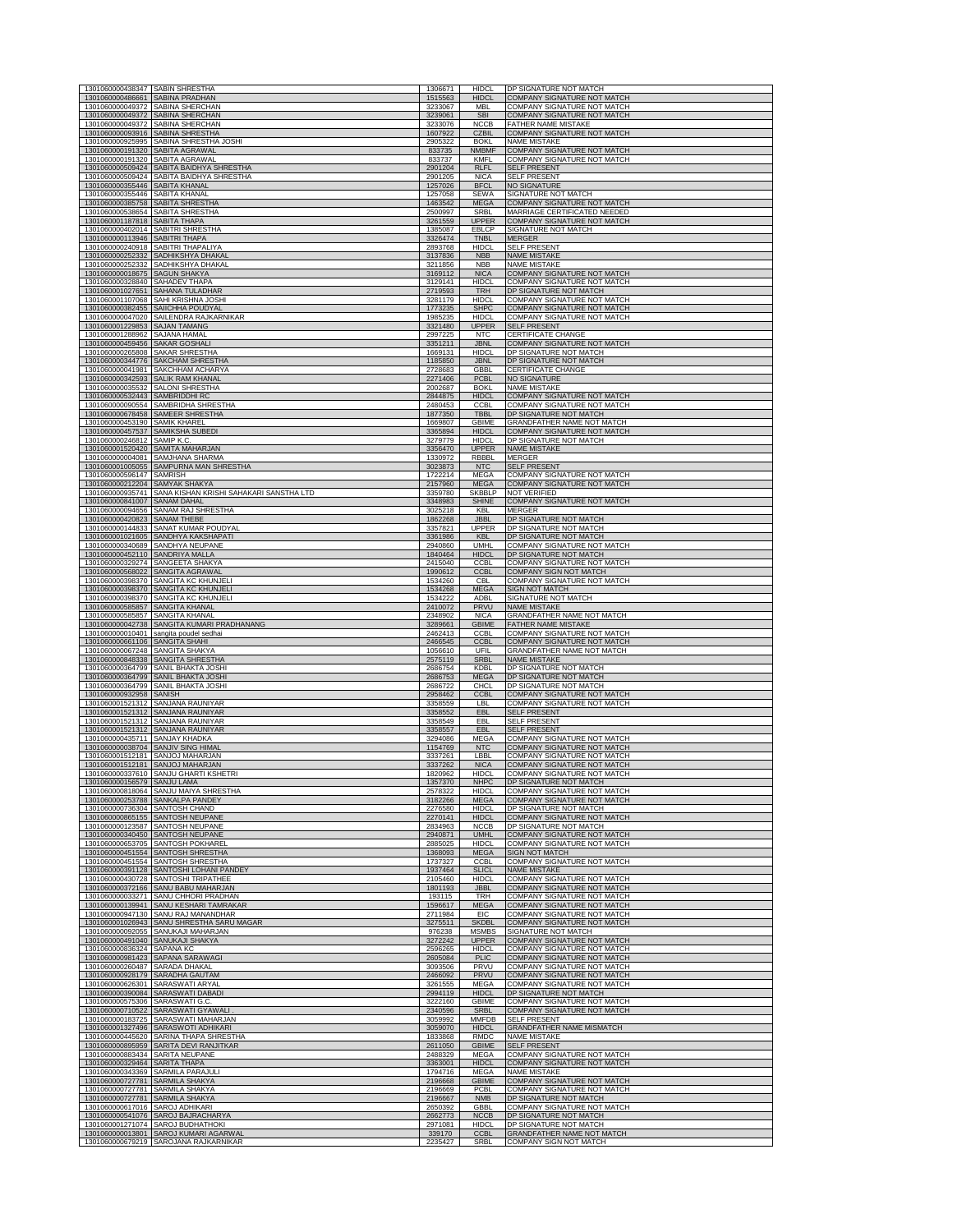|                                                                   | 1301060001364074 SARSWATI KUMARI CHAUDHARY                                   | 3114440            | <b>HIDCL</b>                 | COMPANY SIGNATURE NOT MATCH                                       |
|-------------------------------------------------------------------|------------------------------------------------------------------------------|--------------------|------------------------------|-------------------------------------------------------------------|
| 1301060000799534 SARU KAWAN                                       | 1301060000175716 SARTHAK ACHARYA                                             | 1110159<br>3357572 | <b>CCBL</b><br><b>HIDCI</b>  | COMPANY SIGNATURE NOT MATCH<br><b>COMPANY SIGNATURE NOT MATCH</b> |
| 1301060000024180 SARU PRAJAPATI                                   |                                                                              | 2778864            | KBL                          | <b>SELF PRESENT</b>                                               |
| 1301060000874461 SASAKTA THAPA                                    |                                                                              | 2293382            | <b>NMB</b>                   | COMPANY SIGNATURE NOT MATCH                                       |
| 1301060000682063 SASHI RAJ SUBEDI                                 |                                                                              | 2966472            | <b>BOKL</b>                  | COMPANY SIGNATURE NOT MATCH                                       |
| 1301060000714303                                                  | SATISH ADHIKARI                                                              | 3348534            | <b>HIDCL</b>                 | COMPANY SIGNATURE NOT MATCH                                       |
|                                                                   | 1301060000277701 SATISH CHANDRA GUPTA                                        | 2414921            | <b>NCCB</b>                  | CERTIFICATE IN PLEDGE                                             |
| 1301060001455233                                                  | <b>SATTAM SAPKOTA</b>                                                        | 3238119            | <b>ADBL</b>                  | COMPANY SIGNATURE NOT MATCH                                       |
| 1301060000874489 SATYAM THAPA                                     |                                                                              | 2293395            | SRBL                         | COMPANY SIGNATURE NOT MATCH                                       |
| 1301060000874489 SATYAM THAPA<br>1301060000441757 SATYAWATI RAWAT |                                                                              | 2293387            | <b>API</b>                   | DP SIGNATURE NOT MATCH                                            |
|                                                                   | 1301060000915370 SATYENDRA TIMILSINA                                         | 1369827<br>3330836 | YETI<br><b>NICA</b>          | DP SIGNATURE NOT MATCH<br>COMPANY SIGNATURE NOT MATCH             |
| 1301060000690171                                                  | SAURABH RAJKARNIKAR                                                          | 3185096            | <b>SBI</b>                   | COMPANY SIGNATURE NOT MATCH                                       |
| 1301060000998815                                                  | <b>SAURABH SINHA</b>                                                         | 2702045            | <b>SBI</b>                   | <b>MINOR</b>                                                      |
| 1301060000998815                                                  | <b>SAURABH SINHA</b>                                                         | 2699649            | UIC                          | COMPANY SIGNATURE NOT MATCH                                       |
| 1301060000260322                                                  | SAURAVANAND THAKUR                                                           | 3319115            | <b>KSBBL</b>                 | COMPANY SIGNATURE NOT MATCH                                       |
|                                                                   | 1301060000146693 SAVITRI RAYAMAJHI                                           | 1642972            | <b>CCBL</b>                  | COMPANY SIGNATURE NOT MATCH                                       |
| 1301060000611392 SAYAN SHAHI                                      | 1301060000133920 SAYARA SHRESTHA                                             | 1809174<br>2055969 | <b>CCBL</b><br>ADBL          | GRANDFATHER NAME NOT MATCH<br>DP SIGNATURE NOT MATCH              |
| 1301060000772058 SHAILEE BASNET                                   | <b>SHAILENDRA KUIKEL</b>                                                     | 2349265            | <b>SBI</b>                   | <b>SELF PRESENT</b>                                               |
| 1301060000743227                                                  |                                                                              | 3274360            | <b>NCCBPO</b>                | <b>SELF PRESENT</b>                                               |
| 1301060000018466                                                  | <b>SHAILESH SHRESTHA</b>                                                     | 131128             | TRH                          | <b>COMPANY SIGNATURE NOT MATCH</b>                                |
|                                                                   | 1301060000844236 SHAKILA LAMA THAPA                                          | 2760428            | SRBL                         | <b>COMPANY SIGNATURE NOT MATCH</b>                                |
|                                                                   | 1301060000844236 SHAKILA LAMA THAPA                                          | 2760429            | <b>SHPC</b>                  | COMPANY SIGNATURE NOT MATCH                                       |
|                                                                   | 1301060000844236 SHAKILA LAMA THAPA                                          | 2760429            | <b>SHPC</b>                  | COMPANY SIGNATURE NOT MATCH                                       |
|                                                                   | 1301060000664506 SHAMBHU PRASAD BHATTARAI                                    | 3320575            | <b>EBL</b>                   | COMPANY SIGNATURE NOT MATCH                                       |
| 1301060000355976 SHANKAR GURUNG                                   | 1301060000050445 SHANKAR DEV THA SHRESTHA                                    | 2173955<br>3134835 | PRDBL<br><b>KBBL</b>         | <b>OTHERS</b><br><b>COMPANY SIGNATURE NOT MATCH</b>               |
| 1301060000370285                                                  | SHANKAR PRASAD CHAULAGAIN                                                    | 1452778            | <b>MEGA</b>                  | COMPANY SIGNATURE NOT MATCH                                       |
| 1301060001203917                                                  | SHANKHAR MANANDHAR                                                           | 3203168            | <b>UPPER</b>                 | <b>COMPANY SIGNATURE NOT MATCH</b>                                |
| 1301060000116153                                                  | SHANTA BHUTORIA                                                              | 2642820            | <b>HIDCL</b>                 | COMPANY SIGNATURE NOT MATCH                                       |
| 1301060000116153                                                  | <b>SHANTA BHUTORIA</b>                                                       | 2642799            | <b>MEGA</b>                  | COMPANY SIGNATURE NOT MATCH                                       |
| 1301060000252241                                                  | SHANTA DHAKAL                                                                | 2760389            | <b>RMDC</b>                  | SELF PRESENT                                                      |
| 1301060000783885                                                  | <b>SHANTA DHUNGANA</b>                                                       | 2191868            | <b>HIDCL</b>                 | GRANDFATHER NAME NOT MATCH                                        |
| 1301060000695581                                                  | SHANTA KUMARI DAHAL                                                          | 3337648            | <b>UPPER</b>                 | COMPANY SIGNATURE NOT MATCH                                       |
|                                                                   | 1301060000260356 SHANTA KUMARI GHIMIRE ADHIKARI                              | 1791839            | <b>GBIME</b>                 | SIGNATURE NOT MATCH                                               |
|                                                                   | 1301060000478646 SHANTA KUMARI HOMEGAI                                       | 3306884            | <b>UPPER</b>                 | COMPANY SIGNATURE NOT MATCH                                       |
| 1301060000322509                                                  | SHANTA MAYA SHRESTHA                                                         | 1143960            | VSDBL                        | DP SIGNATURE NOT MATCH                                            |
| 1301060000322509                                                  | SHANTA MAYA SHRESTHA                                                         | 2601427            | <b>SBI</b>                   | COMPANY SIGNATURE NOT MATCH                                       |
| 1301060000322509                                                  | SHANTA MAYA SHRESTHA                                                         | 2601432            | <b>NBL</b>                   | COMPANY SIGNATURE NOT MATCH                                       |
| 1301060000322509                                                  | SHANTA MAYA SHRESTHA                                                         | 2683380            | SYFI                         | COMPANY SIGNATURE NOT MATCH                                       |
| 1301060000342502                                                  | <b>SHANTA PANTHA</b>                                                         | 2419589            | <b>NICA</b>                  | <b>GRANDFATHER NAME NOT MATCH</b>                                 |
| 1301060001426533 SHANTA SUBEDI                                    |                                                                              | 3172298            | <b>MLBL</b>                  | COMPANY SIGNATURE NOT MATCH                                       |
| 1301060000044619 SHANTA WAGLE                                     | SHANTI ADHIKARI                                                              | 248664             | <b>NICA</b>                  | DP SIGNATURE NOT MATCH                                            |
| 1301060000404522                                                  |                                                                              | 1515464            | <b>MEGA</b>                  | COMPANY SIGNATURE NOT MATCH                                       |
| 1301060000792241                                                  | SHANTI BASYAL BASTOLA                                                        | 3357597            | <b>MBL</b>                   | NAME MISTAKE                                                      |
| 1301060000285208                                                  | SHANTI DEVI KUNWAR                                                           | 1286364            | <b>FBBL</b>                  | DP SIGNATURE NOT MATCH                                            |
| 1301060001391541                                                  | <b>SHANTI PRADHAN</b>                                                        | 3253892            | <b>MEGA</b>                  | COMPANY SIGNATURE NOT MATCH                                       |
| 1301060001391541                                                  | SHANTI PRADHAN                                                               | 3253910            | CZBI                         | <b>COMPANY SIGNATURE NOT MATCH</b>                                |
| 1301060000961550                                                  | SHARAD KANTA ADHIKARI                                                        | 2714400            | <b>SRBL</b>                  | DP SIGNATURE NOT MATCH                                            |
|                                                                   | 1301060000189328 SHARAD KESHARI POUDYAI                                      | 2807450            | NBF1                         | NAME MISTAKE                                                      |
|                                                                   | 1301060000189328 SHARAD KESHARI POUDYAL                                      | 2895914            | <b>TRH</b>                   | COMPANY SIGNATURE NOT MATCH                                       |
| 1301060000709601 SHARAD PRADHAN                                   | 1301060000750743 SHARADA BHANDARI                                            | 1930566<br>2695096 | ADBL<br><b>ADBL</b>          | <b>NAME MISTAKE</b><br>DP SIGNATURE NOT MATCH                     |
| 1301060000517638 SHARADA GHARTI                                   |                                                                              | 2496995            | API                          | NO SIGNATURE                                                      |
| 1301060000914231                                                  | SHARADA KUMARI GAUTAM                                                        | 3130999            | <b>BFC</b>                   | <b>SELF PRESENT</b>                                               |
| 1301060000914231                                                  | SHARADA KUMARI GAUTAM                                                        | 3131002            | <b>BFC</b>                   | <b>SELF PRESENT</b>                                               |
| 1301060000149911                                                  | SHARADA KUMARI UPRETY GIRI                                                   | 749985             | <b>API</b>                   | NAME NOT MATCH                                                    |
| 1301060000593262                                                  | SHARADA NEPAL BHATTARAI                                                      | 2902190            | <b>MEGA</b>                  | <b>SELF PRESENT</b>                                               |
|                                                                   |                                                                              |                    |                              |                                                                   |
| 1301060000653285                                                  | <b>SHARDA BASNET</b>                                                         | 2149413            | <b>SRBL</b>                  | <b>NAME MISTAKE</b>                                               |
| 1301060000972668                                                  | 1301060000366568 SHARMILA AGARWAL                                            | 1942593            | ADBL                         | COMPANY SIGNATURE NOT MATCH                                       |
|                                                                   | <b>SHARMILA BASNET</b>                                                       | 2587823            | <b>HIDCL</b>                 | COMPANY SIGNATURE NOT MATCH                                       |
| 1301060000216101                                                  | SHARMILA BHUJU SHRESTHA                                                      | 1030205            | LVF1                         | NAME MISTAKE                                                      |
| 1301060000216101                                                  | SHARMILA BHUJU SHRESTHA                                                      | 1030142            | <b>CCBL</b>                  | <b>SELF PRESENT</b>                                               |
| 1301060000217314                                                  | SHARMILA OJHA                                                                | 2711701            | TRH                          | COMPANY SIGNATURE NOT MATCH                                       |
| 1301060000300736                                                  | <b>SHARMILA PAUDEL</b>                                                       | 1718851            | <b>JBBL</b>                  | DP SIGNATURE NOT MATCH                                            |
|                                                                   | 1301060000600023 SHASHI LAL PRADHAN                                          | 3280848            | <b>HURJA</b>                 | THIS IS DIRECTLY SEND TO DEMAT WHEN COMPANY PUBLISH NOTICE        |
| 1301060000102370 SHEELA SARIA                                     | 1301060000055350 SHASHI SHANKAR MAHARJAN                                     | 2187502<br>592962  | <b>KCDBL</b><br>EBL          | <b>MERGER</b><br>COMPANY SIGNATURE NOT MATCH                      |
| 1301060000199898 SHEKHAR BASNET                                   | 1301060000684474 SHER BAHADUR SHRESTHA                                       | 1930600<br>2888696 | PRDBL<br><b>ADBL</b>         | SIGNATURE NOT MATCH<br>DP SIGNATURE NOT MATCH                     |
| 1301060000994329                                                  | 1301060000406500 SHESHKANT DEVKOTA                                           | 3014918            | SANIMA                       | <b>SELF PRESENT</b>                                               |
|                                                                   | SHIKSHA SHRESTHA                                                             | 3095468            | <b>GBIME</b>                 | <b>GRANDFATHER NAME NOT MATCH</b>                                 |
| 1301060000148477                                                  | SHILA KUMARI MANANDHAR                                                       | 438590             | <b>EBL</b><br><b>NICA</b>    | <b>COMPANY SIGNATURE NOT MATCH</b>                                |
| 1301060000531380                                                  | SHILA PANT SHRESTHA<br>1301060000495119 SHIRINDA ADHIKARI                    | 1875098<br>3331912 | <b>HIDCL</b>                 | COMPANY SIGNATURE NOT MATCH<br><b>SELF PRESENT</b>                |
| 1301060000367960 SHISHIR GHIMIRE                                  |                                                                              | 1157151            | <b>CCBL</b>                  | COMPANY SIGNATURE NOT MATCH                                       |
| 1301060000614813 SHISHIR SHARMA                                   |                                                                              | 3330854            | <b>SRBL</b>                  | COMPANY SIGNATURE NOT MATCH                                       |
| 1301060000483065 SHIVA KHADKA                                     | 1301060000737941 SHIVA BAHADUR KARKI                                         | 2398230<br>2689015 | HIDCI<br><b>HIDCL</b>        | COMPANY SIGNATURE NOT MATCH<br>COMPANY SIGNATURE NOT MATCH        |
|                                                                   | 1301060000151547 SHIVA PRASAD LAMICHHANE                                     | 2833322            | <b>UMHL</b>                  | COMPANY SIGNATURE NOT MATCH                                       |
| 1301060001035008 SHIVA SILWAL                                     | 1301060000188723 SHIVA PRASAD POUDYAL                                        | 3157823<br>3169775 | <b>UPPER</b><br><b>UPPER</b> | <b>NAME MISTAKE</b><br>COMPANY SIGNATURE NOT MATCH                |
| 1301060000380601 SHIVARAJ BHATTA                                  | 1301060000363037 SHIVAHARI SHRESTHA NARSING                                  | 2720991<br>3193953 | <b>ADBL</b><br><b>UPPER</b>  | <b>NAME MISTAKE</b><br>COMPANY SIGNATURE NOT MATCH                |
| 1301060001121319 SHOBHA ADHIKARI                                  |                                                                              | 2886767            | <b>NIB</b>                   | COMPANY SIGNATURE NOT MATCH                                       |
| 1301060001362290 SHOBHA FEDAPE                                    |                                                                              | 3296683            | CZBII.                       | COMPANY SIGNATURE NOT MATCH                                       |
| 1301060000346832                                                  | SHOBHA SHRESTHA                                                              | 2992711<br>3161940 | <b>MEGA</b><br>KBL           | MARRIAGE CERTIFICATED NEEDED                                      |
|                                                                   | 1301060000638408 SHOBHANA MAHARJAN<br>1301060000547880 SHOVA BAJIMAYO MOKTAN | 2638991            | PCBL                         | <b>NO SIGNATURE</b><br>COMPANY SIGNATURE NOT MATCH                |
|                                                                   | 1301060000436204 SHOVA DEVI DHAKAL                                           | 3342728            | JBNI.                        | COMPANY SIGNATURE NOT MATCH                                       |
|                                                                   | 1301060000499983 SHOVA DEVI SHRESTHA                                         | 2281456            | NBF1                         | COMPANY SIGNATURE NOT MATCH                                       |
|                                                                   | 1301060000150790 SHOVA DEVI THAPA                                            | 2409621            | <b>HIDCL</b>                 | COMPANY SIGNATURE NOT MATCH                                       |
|                                                                   | 1301060001189610 SHOVAKHAR KANDEL                                            | 3149803            | <b>UPPER</b>                 | COMPANY SIGNATURE NOT MATCH                                       |
| 1301060000454424 SHRADHA STHAPIT                                  |                                                                              | 3121522            | <b>CZBIL</b><br><b>SRBI</b>  | COMPANY SIGNATURE NOT MATCH                                       |
| 1301060000454424 SHRADHA STHAPIT                                  | 1301060001112378 SHRAGDHARA SHAKYA                                           | 3121523<br>2917496 | LVF1                         | COMPANY SIGNATURE NOT MATCH<br>NAME MISTAKE                       |
| 1301060000096161                                                  | SHRAWAN KUMAR AGRAWAL                                                        | 2146550            | NBF1                         | COMPANY SIGNATURE NOT MATCH                                       |
| 1301060001153201                                                  | SHREE RAM POUDEL                                                             | 3225550            | <b>UPPER</b>                 | <b>SELF PRESENT</b>                                               |
|                                                                   | 1301060000079739 SHREEJANA PRADHAN                                           | 2687594            | <b>NICA</b>                  | DP SIGNATURE NOT MATCH                                            |
|                                                                   | 1301060000331302 SHREERAM UPADHYAYA KHANAL                                   | 3286748            | <b>NMB</b>                   | <b>NAME MISTAKE</b>                                               |
| 1301060000539926 SHREYA JOSHI                                     | 1301060000775439 SHREESHA DAWADI                                             | 2953384<br>1662063 | <b>BOKL</b><br>YETI          | COMPANY SIGNATURE NOT MATCH<br>SIGNATURE NOT MATCH                |
| 1301060000245215 SHRIJANA JOSHI                                   |                                                                              | 2134187            | <b>ADBL</b>                  | NAME NOT MATCH                                                    |
| 1301060000219267 SHRISTI OJHA                                     | SHRISTI SHRESTHA                                                             | 2711711            | TRH                          | COMPANY SIGNATURE NOT MATCH                                       |
| 1301060000142331                                                  |                                                                              | 2055955            | <b>ADBL</b>                  | DP SIGNATURE NOT MATCH                                            |
| 1301060001356713 SHRIVALLI THAPA                                  | 1301060000410986 SHUBHA RATNA BAJRACHARYA                                    | 3186584<br>2242433 | <b>HIDCL</b><br>SRBL         | COMPANY SIGNATURE NOT MATCH<br>DP SIGNATURE NOT MATCH             |
| 1301060001199188 SHUKE RAI                                        |                                                                              | 3292217            | <b>UPPER</b>                 | COMPANY SIGNATURE NOT MATCH                                       |
| 1301060000458015 SHUSHIR PANTHA                                   |                                                                              | 3268800            | <b>UPPER</b>                 | COMPANY SIGNATURE NOT MATCH                                       |
| 1301060000615515 SHUSIL SATYAL                                    |                                                                              | 3042920            | <b>HIDCL</b>                 | COMPANY SIGNATURE NOT MATCH                                       |
|                                                                   | 1301060000603005 SHYAM BAHADUR GURUNG                                        | 2691974            | ADBL                         | COMPANY SIGNATURE NOT MATCH                                       |
|                                                                   | 1301060001475602 SHYAM BAHADUR KHADKA                                        | 3365568            | <b>UPPER</b>                 | COMPANY SIGNATURE NOT MATCH                                       |
| 1301060000254251                                                  | SHYAM KRISHNA PANDEY                                                         | 3182303            | <b>SRBL</b>                  | COMPANY SIGNATURE NOT MATCH                                       |
|                                                                   | 1301060000254251 SHYAM KRISHNA PANDEY                                        | 3182296            | MEGA                         | GRANDFATHER NAME NOT MATCH                                        |
|                                                                   | 1301060000254251 SHYAM KRISHNA PANDEY                                        | 3182273            | <b>CCBL</b>                  | <b>SELF PRESENT</b>                                               |
|                                                                   | 1301060000171371 SHYAM KRISHNA PANDEY                                        | 3340620            | <b>UPPER</b>                 | <b>SELF PRESENT</b>                                               |
| 1301060000364750 SHYAM SHRESTHA                                   | 1301060000078150 SHYAM PRASAD POUDYAL                                        | 3350447<br>1207442 | <b>ALICL</b><br>NBF1         | COMPANY SIGNATURE NOT MATCH<br>NO DP SIGNATURE                    |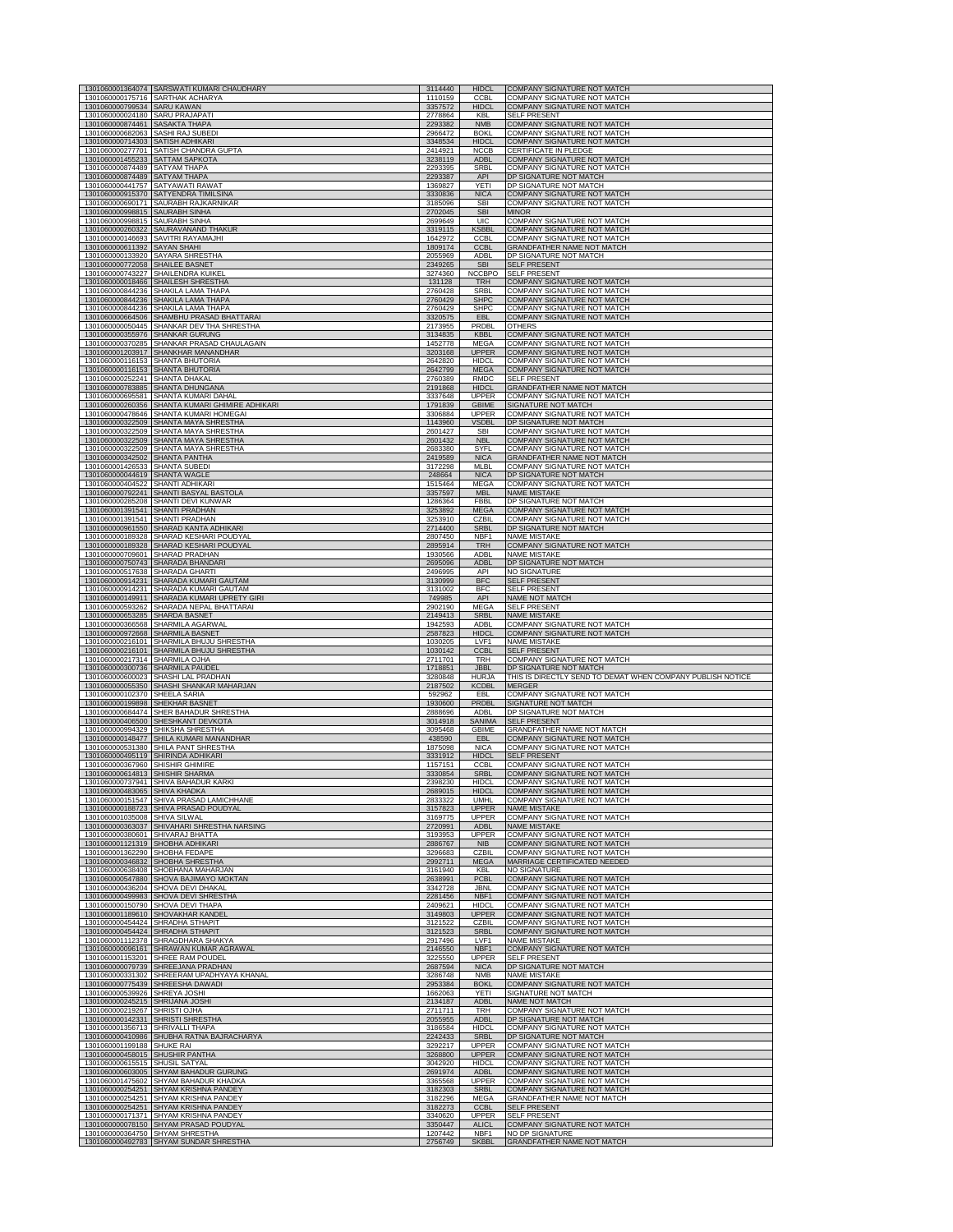|                                                     | 1301060000492783 SHYAM SUNDAR SHRESTHA                         | 2756748            | <b>RMDC</b>                  | GRANDFATHER NAME NOT MATCH                                               |
|-----------------------------------------------------|----------------------------------------------------------------|--------------------|------------------------------|--------------------------------------------------------------------------|
| 1301060000193273 SICHU SHAKYA                       |                                                                | 3011285            | <b>NICA</b>                  | DP SIGNATURE NOT MATCH                                                   |
|                                                     | 1301060001521614 Siddha Bahadur Karki                          | 3356321            | <b>ADBI</b>                  | COMPANY SIGNATURE NOT MATCH                                              |
| 1301060000697502                                    | 1301060000378607 SIDDHARTHA GHIMIRE<br>SIDDHARTHA GURUNG       | 1607677<br>1948456 | <b>MEGA</b><br><b>HIDCI</b>  | <b>COMPANY SIGNATURE NOT MATCH</b><br><b>COMPANY SIGNATURE NOT MATCH</b> |
| 1301060000019869                                    | SIDDHI GOVINDA TAMRAKAR                                        | 2338743            | <b>SDBL</b>                  | <b>MERGER</b>                                                            |
| 1301060000019869<br>1301060000589296                | SIDDHI GOVINDA TAMRAKAR<br>SIDDHI MIZAR                        | 2473308<br>2782379 | <b>SDBL</b><br><b>HIDCL</b>  | <b>MERGER</b><br>DP SIGNATURE NOT MATCH                                  |
| 1301060000977404                                    | SINDHU BHANDARI                                                | 2618301            | MEGA                         | COMPANY SIGNATURE NOT MATCH                                              |
| 1301060000000621<br>1301060000925349                | SINDHU NEUPANE PAUDEL<br>SIRJANA GYAWALI NEPAL                 | 3113008<br>3169592 | <b>HIDCL</b><br><b>UPPER</b> | COMPANY SIGNATURE NOT MATCH<br><b>FATHER NAME MISTAKE</b>                |
| 1301060000292251                                    | <b>SITA BASNET</b>                                             | 1806787            | <b>HIDCL</b>                 | <b>SELF PRESENT</b>                                                      |
| 1301060000232305                                    | SITA BHATTARAI<br>SITA DEVI BUDHATHOKI                         | 1430781<br>2536758 | <b>SRBL</b><br><b>CZBIL</b>  | DP SIGNATURE NOT MATCH                                                   |
| 1301060000959826<br>1301060000444855                | SITA DEVI KHADKA KHATTRI                                       | 3162598            | MFGA                         | <b>SELF PRESENT</b><br><b>NAME MISTAKE</b>                               |
| 1301060000801641                                    | SITA KUMARI PANDEY                                             | 3103687            | <b>MEGA</b>                  | <b>COMPANY SIGNATURE NOT MATCH</b>                                       |
| 1301060000755794<br>1301060000755794                | SITA KUMARI SHAHI CHAND<br>SITA KUMARI SHAHI CHAND             | 2672061<br>2276383 | <b>ADBL</b><br><b>ADBL</b>   | <b>NAME MISTAKE</b><br><b>NAME MISTAKE</b>                               |
| 1301060001192938                                    | SITA KUMARI TULADHAR                                           | 3316387            | <b>BOKL</b>                  | CERTIFICATE CHANGE                                                       |
| 1301060000013867<br>1301060001014978                | Sita Lohani<br>SITA MAINALI                                    | 2691560<br>3036141 | <b>NICA</b><br><b>HIDCL</b>  | COMPANY SIGNATURE NOT MATCH<br>COMPANY SIGNATURE NOT MATCH               |
| 1301060001014978                                    | <b>SITA MAINALI</b>                                            | 3037304            | <b>CCBL</b>                  | COMPANY SIGNATURE NOT MATCH                                              |
| 1301060000412833<br>1301060000307805                | SITA MAYA SIGDEL<br><b>SITA NAKARMI</b>                        | 3099120<br>3335539 | <b>MEGA</b><br><b>HIDCL</b>  | <b>NAME MISTAKE</b><br>GRANDFATHER NAME NOT MATCH                        |
| 1301060000388535                                    | <b>SITA TIMALSINA</b>                                          | 2110280            | <b>HIDCL</b>                 | COMPANY SIGNATURE NOT MATCH                                              |
| 1301060001524026 SITARAM RIJAL                      |                                                                | 3358554            | EBL                          | <b>SELF PRESENT</b>                                                      |
| 1301060001015232<br>1301060001000646                | <b>SMARAN KHADKA</b><br>SMRITI RAYAMAHJI ROKA                  | 3357158<br>3263680 | <b>HIDCL</b><br><b>NBB</b>   | COMPANY SIGNATURE NOT MATCH<br>SELF PRESENT                              |
| 1301060000252220                                    | <b>SNEHA BANSAL</b>                                            | 2234952            | ADBI                         | DP SIGNATURE NOT MATCH                                                   |
| 1301060000933455<br>1301060000496034                | SNEHA SHAH<br>SNEHA SHRESTHA                                   | 2457084<br>2851201 | <b>CZBII</b><br>EIC          | COMPANY SIGNATURE NOT MATCH<br>COMPANY SIGNATURE NOT MATCH               |
| 1301060000575173                                    | SOFI RAGHUBAMSH                                                | 2721101            | <b>SHPC</b>                  | <b>NAME MISTAKE</b>                                                      |
| 1301060000631869                                    | <b>SOLAB CHITRAKAR</b>                                         | 3263631            | I VF1                        | DP SIGNATURE NOT MATCH                                                   |
| 1301060000878831                                    | 1301060000593944 SOM BAHADUR LO TAMANG<br>SONAM TAMANGNI       | 2054319<br>2616402 | <b>CHCL</b><br><b>CHCL</b>   | <b>NAME MISTAKE</b><br><b>SELF PRESENT</b>                               |
| 1301060001008149                                    | SONJA TULADHAR TAMRAKAR                                        | 3226172            | <b>NICA</b>                  | FATHER NAME MISTAKE                                                      |
| 1301060000136195<br>1301060000067155                | <b>SONY MUNIKAR</b><br>SOVA BAJRACHARYA                        | 3352326<br>1051758 | <b>LLBS</b><br>WDBI          | COMPANY SIGNATURE NOT MATCH<br>GRANDFATHER NAME NOT MATCH                |
|                                                     | 1301060000514510 SRIJAN BAJRACHARYA                            | 3013118            | <b>KBL</b>                   | <b>NO SIGNATURE</b>                                                      |
| 1301060000137414<br>1301060000370817                | SRIJANA SHRESTHA<br>SRISH KHAKUREI                             | 2799803<br>1596770 | <b>NMB</b><br>CIT            | DP SIGNATURE NOT MATCH<br>NO FATHER & GRANDFATHER NAME                   |
| 1301060000317655                                    | <b>SUBADRA BARAL</b>                                           | 1799199            | GBIME                        | <b>COMPANY SIGNATURE NOT MATCH</b>                                       |
| 1301060000317655                                    | SUBADRA BARAL                                                  | 1799197            | SUPRME                       | COMPANY SIGNATURE NOT MATCH                                              |
| 1301060000317655<br>1301060000317655                | <b>SUBADRA BARAL</b><br>SUBADRA BARAL                          | 1799247<br>1799321 | <b>RMDC</b><br>CZBIL         | COMPANY SIGNATURE NOT MATCH<br><b>COMPANY SIGNATURE NOT MATCH</b>        |
| 1301060000632157                                    | <b>SUBAL CHITRAKAR</b>                                         | 3263355            | LVF1                         | DP SIGNATURE NOT MATCH                                                   |
| 1301060001108378<br>1301060001108378                | SUBARNA BAJRACHARYA<br>SUBARNA BAJRACHARYA                     | 3123749<br>3111215 | <b>CBL</b><br><b>NICA</b>    | COMPANY SIGNATURE NOT MATCH<br><b>COMPANY SIGNATURE NOT MATCH</b>        |
| 1301060000027143                                    | SUBARNA LAXMI BAISYET                                          | 2602601            | <b>BOKL</b>                  | COMPANY SIGNATURE NOT MATCH                                              |
| 1301060000401424                                    | 1301060000027143 SUBARNA LAXMI BAISYET<br>SUBARNA MAIYA SAYAMI | 2602629<br>1685659 | <b>MEGA</b><br><b>CCBL</b>   | COMPANY SIGNATURE NOT MATCH<br><b>SELF PRESENT</b>                       |
| 1301060000401424                                    | SUBARNA MAIYA SAYAMI                                           | 1685660            | <b>KDBL</b>                  | <b>COMPANY SIGNATURE NOT MATCH</b>                                       |
| 1301060000776656                                    | SUBARNA TAMANG                                                 | 2191311            | <b>HIDCI</b>                 | COMPANY SIGNATURE NOT MATCH                                              |
| 1301060000939438<br>1301060001523187                | SUBASH KATUWAL<br>SUBASH KOSHIL KOJU                           | 2574904<br>3357151 | <b>HIDCL</b><br>TRH          | COMPANY SIGNATURE NOT MATCH<br>COMPANY SIGNATURE NOT MATCH               |
| 1301060001032653                                    | SUBASH SILWAL                                                  | 2741175            | PRVU                         | FATHER NAME MISTAKE                                                      |
| 1301060001032653<br>1301060000856391                | SUBASH SILWAL<br><b>SUBASH THAPA</b>                           | 3043214<br>2289014 | <b>HIDCL</b><br><b>HIDCL</b> | <b>FATHER NAME MISTAKE</b><br>COMPANY SIGNATURE NOT MATCH                |
| 1301060000818273                                    | SUBASH THAPA                                                   | 2377327            | SBL                          | GRANDFATHER NAME NOT MATCH                                               |
| 1301060000856391<br>1301060000207540                | SUBASH THAPA<br>SUBENDRA MAHARJAN                              | 2289004<br>1990347 | <b>CZBIL</b><br><b>FBI</b>   | COMPANY SIGNATURE NOT MATCH<br>COMPANY SIGNATURE NOT MATCH               |
| 1301060000097262                                    | SUBHAM LAL SHRESTHA                                            | 780071             | KCDBI                        | FATHER NAME NOT MATCH                                                    |
| 1301060000545995                                    | SUBHANGI LAMICHHANE                                            | 2380588            | CCBL                         | COMPANY SIGNATURE NOT MATCH                                              |
| 1301060000264031<br>1301060000959275                | SUBHI SHRESTHA<br>SUBINA RANA                                  | 2346575<br>2620935 | <b>SRBL</b><br><b>HIDCI</b>  | DP SIGNATURE NOT MATCH<br>COMPANY SIGNATURE NOT MATCH                    |
| 1301060000260605                                    | SUDEEP CHANDRA SHAH                                            | 2085980            | <b>ADBL</b>                  | SIGNATURE NOT MATCH                                                      |
| 1301060000036561<br>1301060000228892                | SUDEEP KUMAR DHUNGANA<br>SUDHA DEVI SHRESTHA                   | 202046<br>3053613  | CBL<br><b>NBB</b>            | COMPANY SIGNATURE NOT MATCH<br>COMPANY SIGN & GRANDFATHER NAME NOT MATCH |
| 1301060000119500                                    | SUDHA POUDYAL                                                  | 3359653            | <b>HIDCL</b>                 | <b>SELF PRESENT</b>                                                      |
| 1301060000119500<br>1301060000996554                | SUDHA POUDYAL<br><b>SUDIP BHATTARAI</b>                        | 385900<br>3313035  | <b>TRH</b><br><b>HIDCL</b>   | COMPANY SIGNATURE NOT MATCH<br>FATHER NAME MISTAKE                       |
| 1301060000425500                                    | <b>SUDIP PANTA</b>                                             | 2488321            | <b>HIDCL</b>                 | COMPANY SIGNATURE NOT MATCH                                              |
| 1301060000166908                                    | <b>SUGAN GYAWALI</b><br><b>SUJAL MAHARJAN</b>                  | 1190134            | SFL                          | <b>NAME MISTAKE</b>                                                      |
| 1301060000183201<br>1301060000141205                | <b>SUJAN BHANDARI</b>                                          | 1059312<br>1282408 | <b>SEWA</b><br>SRBL          | SIGNATURE DOES NOT MATCH<br>COMPANY SIGNATURE NOT MATCH                  |
| 1301060000024672                                    | <b>SUJAN KHADGI</b>                                            | 2377069            | PRVU                         | COMPANY SIGNATURE NOT MATCH                                              |
| 1301060000163185<br>1301060000599551                | SUJAN KUMAR SHRESTHA<br><b>SUJAN RAJAK</b>                     | 1376498<br>3249369 | CZBIL<br><b>UPPER</b>        | NO COMPANY SIGNATURE<br>COMPANY SIGNATURE NOT MATCH                      |
| 1301060000849160                                    | <b>SUJATA ARYAL</b>                                            | 3089562            | CORBL                        | COMPANY SIGNATURE NOT MATCH                                              |
| 1301060000849160<br>1301060000849160 SUJATA ARYAL   | SUJATA ARYA                                                    | 2266901            | SLICL                        | SIGNATURE NOT<br><b>MAI</b><br>DP SIGNATURE NOT MATCH                    |
| 1301060000849160                                    | <b>SUJATA ARYAL</b>                                            | 3107430            | <b>KRBL</b>                  | PHOTOCOPY SIGNATURE                                                      |
| 1301060000849160 SUJATA ARYAL                       |                                                                | 3107416            | WDBL<br><b>GBIME</b>         | PHOTOCOPY SIGNATURE                                                      |
| 1301060000849160 SUJATA ARYAL                       | 1301060000518711 SUJATA PUDASAINI                              | 3108569<br>1538466 | EBL                          | COMPANY SIGNATURE NOT MATCH<br>COMPANY SIGNATURE NOT MATCH               |
| 1301060000834496                                    | <b>SUJATA THAPA</b>                                            | 3296682            | PCBL                         | COMPANY SIGNATURE NOT MATCH                                              |
| 1301060000918274<br>1301060001112724 SUJEN SHRESTHA | SUJEETA BAJRACHARYA                                            | 2395680<br>3330997 | CHCL<br>MEGA                 | <b>NAME MISTAKE</b><br>COMPANY SIGNATURE NOT MATCH                       |
| 1301060001112724 SUJEN SHRESTHA                     |                                                                | 3330998            | <b>HIDCL</b>                 | COMPANY SIGNATURE NOT MATCH                                              |
| 1301060000253809<br>1301060000134373                | <b>SUJINA KARANJIT</b><br><b>SUJIT MAHAT</b>                   | 1927973<br>1358125 | <b>HIDCL</b><br><b>MEGA</b>  | COMPANY SIGNATURE NOT MATCH<br><b>SIGN NOT MATCH</b>                     |
| 1301060000134373                                    | <b>SUJIT MAHAT</b>                                             | 1358163            | <b>NICA</b>                  | FATHER AND GRANDFATHER NAME NOT MATCH                                    |
| 1301060001059901 SUJIT SHARMA<br>1301060000015070   | <b>SUJUNA MANE</b>                                             | 2822413<br>3177125 | ADBL<br>GILB                 | DP SIGNATURE NOT MATCH<br>COMPANY SIGNATURE NOT MATCH                    |
| 1301060000015070                                    | <b>SUJUNA MANE</b>                                             | 3212372            | <b>CCBL</b>                  | COMPANY SIGNATURE NOT MATCH                                              |
| 1301060001512713                                    | <b>SUK KUMARI GURUNG</b>                                       | 3336510            | <b>MNBBL</b>                 | COMPANY SIGNATURE NOT MATCH                                              |
| 1301060000359723<br>1301060000919829                | SULOCHANA ARYAL<br>SULOCHANA DEVKOTA PAUDEL                    | 2663897<br>3355479 | CCBL<br><b>GBIME</b>         | <b>NAME MISTAKE</b><br>COMPANY SIGNATURE NOT MATCH                       |
| 1301060000396491                                    | <b>SULOCHANA SHAHI</b>                                         | 2034209            | <b>HIDCI</b>                 | <b>LAMINATED CERTIFICATE</b>                                             |
| 1301060000955671<br>1301060000427453                | <b>SUMAN CHITRAKAR</b><br>SUMAN KUMAR PRADHAN                  | 2888893<br>2492165 | <b>NICA</b><br><b>TRH</b>    | <b>COMPANY SIGNATURE NOT MATCH</b><br>DP SIGNATURE NOT MATCH             |
| 1301060000614982 SUMAN SHAHI                        |                                                                | 1809249            | <b>CCBL</b>                  | GRANDFATHER NAME NOT MATCH                                               |
| 1301060000666862<br>1301060000046333                | <b>SUMAN SHRESTHA</b><br>SUMINA POUDEL SAPKOTA                 | 3129155<br>2162278 | <b>NFF</b><br><b>CCBL</b>    | <b>SELF PRESENT</b><br><b>NAME MISTAKE</b>                               |
|                                                     | 1301060001493706 SUMIRAN SHRESTHA                              | 3295684            | <b>HIDCL</b>                 | COMPANY SIGNATURE NOT MATCH                                              |
| 1301060001161280                                    | <b>SUMITA SHRESTHA</b>                                         | 3292209            | <b>UPPER</b>                 | <b>COMPANY SIGNATURE NOT MATCH</b>                                       |
| 1301060000339603<br>1301060000383478                | <b>SUMITRA BASNET</b><br>SUMITRA DEVI PYAKUREL                 | 2383697<br>2871439 | <b>HIDCI</b><br><b>HIDCL</b> | GRANDFATHER NAME NOT MATCH<br><b>COMPANY SIGNATURE NOT MATCH</b>         |
| 1301060001515621 SUMITRA K.C                        |                                                                | 3340621            | <b>HIDCL</b>                 | <b>SELF PRESENT</b>                                                      |
| 1301060001253194 SUMITRA RANABUDHA                  |                                                                | 3156416            | <b>UPPER</b>                 | DP SIGNATURE NOT MATCH<br>COMPANY SIGNATURE NOT MATCH                    |
|                                                     |                                                                |                    |                              |                                                                          |
| 1301060000795029<br>1301060001091397                | <b>SUMITRA SUBEDI</b><br>SUMITRA THAPA                         | 2164663<br>2822282 | PCBL<br><b>GBIME</b>         | DP SIGNATURE NOT MATCH                                                   |
| 1301060000136843                                    | SUN TRUST NEPAL INVESTMENT PRIVATE                             | 2040936            | <b>NABIL</b>                 | <b>NAME MISTAKE</b>                                                      |
| 1301060000528941<br>1301060000439336                | SUNDAR MUNI CHAULAGAIN<br>SUNIHERA BAJRACHARYA                 | 3000781<br>1335300 | <b>CHCL</b><br><b>TRH</b>    | <b>NAME MISTAKE</b><br>COMPANY SIGNATURE NOT MATCH                       |
| 1301060000258372                                    | SUNIL BAJRACHARYA                                              | 3085919            | <b>BOKL</b>                  | <b>CERTIFICATE CHANGE</b>                                                |
| 1301060000416842                                    | SUNIL KUMAR SHRESTHA                                           | 3224516            | <b>NICA</b>                  | COMPANY SIGNATURE NOT MATCH                                              |
| 1301060000078146 SUNIL POUDYAL<br>1301060000078146  | <b>SUNIL POUDYAL</b>                                           | 2655718<br>2655715 | <b>GBBL</b><br><b>KRBI</b>   | COMPANY SIGNATURE NOT MATCH<br>SIGNATURE NOT MATCH                       |
| 1301060000078146<br>1301060000078146 SUNIL POUDYAL  | <b>SUNIL POUDYAL</b>                                           | 1614232<br>3350445 | <b>KRB</b><br><b>ALICL</b>   | SIGNATURE NOT MATCH<br>COMPANY SIGNATURE NOT MATCH                       |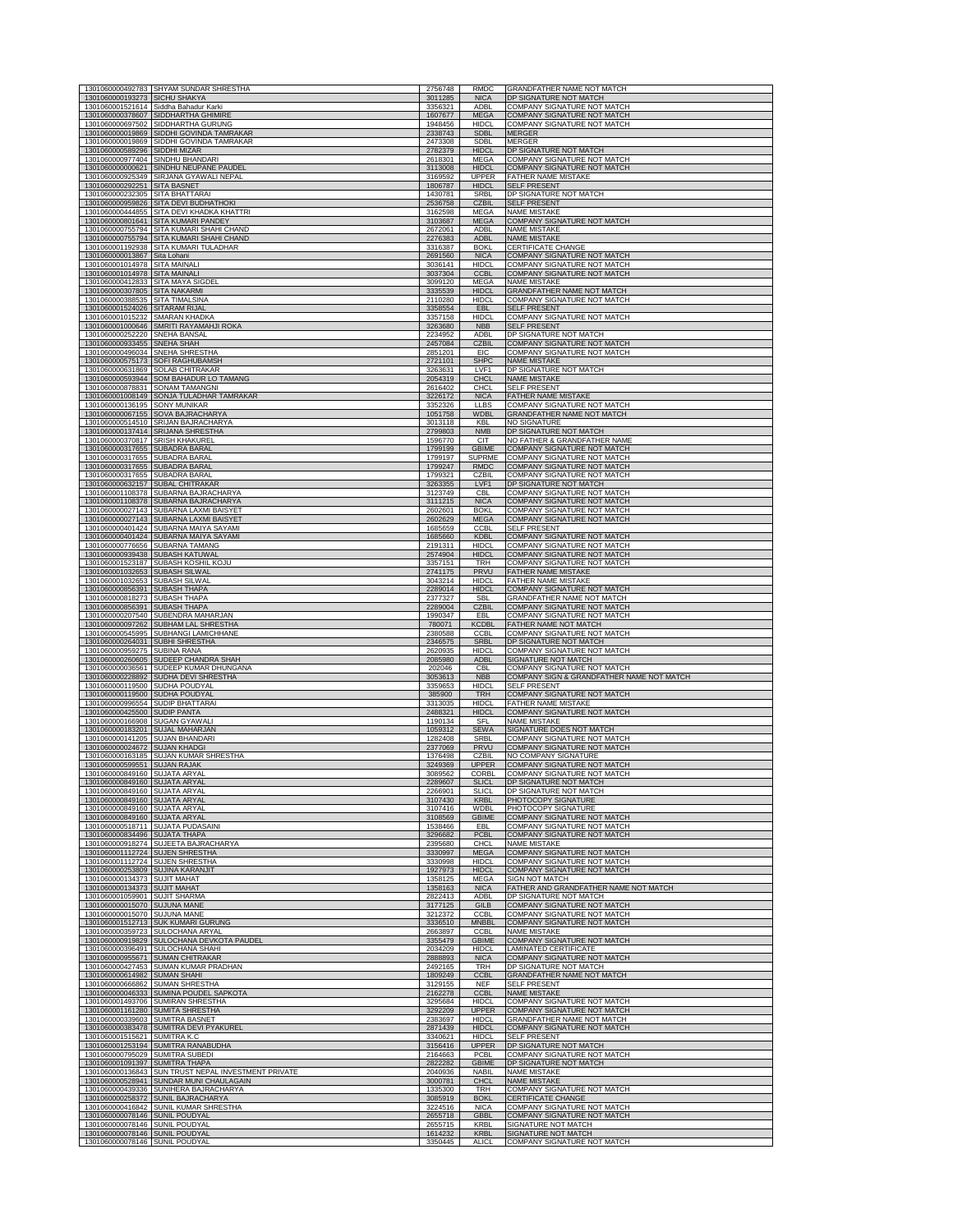| 1301060000592750                     | <b>SUNITA BHATTARAI</b>                                                       | 3326136            | <b>HIDCL</b>                | COMPANY SIGNATURE NOT MATCH                                |
|--------------------------------------|-------------------------------------------------------------------------------|--------------------|-----------------------------|------------------------------------------------------------|
|                                      | 1301060000368170 SUNITA DAHAL KOIRALA                                         | 2105438            | <b>CZBIL</b>                | COMPANY SIGNATURE NOT MATCH                                |
|                                      | 1301060000368170 SUNITA DAHAL KOIRALA                                         | 2043364            | <b>NICA</b>                 | <b>COMPANY SIGNATURE NOT MATCH</b>                         |
| 1301060000921608                     | SUNITA KUMARI SATYAL                                                          | 3136556            | PRVU                        | <b>COMPANY SIGNATURE NOT MATCH</b>                         |
| 1301060001527202                     | SUNITA POKHAREL NEPAL                                                         | 3365831            | <b>GBIME</b>                | COMPANY SIGNATURE NOT MATCH                                |
| 1301060000651026 SUNITA SAPKOTA      |                                                                               | 2638592            | <b>NBB</b>                  | COMPANY SIGNATURE NOT MATCH                                |
| 1301060000651026                     | <b>SUNITA SAPKOTA</b>                                                         | 2638582            | <b>SIC</b>                  | COMPANY SIGNATURE NOT MATCH                                |
| 1301060000547103 SUNITA SHRESTHA     | SUNITA SHRESTHA                                                               | 1685613            | <b>HIDCL</b>                | <b>FATHER NAME MISTAKE</b>                                 |
| 1301060001096186                     |                                                                               | 2862671            | <b>MEGA</b>                 | COMPANY SIGNATURE NOT MATCH                                |
| 1301060000744940                     | <b>SUNITA SUBEDI</b>                                                          | 3043158            | RRHP                        | <b>SELF PRESENT</b>                                        |
| 1301060000744940                     | <b>SUNITA SUBEDI</b>                                                          | 2960246            | <b>AKPL</b>                 | <b>SELF PRESENT</b>                                        |
| 1301060000388193                     | SUNKESHARI MAHARJAN                                                           | 1257097            | GBIME                       | COMPANY SIGNATURE NOT MATCH                                |
| 1301060000388193                     | SUNKESHARI MAHARJAN                                                           | 2470345            | <b>GBIME</b>                | COMPANY SIGNATURE NOT MATCH                                |
| 1301060000102406                     | SUPINDRA KHATRI                                                               | 2466527            | <b>HIDCL</b>                | DP SIGNATURE NOT MATCH                                     |
| 1301060000915877                     | <b>SURAJ DAHAL</b>                                                            | 2443771            | <b>MEGA</b>                 | COMPANY SIGNATURE NOT MATCH                                |
| 1301060000898035                     | <b>SURAJ POKHAREL</b>                                                         | 3355357            | <b>HIDCL</b>                | COMPANY SIGNATURE NOT MATCH                                |
| 1301060000726545                     | <b>SURAJ REGMI</b>                                                            | 2172806            | <b>HIDCL</b>                | <b>COMPANY SIGNATURE NOT MATCH</b>                         |
| 1301060000135153                     | SURAKSHYA DHUNGANA                                                            | 2455835            | <b>NICA</b><br><b>YETI</b>  | COMPANY SIGNATURE NOT MATCH                                |
| 1301060000189351                     | SURENDRA MAHARJAN                                                             | 2631488            | YETI                        | <b>MERGER</b>                                              |
| 1301060000566175                     | SURENDRA MANANDHAR                                                            | 2581777            |                             | <b>MERGER</b>                                              |
| 1301060000566175                     | SURENDRA MANANDHAR                                                            | 2581776            | <b>REDBL</b>                | <b>SELF PRESENT</b>                                        |
| 1301060000566175                     | SURENDRA MANANDHAR                                                            | 2621453            | KMBL                        | COMPANY SIGNATURE NOT MATCH                                |
| 1301060000051001                     | SURESH CHAND PODDAR                                                           | 2512450            | <b>HBL</b>                  | COMPANY SIGNATURE NOT MATCH                                |
| 1301060000150427                     | SURESH DANGOL                                                                 | 1649545            | HIDCL                       | COMPANY SIGNATURE NOT MATCH                                |
| 1301060000150427                     | SURESH DANGOL                                                                 | 2885228            | <b>NLG</b>                  | COMPANY SIGNATURE NOT MATCH                                |
| 1301060000931458                     | <b>SURESH KUMAR MITTAL</b>                                                    | 3195949            | <b>NABIL</b>                | <b>FATHER NAME MISTAKE</b>                                 |
| 1301060000931458                     | <b>SURESH KUMAR MITTAL</b>                                                    | 3195968            | EBL                         | FATHER AND GRANDFATHER NAME NOT MATCH                      |
| 1301060000931458                     | <b>SURESH KUMAR MITTAL</b>                                                    | 3195979            | EIC                         | COMPANY SIGNATURE NOT MATCH                                |
| 1301060001292001                     | <b>SURESH MAHARJAN</b>                                                        | 3015372            | <b>NBB</b>                  | <b>COMPANY SIGNATURE NOT MATCH</b>                         |
| 1301060000048822                     | SURESH PRASAD AMATYA                                                          | 3249393            | <b>NICA</b>                 | COMPANY SIGNATURE NOT MATCH                                |
| 1301060000048822                     | SURESH PRASAD AMATYA                                                          | 3249377            | WDBL                        | COMPANY SIGNATURE NOT MATCH                                |
| 1301060000048822                     | SURESH PRASAD AMATYA                                                          | 3249388            | UFL                         | COMPANY SIGNATURE NOT MATCH                                |
| 1301060000048822                     | SURESH PRASAD AMATYA                                                          | 3249387            | <b>LICN</b>                 | COMPANY SIGNATURE NOT MATCH                                |
| 1301060000048822                     | SURESH PRASAD AMATYA                                                          | 3249392            | RBCI PO                     | COMPANY SIGNATURE NOT MATCH                                |
| 1301060000048822                     | SURESH PRASAD AMATYA                                                          | 3249386            | <b>SIC</b>                  | COMPANY SIGNATURE NOT MATCH                                |
| 1301060000048822                     | SURESH PRASAD AMATYA                                                          | 3249385            | SBL                         | COMPANY SIGNATURE NOT MATCH                                |
| 1301060000048822                     | SURESH PRASAD AMATYA                                                          | 3249390            | <b>KBBL</b>                 | <b>COMPANY SIGNATURE NOT MATCH</b>                         |
| 1301060000048822                     | SURESH PRASAD AMATYA                                                          | 3249384            | <b>NBB</b>                  | COMPANY SIGNATURE NOT MATCH                                |
| 1301060000048822                     | SURESH PRASAD AMATYA                                                          | 3249383            | <b>SBI</b>                  | COMPANY SIGNATURE NOT MATCH                                |
| 1301060000048822<br>1301060000058634 | SURESH PRASAD AMATYA                                                          | 3249391            | EIC<br><b>MSMBS</b>         | COMPANY SIGNATURE NOT MATCH                                |
| 1301060000212164                     | SURESH RAJ ADHIKARI<br><b>SURESH SHAKYA</b>                                   | 1669362<br>3007326 | <b>SBI</b>                  | COMPANY SIGNATURE NOT MATCH<br>DP SIGNATURE NOT MATCH      |
| 1301060000212164                     | <b>SURESH SHAKYA</b>                                                          | 2466556            | PRVU                        | <b>COMPANY SIGNATURE NOT MATCH</b>                         |
| 1301060000850875                     | SURINA PRADHAN                                                                | 2379958            | <b>NICA</b>                 | PHOTOCOPY SIGNATURE                                        |
| 1301060000929402                     | SURJAN BAHADUR NEPALI THAPA                                                   | 3167348            | <b>UPPER</b>                | DP SIGNATURE NOT MATCH                                     |
| 1301060001201850                     | SURYA BAHADUR NIROULA                                                         | 3357122            | <b>UPPER</b>                | COMPANY SIGNATURE NOT MATCH                                |
| 1301060000643659                     | SURYA BAHADUR SHRESTHA                                                        | 3338328            | <b>UPPER</b>                | <b>COMPANY SIGNATURE NOT MATCH</b>                         |
| 1301060001521122                     | SURYA MAN TAMRAKAR                                                            | 3365579            | <b>GBIME</b>                | COMPANY SIGNATURE NOT MATCH                                |
| 1301060001521502                     | SUSHAN RAUNIYAR                                                               | 3359302            | LBL                         | <b>COMPANY SIGNATURE NOT MATCH</b>                         |
| 1301060001521502                     | <b>SUSHAN RAUNIYAR</b>                                                        | 3359306            | EBI                         | <b>SELF PRESENT</b>                                        |
| 1301060001521502                     | <b>SUSHAN RAUNIYAR</b>                                                        | 3359303            | EBL                         | <b>SELF PRESENT</b>                                        |
| 1301060001521502                     | <b>SUSHAN RAUNIYAR</b>                                                        | 3365703            | EBL                         | <b>SELF PRESENT</b>                                        |
| 1301060000200471 SUSHILA BASNET      |                                                                               | 1930608            | PRDBL                       | <b>NO SIGNATURE</b>                                        |
| 1301060000356794                     | <b>SUSHILA BHATTRAI</b>                                                       | 3203154            | <b>GBIME</b>                | COMPANY SIGNATURE NOT MATCH                                |
| 1301060000750572                     | SUSHILA DEVI NIRAULA                                                          | 2196665            | <b>ADBL</b>                 | DP SIGNATURE NOT MATCH                                     |
| 1301060001077946                     | SUSHILA KANDEL                                                                | 3194256            | HIDCL                       | COMPANY SIGNATURE NOT MATCH                                |
| 1301060001521857                     | <b>SUSHILA KOIRALA</b>                                                        | 3354322            | mnbbi                       | DP SIGNATURE NOT MATCH                                     |
|                                      | 1301060001111716 SUSHILA RAJBANSI VAIDYA                                      | 3277593            | <b>NABIL</b>                | <b>NAME MISTAKE</b>                                        |
| 1301060000289411                     | SUSHILA SHARMA                                                                | 3355690            | <b>CZBIL</b>                | <b>SELF PRESENT</b>                                        |
| 1301060001512329                     | <b>SUSHILA THAPA</b>                                                          | 3344239            | <b>UPPER</b>                | GRANDFATHER NAME NOT MATCH                                 |
| 1301060000585175                     | SUSHMA LAXMI SHRESTHA                                                         | 3081150            | <b>NICA</b>                 | <b>NAME MISTAKE</b>                                        |
| 1301060000346302                     | <b>SUSHMA THAPA</b>                                                           | 2070703            | <b>CHCL</b>                 | <b>NAME MISTAKE</b>                                        |
| 1301060000676028                     | SUSHMITA KARANJIT                                                             | 2191260            | <b>NBB</b>                  | <b>SELF PRESENT</b>                                        |
| 1301060000476216                     | SUSHMITA KOIRALA                                                              | 2521209            | <b>NCCB</b>                 | COMPANY SIGNATURE NOT MATCH                                |
| 1301060000786016                     | <b>SUSHMITA THAPA</b>                                                         | 2760534            | <b>SRBL</b>                 | COMPANY SIGNATURE NOT MATCH                                |
| 1301060000032848                     | <b>SUSMA SHRESTHA</b>                                                         | 2845961            | JBNL                        | <b>MERGER</b>                                              |
| 1301060000791856                     | <b>SUSMITA ADHIKARI</b>                                                       | 2168349            | <b>BOKL</b>                 | COMPANY SIGNATURE NOT MATCH                                |
| 1301060000791856                     | <b>SUSMITA ADHIKARI</b>                                                       | 2168405            | <b>NCCB</b>                 | <b>MERGER</b>                                              |
| 1301060000791856                     | <b>SUSMITA ADHIKARI</b>                                                       | 2168404            | <b>NBB</b>                  | COMPANY SIGNATURE NOT MATCH                                |
| 1301060000962117                     | SUVECHHA ADHIKARI                                                             | 2804921            | NBF1                        | COMPANY SIGNATURE NOT MATCH                                |
| 1301060000451516                     | <b>SWATI AGARWAL</b>                                                          | 2694069            | <b>SRBL</b>                 | <b>NAME MISTAKE</b>                                        |
| 1301060000792182                     | SWIKRIT SAVING ANDCREDIT CO-OPERATIVE LIMITED                                 | 2472340            | PRVU                        | COMPANY SIGNATURE NOT MATCH                                |
| 1301060000821060 TAKKAR SWAR         | <b>TAKKAR SWAR</b>                                                            | 2697302            | PRVU                        | <b>SELF PRESENT</b>                                        |
| 1301060000821060                     |                                                                               | 2269016            | <b>NICA</b>                 | DP SIGNATURE NOT MATCH                                     |
| 1301060000098568                     | <b>TANKA BAHADUR BODHATHOKI</b>                                               | 308492             | <b>NLBBL</b>                | <b>NO SIGNATURE</b>                                        |
| 1301060000630447                     | TANKU CHAUDHARI                                                               | 2924827            | CCBI                        | <b>FATHER NAME MISTAKE</b>                                 |
| 1301060000315185                     | TARA PRASAD KASAJU                                                            | 2348323            | <b>YETI</b>                 | <b>NAME MISTAKE</b>                                        |
|                                      | 1301060000449021 TARA SHOVA TULADHAR<br>1301060000121784 TARI MAI MAHARJAN    | 2450139            | <b>NICA</b>                 | <b>FATHER NAME MISTAKE</b><br>NO DP SIGNATURE              |
|                                      | 1301060001224777 ITEEKA RAM KHARE                                             | 592766<br>2947135  | FBBL<br>NLG                 | <b>MIX CERTIFICATE</b>                                     |
|                                      | 1301060001164131 TEJ MANI POKHREL                                             | 3323894            | <b>GBIME</b>                | COMPANY SIGNATURE NOT MATCH                                |
|                                      | 1301060000186686 TEK BAHADUR MIDUN                                            | 3361499            | <b>GBIME</b>                | COMPANY SIGNATURE NOT MATCH                                |
|                                      | 1301060000592649 TEK BAHADUR SHRESTHA                                         | 3315167            | <b>CCBL</b>                 | <b>COMPANY SIGNATURE NOT MATCH</b>                         |
| 1301060000727952                     | <b>TFMPA SHERPA</b>                                                           | 2128906            | <b>ADBI</b>                 | SIGNATURE NOT MATCH                                        |
| 1301060000283346                     | <b>TENZIN SHRESTHA</b>                                                        | 2011835            | <b>ADBL</b>                 | DP SIGNATURE NOT MATCH                                     |
|                                      | 1301060000011568 TENZING TSEWANG NEPALI<br>1301060001512732 THAKI MAYA GURUNG | 1032017            | <b>NICL</b><br><b>MNBBL</b> | COMPANY SIGNATURE NOT MATCH<br>COMPANY SIGNATURE NOT MATCH |
|                                      | 1301060000495273 THAKUR PRASAD POKHAREL                                       | 3336522<br>3331905 | <b>HIDCL</b>                | COMPANY SIGNATURE NOT MATCH                                |
| 1301060001501551                     | THAL DHOJ THAPA MAGAR                                                         | 3309403            | <b>UPPER</b>                | <b>COMPANY SIGNATURE NOT MATCH</b>                         |
|                                      | 1301060000141211 THANISHWOR BHANDARI                                          | 3222441            | <b>UPPER</b>                | COMPANY SIGNATURE NOT MATCH                                |
| 1301060000600141                     | THIR BAHADUR KHATRI                                                           | 2553621            | API                         | <b>COMPANY SIGNATURE NOT MATCH</b>                         |
| 1301060000600141                     | THIR BAHADUR KHATRI                                                           | 2553614            | <b>HIDCI</b>                | COMPANY SIGNATURE NOT MATCH                                |
| 1301060000292796                     | <b>TILA RAM BASNET</b>                                                        | 3316716            | <b>GBIME</b>                | <b>COMPANY SIGNATURE NOT MATCH</b>                         |
| 1301060000292796 TILA RAM BASNET     |                                                                               | 3316725            | ADBL                        | COMPANY SIGNATURE NOT MATCH                                |
|                                      | 1301060001309582 TIRTHA MAN MASKEY                                            | 3042912            | <b>TRH</b>                  | COMPANY SIGNATURE NOT MATCH                                |
|                                      | 1301060000141150 TIRTHA PRASAD POKHAREL                                       | 3354683            | <b>NMB</b>                  | FATHER NAME MISTAKE                                        |
|                                      | 1301060000772024 TOP KUMARI SHRESTHA                                          | 2080524            | <b>HIDCL</b>                | DP SIGNATURE NOT MATCH                                     |
|                                      | 1301060000046863 TOYA KUMARI BASKOTA                                          | 1683499            | <b>ADBL</b>                 | DP SIGNATURE NOT MATCH                                     |
| 1301060001515771                     | TRIBHUVAN SHRESTHA                                                            | 3341948            | <b>BOKL</b>                 | <b>CERTIFICATE CHANGE</b>                                  |
| 1301060000475362                     | <b>TULASHA PANTA</b>                                                          | 2488320            | <b>HIDCL</b>                | COMPANY SIGNATURE NOT MATCH                                |
| 1301060000410699                     | <b>TULSA POKHAREL</b>                                                         | 2345881            | <b>NBB</b>                  | <b>COMPANY SIGNATURE NOT MATCH</b>                         |
| 1301060000410699                     | <b>TULSA POKHAREL</b>                                                         | 2345880            | <b>HIDCL</b>                | COMPANY SIGNATURE NOT MATCH                                |
|                                      | 1301060000861486 TUMAYA GHALE SHRESTHA                                        | 2633714            | <b>RHPC</b>                 | <b>NAME MISTAKE</b>                                        |
|                                      | 1301060000408599 UDAYA MISHRA PANDEY                                          | 1269664            | MEGA                        | <b>NAME MISTAKE</b>                                        |
|                                      | 1301060000586048 UDDHAB PYAKUREL                                              | 2348870            | <b>LFLC</b>                 | COMPANY SIGNATURE NOT MATCH                                |
| 1301060000622383                     | 1301060000586048 UDDHAB PYAKUREL                                              | 2410051            | <b>BOKL</b>                 | COMPANY SIGNATURE NOT MATCH                                |
|                                      | <b>UJJOL KAFLE</b>                                                            | 1977069            | PRVU                        | DP SIGNATURE NOT MATCH                                     |
| 1301060000622383 UJJOL KAFLE         | <b>UMA</b>                                                                    | 1976653            | SEWA                        | DP SIGNATURE NOT MATCH                                     |
| 1301060000595766                     |                                                                               | 1709336            | <b>ADBL</b>                 | DP SIGNATURE NOT MATCH                                     |
| 1301060001031854 UMA BISTA           |                                                                               | 2908818            | <b>NCCB</b>                 | COMPANY SIGNATURE NOT MATCH                                |
| 1301060001030223 UMA NEUPANE         | 1301060000755401 UMA DEVI TAMRAKAR MAIYA                                      | 2034210<br>3108846 | <b>LFLC</b><br><b>PLIC</b>  | COMPANY SIGNATURE NOT MATCH<br><b>NAME MISTAKE</b>         |
| 1301060001156462                     | <b>UMANG PRASAD SHRESTHA</b>                                                  | 2927760            | <b>NICA</b>                 | <b>CERTIFICATE CHANGE</b>                                  |
| 1301060000921403                     | <b>UMESH ADHIKARI</b>                                                         | 2436273            | <b>NICA</b>                 | COMPANY SIGNATURE NOT MATCH                                |
| 1301060000536467                     | UPENDRA PRASAD SUBEDI                                                         | 3197524            | GBIME                       | COMPANY SIGNATURE NOT MATCH                                |
| 1301060000653684                     | 1301060000536467 UPENDRA PRASAD SUBEDI                                        | 3197527            | MEGA                        | COMPANY SIGNATURE NOT MATCH                                |
|                                      | <b>URMILA RAUNIYAR</b>                                                        | 1823104            | <b>CBL</b>                  | COMPANY SIGNATURE NOT MATCH                                |
| 1301060000653684 URMILA RAUNIYAR     |                                                                               | 1823106            | <b>HIDCL</b>                | COMPANY SIGNATURE NOT MATCH                                |
| 1301060000356849 USHA GIRI           | 1301060000091733 USHA BANIYA KHANAL                                           | 1693491<br>2884259 | <b>RHPC</b><br>CZBIL        | <b>NAME MISTAKE</b><br>COMPANY SIGNATURE NOT MATCH         |
| 1301060000356849 USHA GIRI           |                                                                               | 2884245            | <b>GBIME</b>                | COMPANY SIGNATURE NOT MATCH                                |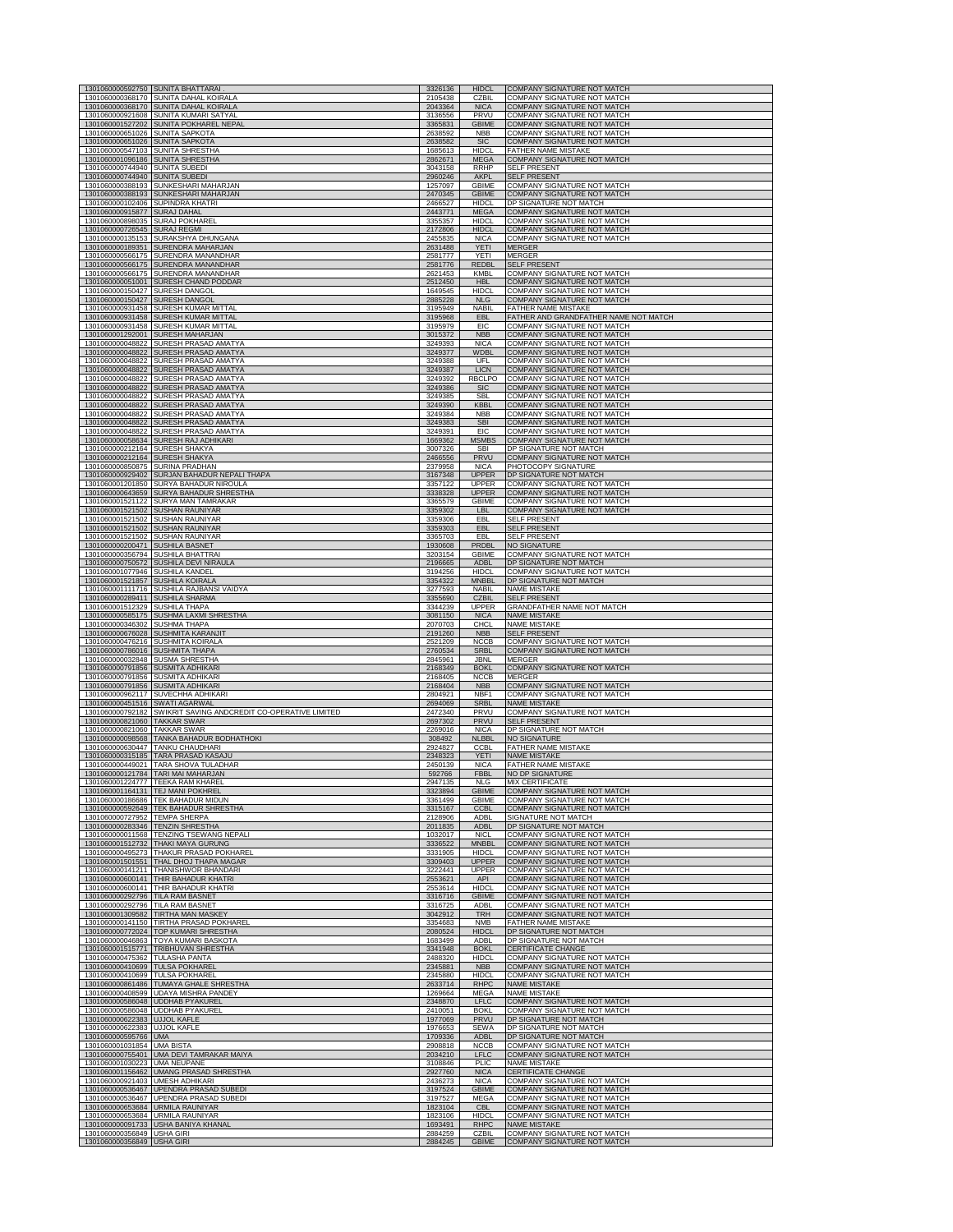| 1301060000660383 USHA KARKI                         | <b>USMITA DHUNGEL</b>                      | 2436804            | SRBI                        | <b>NAME MISTAKE</b>                                        |
|-----------------------------------------------------|--------------------------------------------|--------------------|-----------------------------|------------------------------------------------------------|
| 1301060000194205                                    |                                            | 719559             | <b>SHPC</b>                 | SIGNATURE NOT MATCH                                        |
| 1301060000194205 USMITA DHUNGEL<br>1301060000120474 | <b>UTSAV BHATTARA</b>                      | 719605<br>2650076  | ADBI<br>SAFI                | DP SIGNATURE NOT MATCH                                     |
| 1301060000875518                                    | <b>UTSAV BHATTARAI</b>                     | 2650372            | NIC/                        | <b>COMPANY SIGNATURE NOT MATCH</b>                         |
| 1301060000875518                                    | <b>UTSAV BHATTARAI</b>                     | 2650396            | <b>TRH</b>                  | <b>COMPANY SIGNATURE NOT MATCH</b>                         |
| 1301060000507450                                    | UTTAM BAHADUR KHATIWODA                    | 3179619            | <b>UPPER</b>                | DP SIGNATURE NOT MATCH                                     |
|                                                     | 1301060000266567 UTTAM GOVINDA SHRESTHA    | 950070             | <b>HAMA</b>                 | SIGNATURE NOT MATCH                                        |
|                                                     | 1301060000065960 UTTAM RAJ BHANDARY        | 2150238            | KCDBL                       | MERGER                                                     |
|                                                     | 1301060000700345 VARDHAN ADHIKARI          | 2083638            | <b>WOMI</b>                 | SIGNATURE NOT MATCH                                        |
| 1301060000281275                                    | <b>VICTOR JB RANA</b>                      | 2929257            | PCBL                        | <b>SELF PRESENT</b>                                        |
| 1301060001131591                                    | <b>VIDHI THAPA</b>                         | 2902144            | <b>NBB</b>                  | COMPANY SIGNATURE NOT MATCH                                |
| 1301060000713348                                    | <b>VIDHYA NAKARMI</b>                      | 2457061            | ADBL                        | COMPANY SIGNATURE NOT MATCH                                |
| 1301060000627172                                    | <b>VIDYA TANDUKAR</b>                      | 1976235            | <b>SBL</b>                  | COMPANY SIGNATURE NOT MATCH                                |
| 1301060000623693                                    | YAGYA PRASAD NEPAL                         | 2741864            | <b>TRH</b>                  | COMPANY SIGNATURE NOT MATCH                                |
| 1301060001208592                                    | YAM KANTA KHANAL SHARMA                    | 2940294            | <b>ADBL</b>                 | <b>NAME MISTAKE</b>                                        |
| 1301060000342804 YAM RAJ PANT                       | 1301060000569406 YAM MAYA SIUTHANI         | 2043292<br>3162954 | <b>CCBL</b><br><b>UPPER</b> | COMPANY SIGNATURE NOT MATCH<br>COMPANY SIGNATURE NOT MATCH |
| 1301060000898930                                    | yamuna k.c                                 | 2366370            | <b>HIDCL</b>                | COMPANY SIGN NOT MATCH                                     |
| 1301060000683341                                    | YAMUNA RANJIT                              | 2934250            | <b>NICA</b>                 | COMPANY SIGNATURE NOT MATCH                                |
| 1301060000974397                                    | YASODA PANDEY                              | 2825512            | RBBBL                       | <b>MERGER</b>                                              |
| 1301060000604051                                    | YASODHA PUDASAINI                          | 2887125            | <b>HIDCL</b>                | DP SIGNATURE NOT MATCH                                     |
| 1301060000519542                                    | YOGENDRA RAJ PANDEY                        | 2666383            | <b>HIDCL</b>                | COMPANY SIGNATURE NOT MATCH                                |
|                                                     | 1301060000679388 YOGENDRA RAJKARNIKAR      | 2235432            | <b>BOKL</b>                 | CERTIFICATE CHANGE                                         |
| 1301060000588123 YOGESH PANDEY                      | 1301060000008620 YOGESH BOM MALLA          | 3318968<br>2666403 | <b>BPCL</b><br><b>SRBL</b>  | COMPANY SIGNATURE NOT MATCH<br>DP SIGNATURE NOT MATCH      |
| 1301060000299531                                    | 1301060001139041 YUVA RAJ SHARMA           | 3002562            | <b>CBI</b>                  | <b>SELF PRESENT</b>                                        |
|                                                     | YUVASH VAIDYA                              | 2562679            | <b>NICA</b>                 | DP SIGNATURE NOT MATCH                                     |
| 1301020000209313                                    | <b>AAYUSH KAFLE</b>                        | 2250843            | <b>JBB</b>                  | DP Signature not match                                     |
| 1301020000209313                                    | AAYUSHA KAFLE                              | 2250851            | <b>NIB</b>                  | DP Signature not match                                     |
| 1301020000035671                                    | 1301020000139789 AAYUSHREE NEPAL           | 1087312            | PCBI                        | Company Signature Not Match                                |
|                                                     | ABHISHEK CHAUDHARY                         | 263797             | <b>VBBL</b>                 | Company Signature Not Match                                |
| 1301020000053226                                    | <b>ADITI KARKI</b>                         | 1314434            | CBL                         | Company Signature Not Match                                |
| 1301020000158531 AGYA DHUNGANA                      |                                            | 1350452            | <b>ILFC</b>                 | MERGER                                                     |
| 1301020000158531 AGYA DHUNGANA                      | AIS NARAYAN SHRESTHA                       | 1350434            | SFL                         | SELF PRESENT WITH ID CARD                                  |
| 1301020000219957                                    |                                            | 3248871            | <b>GBIME</b>                | Company Signature Not Match                                |
| 1301020000029938                                    | AJIT MIHAN RANJEET                         | 2264439            | CZBII                       | SELF PRESENT WITH ID CARD                                  |
| 1301020000257281                                    | AJIT SINGH PRADHAN                         | 2714994            | LGIL                        | DP Signature not matc                                      |
| 1301020000257281                                    | AJIT SINGH PRADHAN                         | 2777122            | <b>NBB</b>                  | DP Signature not match                                     |
| 1301020000257281                                    | AJIT SINGH PRADHAN                         | 2714979            | <b>NBB</b>                  | DP Signature not match                                     |
| 1301020000160650 AMBIKA GHIMIRE                     |                                            | 2604059            | JBBL                        | DP Signature not match                                     |
| 1301020000115928 AMIT PARAJULI                      |                                            | 2771305            | <b>ADBL</b>                 | DP Signature not match                                     |
| 1301020000026844 AMIT THIABA                        | AMRITA KUMARI NIRAULA                      | 2548743            | <b>HIDCI</b>                | DP Signature not match                                     |
| 1301020000076824                                    |                                            | 1154039            | <b>MEGA</b>                 | NAME NOT MATCH                                             |
| 1301020000174393                                    | ANAND KRISHNA SHRESTHA                     | 2095622            | CBL                         | No. Father's name                                          |
| 1301020000206751                                    | <b>ANANTA SHAHA</b>                        | 2654518            | <b>ADBL</b>                 | DP Signature not match                                     |
| 1301020000020601                                    | ANISH DHOJ PRADHAN                         | 2195744            | <b>SUPRME</b>               | Merged                                                     |
| 1301020000234173                                    | <b>ANISHA BHATTARAI</b>                    | 2624749            | <b>NIB</b>                  | Company Signature Not Match                                |
|                                                     | 1301020000234173 ANISHA BHATTARAI          | 2624761            | <b>CCBL</b>                 | Company Signature Not Match                                |
|                                                     | 1301020000234173 ANISHA BHATTARAI          | 2624708            | <b>JBBI</b>                 | Company Signature Not Match                                |
| 1301020000086864 ANITA MAHARJAN                     | ANJILA BHATTARAI                           | 2377086            | <b>CCBI</b>                 | <u>SELF PRESENT WITH ID CARD</u>                           |
| 1301020000238368                                    |                                            | 3317948            | <b>HIDCI</b>                | Company Signature Not Match                                |
| 1301020000048714                                    | 1301020000170941 ANJU MANANDHAR            | 2081439            | <b>BOKL</b>                 | DP Signature not match                                     |
|                                                     | ANSHU PIYA GURUWACHARYA                    | 1998160            | <b>SRBL</b>                 | Name Not Match                                             |
| 1301020000063743                                    | ANSHUBHA MANANDHAR                         | 2580790            | JBNL                        | Company Signature Not Match                                |
| 1301020000128690 ANUBHAV K.C                        |                                            | 1995579            | <b>KMBL</b>                 | DP Signature not match                                     |
| 1301020000091226                                    | APEKSHYA AWASTHI                           | 1387840            | <b>HIDCL</b>                | Company Signature Not Match                                |
|                                                     | 1301020000256894 APOORVA SHARMA            | 2710416            | <b>ADBL</b>                 | DP Signature not match                                     |
| 1301020000094115 APSARA PANGENI                     |                                            | 2702309            | <b>PCBL</b>                 | Company Signature Not Match                                |
| 1301020000116799 APURBA POUDYAL                     |                                            | 2619821            | <b>HIDCL</b>                | DP Signature not match                                     |
| 1301020000238353                                    | <b>ARJUN BHATTARAI</b>                     | 3317994            | <b>GBIME</b>                | Company Signature Not Match                                |
| 1301020000238353                                    | <b>ARJUN BHATTARAI</b>                     | 3317987            | <b>HIDCL</b>                | Company Signature Not Match                                |
| 1301020000124303                                    | ARJUN KUMAR WAGLE                          | 2511438            | PRVU                        | NO DP Signature                                            |
| 1301020000110987                                    | <b>ASHESH ADHIKARI</b>                     | 2291003            | <b>NICA</b>                 | DP Signature not match                                     |
| 1301020000248813                                    | <b>ASHISH BARANWAL</b>                     | 2879724            | CZBIL                       | Company Signature Not Match                                |
|                                                     | 1301020000097359 ASHOK GOVINDA RAJBHANDARI | 1642433            | <b>KBBL</b>                 | DP Signature not match                                     |
|                                                     | 1301020000183321 ASHOK KUMAR GURUNG        | 2371134            | <b>NCCB</b>                 | Name Not Match                                             |
|                                                     | 1301020000116079 ASLESHA PRADHANANGA       | 1451565            | <b>RLFL</b>                 | DP Signature not match                                     |
| 1301020000171622                                    | <b>ASMITA SUBEDI</b>                       | 2390761            | <b>NBB</b>                  | DP Signature not match                                     |
| 1301020000034741                                    | <b>AYAM PANT</b>                           | 3309782            | <b>SRBL</b>                 | DP Signature not match                                     |
| 1301020000041436                                    | <b>BABU KAJI MAHARJAN</b>                  | 2590427            | <b>FBBL</b>                 | DP Signature not match                                     |
| 1301020000109652                                    | <b>BABU RAM SHRESTHA</b>                   | 1366542            | <b>JLBC</b>                 | Company Signature Not Match                                |
| 1301020000005258                                    | <b>BABU RAM WAGLE</b>                      | 9176921            | <b>MBI</b>                  | <b>SIGN NOT MATCH</b>                                      |
|                                                     | 1301020000045329 BAL BAHADUR KSHETRI       | 1314438            | <b>GBIME</b>                | Company Signature Not Match                                |
|                                                     | 1301020000045329 BAL BAHADUR KSHETRI       | 1853771            | <b>NMB</b>                  | Company Signature Not Match                                |
|                                                     | 1301020000048408 BALA KRISHANA SUBEDI      | 821727             | <b>IDBLPO</b>               | Others                                                     |
| 1301020000130085 BALARAM LAMA                       | <b>BASHU DEV KARKI</b>                     | 1851190            | <b>SAJHA</b>                | DP Signature not match                                     |
| 1301020000119897                                    |                                            | 1577265            | <b>RBBBL</b>                | DP Signature not match                                     |
| 1301020000091682 BASHU DEVI SHAH                    | <b>RASHNDH</b>                             | 2159721            | JBBL                        | SELF PRESENT WITH ID CARD                                  |
| 1301020000159921 BEENA THAPA                        | <b>BENUP BASNET</b>                        | 2686454            | <b>HIDCI</b>                | DP Signature not match                                     |
| 1301020000000718                                    |                                            | 2264569            | <b>GLICL</b>                | DP Signature not match                                     |
|                                                     | 1301020000125541 BHADRA KUMARI DAHAL       | 1004516            | <b>MEGA</b>                 | DP Signature not match                                     |
|                                                     | 1301020000125541 BHADRA KUMARI DAHAL       | 1045596            | <b>MEGA</b>                 | DP Signature not match                                     |
| 1301020000125541                                    | <b>BHADRA KUMARI DAHAI</b>                 | 1045665            | <b>KDBI</b>                 | DP Signature not match                                     |
| 1301020000125541                                    | <b>BHADRA KUMARI DAHAL</b>                 | 1004513            | <b>KDBL</b>                 | DP Signature not match                                     |
| 1301020000125541                                    | <b>BHADRA KUMARI DAHAL</b>                 | 659601             | <b>KCDBI</b>                | DP Signature not match                                     |
| 1301020000045217                                    | <b>BHADRAKALI THAPA</b>                    | 1527599            | <b>GBIME</b>                | Company Signature Not Match                                |
| 1301020000045217                                    | <b>BHADRAKALI THAPA</b>                    | 1853707            | <b>HIDCI</b>                | Company Signature Not Match                                |
| 1301020000191246                                    | BHAGAWATI KUMARI SHARMA SUBEDI             | 1892574            | <b>CZBIL</b>                | Company Signature Not Match                                |
|                                                     | 1301020000079426 BHAGWATI BISHWAKARMA      | 949324             | <b>CCBL</b>                 | Father and Grandfather Name Not match                      |
|                                                     | 1301020000152700 BHAWANA PAUDEL            | 1596157            | <b>VBBL</b>                 | Company Signature Not Match                                |
| 1301020000165148                                    | <b>BHAWANI KOIRALA</b>                     | 1668890            | <b>GBIME</b>                | DP Signature not match                                     |
| 1301020000165148                                    | <b>BHAWANI KOIRALA</b>                     | 1668889            | <b>SBI</b>                  | Company Signature Not Match                                |
| 1301020000221611                                    | BHUBANI PRASAD CHAULAGAIN                  | 2086417            | ADBL                        | Name Not Match                                             |
| 1301020000043224                                    | <b>BIJAYA LAXMI SHRESTHA</b>               | 818256             | <b>VBB</b>                  | Company Signature Not Match                                |
| 1301020000155813                                    | <b>BIMALA NAGARKOTI</b>                    | 1863913            | jbni                        | Father's name not match                                    |
| 1301020000208081                                    | <b>BIMALA THAPA</b>                        | 1980256            | <b>NICA</b>                 | Company Signature Not Match                                |
|                                                     | 1301020000040485 BINAYA KUMAR POUDEL       | 2628092            | <b>ARUN</b>                 | Company Signature Not Match                                |
|                                                     | 1301020000040485 BINAYA KUMAR POUDEL       | 2187235            | <b>KNBL</b>                 | Company Signature Not Match                                |
| 1301020000201012 BINESH NEUANE                      |                                            | 1957414            | MEGA                        | Company Signature Not Match                                |
| 1301020000111767 BINITA RANA                        |                                            | 1698883            | <b>MEGA</b>                 | Company Signature Not Match                                |
| 1301020000144573                                    | <b>BINOD NEUPANE</b>                       | 2193971            | <b>NMB</b>                  | NO DP Signature                                            |
| 1301020000244880                                    | <b>BINOD SHRESTHA</b>                      | 2454134            | <b>NICA</b>                 | DP Signature not match                                     |
| 1301020000157451                                    | <b>BINU POUDYAL GAUTAM</b>                 | 1547186            | <b>HIDCL</b>                | Company Signature Not Match                                |
| 1301020000045333                                    | <b>BIR BAHADUR KARKI</b>                   | 1314425            | <b>CBL</b>                  | Company Signature Not Match                                |
| 1301020000045202                                    | <b>BIRENDRA KARKI</b>                      | 1314340            | <b>CBL</b>                  | Company Signature Not Match                                |
| 1301020000077906 BISHAL LOHANI                      |                                            | 2807195            | <b>ADBI</b>                 | DP Signature not match                                     |
| 1301020000066972                                    | 1301020000067159 BISHNU PRASAD LAMSAL      | 1665177            | NIB                         | DP Signature not match                                     |
|                                                     | <b>BISHNU UPADHAYA</b>                     | 1807128            | <b>CZBIL</b>                | Company Signature Not Match                                |
| 1301020000026882                                    | BLUECHIP INVESTMENT AND RESEARCH CENTER    | 95501              | <b>GBIME</b>                | Company Signature Not Match                                |
| 1301020000026882                                    | BLUECHIP INVESTMENT AND RESEARCH CENTER    | 1489172            | JSLBB                       | No. Stamp                                                  |
| 1301020000054690                                    | 1301020000225181 BUDDHI PRASAD KHANAL      | 2174902            | SRBL                        | Company Signature Not Match                                |
|                                                     | CHET KUMARI KARKI                          | 1527610            | <b>CBL</b>                  | Company Signature Not Match                                |
| 1301020000008681                                    | CHHATRA NATH MAINALI                       | 2359779            | CFCL                        | DP Signature not match                                     |
| 1301020000170629                                    | CHHITISH LAL SHRESTHA                      | 2451011            | <b>MDB</b>                  | DP Signature not match                                     |
| 1301020000126315                                    | 1301020000218480 CHIRANJIBI UPRETY         | 2770952            | ADBL                        | DP Signature not match                                     |
|                                                     | CHUMAN SINGH BATHA MAGAR                   | 3219192            | <b>UPPER</b>                | Self Present                                               |
| 1301020000125972                                    | DAM BAHADUR KHATRI CHHETRI                 | 3219204            | UPPER                       | Self Present                                               |
| 1301020000170614                                    | DANDA PANI SHARMA LOHAN                    | 1864485            | <b>ADBI</b>                 | Name Not Match                                             |
| 1301020000118705                                    | <b>DEEPA DAHA</b>                          | 898894             | <b>NB</b>                   | Company Signature Not Match                                |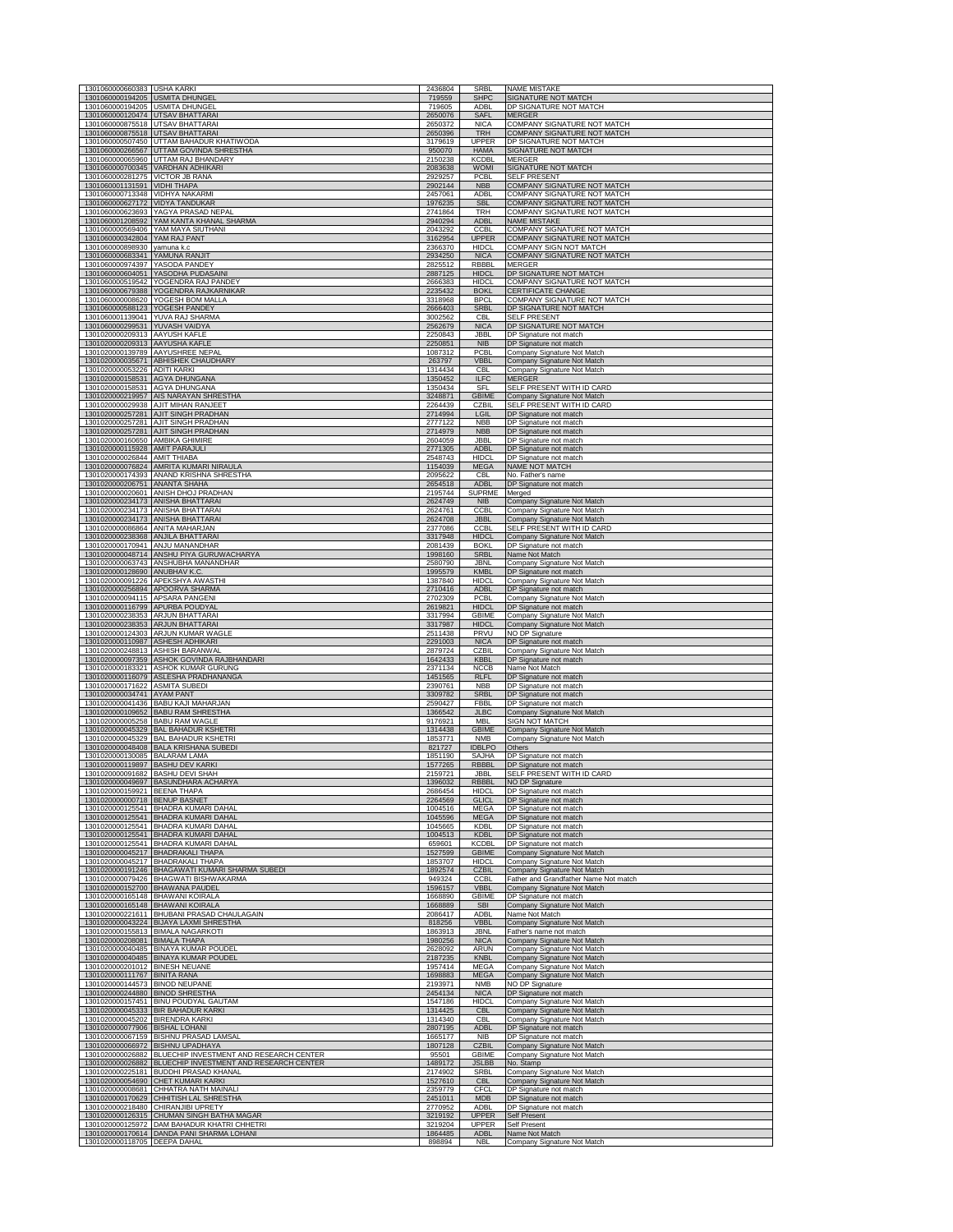|                                                      | 1301020000152622 DEEPAK LAMICHHANE<br>1301020000151253 DEEPAK PRASAD SUDHAIN       | 1706940<br>1468478 | <b>NCCB</b><br><b>BARUN</b>   | SELF PRESENT WITH ID CARD                                  |
|------------------------------------------------------|------------------------------------------------------------------------------------|--------------------|-------------------------------|------------------------------------------------------------|
| 1301020000062832                                     | DEV BAHADUR KARKI                                                                  | 1601852            | <b>HIDCL</b>                  | NO DP Signature<br>Details not match                       |
| 1301020000128711 DEV RAJ PANDIT                      |                                                                                    | 3219222            | <b>UPPER</b>                  | Self Present                                               |
|                                                      | 1301020000188119 DHAKA KUMARI SHRESTHA<br>1301020000169594 DHAN BAHADUR GAHA       | 2370961<br>3219185 | <b>GBIME</b><br><b>UPPER</b>  | <b>PLEDGE</b><br>Self Present                              |
|                                                      | 1301020000114033 DIBYASHORI LAKHE                                                  | 1596271            | <b>VLBS</b>                   | Father's name not match                                    |
| 1301020000131245<br>1301020000241685                 | <b>DIKSHYANT MALLA</b><br>DIL BAHADUR BHUJEL CHHETRI                               | 1980806<br>2379506 | <b>NIB</b><br><b>HIDCI</b>    | Company Signature Not Match<br>DP Signature not match      |
|                                                      | 1301020000245219 DIL MAYA DHUNGANA                                                 | 2494989            | <b>STC</b>                    | FATHER NAME NOT MATCH                                      |
| 1301020000245219<br>1301020000178968                 | DIL MAYA DHUNGANA<br><b>DINESH BHATTARAI</b>                                       | 2463060<br>1636376 | <b>NICA</b><br><b>HIDCL</b>   | Company Signature Not Match<br>DP Signature not match      |
| 1301020000093485 DINESH PARAJULI                     |                                                                                    | 2229254            | <b>ADBL</b>                   | NO Company Signature                                       |
| 1301020000093485 DINESH PARAJULI                     |                                                                                    | 2248383            | <b>NICA</b>                   | Company Signature Not Match                                |
| 1301020000237731 DINESH SHRESTHA<br>1301020000058828 | <b>DIPAK KARKI</b>                                                                 | 2355242<br>2113990 | <b>HIDCL</b><br>REDBL         | DP Signature not match<br>Company Signature Not Match      |
|                                                      | 1301020000052714 DIPENDRA AGRAWAL                                                  | 806802             | <b>NIB</b>                    | <b>Certificate in Pledge</b>                               |
| 1301020000151593                                     | 1301020000114067 DIPENDRA MAN LAKHE<br><b>DIPIKA PANDEY</b>                        | 1152271<br>2769338 | TNBL<br><b>NIB</b>            | Name Not Match<br>Company Signature Not Match              |
| 1301020000033661                                     | DIWA BHANDARI PAUDEL                                                               | 320007             | <b>MBL</b>                    | Company Signature Not Match                                |
|                                                      | 1301020000195785 DOL KUMARI SILWAL<br>1301020000086408 DR. ACHYUT BARAKOTI         | 2710644<br>2622718 | <b>CBL</b><br><b>HIDCL</b>    | <b>GF NAME NOT MATCH</b><br>Company Signature Not Match    |
|                                                      | 1301020000026878 DURGA KUMARI SINGH HAMAL                                          | 2702043            | <b>SETI</b>                   | Company Signature Not Match                                |
| 1301020000026878<br>1301020000197763                 | DURGA KUMARI SINGH HAMAL<br><b>DWARIKA MAN SHRESTHA</b>                            | 2741746<br>2520022 | <b>GDBL</b><br><b>EIC</b>     | Company Signature Not Match<br>SELF PRESENT WITH ID CARD   |
| 1301020000183125                                     | <b>GANGA KHAKUREL</b>                                                              | 1900870            | <b>HIDCL</b>                  | DP Signature not match                                     |
| 1301020000029131<br>1301020000234188                 | <b>GAURAB POUDYAL</b><br><b>GAURAV GARG</b>                                        | 1349127<br>2624717 | <b>HIDCL</b><br>KDBI          | DP Signature not match<br><b>MERGER</b>                    |
| 1301020000192522 GAURAV SAH                          |                                                                                    | 3223853            | <b>PLIC</b>                   | Company Signature Not Match                                |
|                                                      | 1301020000050421 GAURAV SHUMSHER THAPA                                             | 2485412            | <b>GBIME</b>                  | <b>CERTIFICATE MIX</b>                                     |
| 1301020000220031<br>1301020000097382                 | <b>GAYATRI DHUNAGANA</b><br><b>GEETA MANANDHAR</b>                                 | 2463049<br>2734809 | <b>NICA</b><br><b>NBB</b>     | Company Signature Not Match<br>DP Signature not match      |
| 1301020000190145                                     | <b>GITA SAPKOTA</b>                                                                | 2171254            | <b>JBNL</b>                   | Company Signature Not Match                                |
| 1301020000190145<br>1301020000110404                 | <b>GITA SAPKOTA</b><br><b>GODHANA KUMARI GIRI</b>                                  | 2171117<br>988263  | <b>HIDCL</b><br><b>GBIME</b>  | Company Signature Not Match<br>Company Signature Not Match |
| 1301020000044929                                     | <b>GOPAL KARKI</b>                                                                 | 1527593            | CBL                           | Company Signature Not Match                                |
| 1301020000210671                                     | <b>GOPI NATH ACHARYA</b><br>1301020000229429 GOVINDA MAHARJAN                      | 2201922<br>2751729 | <b>ADBL</b><br><b>JBBLPO</b>  | No DP Signature<br>DP Signature not match                  |
| 1301020000114981                                     | <b>GOVINDA PRASAD BAKHEREL</b>                                                     | 897584             | <b>NHPC</b>                   | Company Signature Not Match                                |
| 1301020000164539                                     | <b>GOVINDA PRASAD UPTETY</b>                                                       | 1527535            | <b>MDBLPO</b>                 | DP Signature not match                                     |
| 1301020000239697<br>1301020000116940                 | HARI BAHADUR CHAUHAN<br>HARI BAHADUR SHRESTHA                                      | 2330693<br>1553682 | <b>HIDCL</b><br><b>HIDCL</b>  | Company Signature Not Match<br>Company Signature Not Match |
| 1301020000122192                                     | <b>HARI BHAKTA CHAULAGAIN</b>                                                      | 2175436            | <b>NIB</b>                    | DP Signature not match                                     |
| 1301020000152506<br>1301020000152506                 | HARI NAND GAUTAM<br>HARI NAND GAUTAM                                               | 2720941<br>2720943 | <b>ADBI</b><br><b>ADBL</b>    | DP Signature not match<br>No DP Signature                  |
| 1301020000193851                                     | HARI PRASAD DHAKAL                                                                 | 2696044            | PCBL                          | NO SIGN IN FORM                                            |
| 1301020000161451<br>1301020000202624                 | HARKA MAYA KULAL<br><b>HEMANT UPADHYAY</b>                                         | 1362646<br>2441850 | <b>BARUN</b><br>LLBS          | <b>CATAGORY MISTAKE</b>                                    |
| 1301020000202624                                     | <b>HEMANT UPADHYAY</b>                                                             | 2499952            | <b>TDBL</b>                   | DP Signature not match<br>DP Signature not match           |
| 1301020000202624                                     | <b>HEMANT UPADHYAY</b>                                                             | 2441857            | <b>HIDCI</b>                  | DP Signature not match                                     |
| 1301020000009248<br>1301020000062661                 | HIRA TRIPATHI<br><b>HOM KUMARI THAPA</b>                                           | 276943<br>1162326  | <b>NIB</b><br><b>CCBI</b>     | DP Signature not mate<br>Company Signature Not Match       |
| 1301020000246396                                     | <b>IMUPAMA POKHAREI</b>                                                            | 2518120            | <b>NICA</b>                   | Name Not Match                                             |
| 1301020000050491                                     | <b>INDIRA DEVI MISHRA</b><br>1301020000099109 INDIRA DEVI SHRESTHA                 | 2446233<br>880368  | PCBL<br><b>CCBL</b>           | Company Signature Not Match<br>Self Present With ID        |
|                                                      | 1301020000138177 INDIRA MALLA MASKEY                                               | 3270121            | JBNL                          | Name Not Match                                             |
| 1301020000007048 INDIRA RAI LIMBU                    |                                                                                    | 2763226            | <b>PRVU</b>                   | DP Signature not match                                     |
| 1301020000177867<br>1301020000040924                 | INDRA KALA NEMBANG<br><b>INDRAWATI BISTA</b>                                       | 3051763<br>3100999 | NIBPO<br><b>MEGA</b>          | Name Not Match<br>Certificate in Pledge                    |
| 1301020000036033 ISHA NEUPANE                        |                                                                                    | 517227             | <b>BPCL</b>                   | DP Signature not match                                     |
| 1301020000192482<br>1301020000245111                 | <b>ISHWARI SHARMA</b><br><b>JAG MAYA RAI</b>                                       | 1783744<br>2445756 | <b>TBBL</b><br><b>MEGA</b>    | Company Signature Not Match<br>Company Signature Not Match |
|                                                      | 1301020000119386 JAGRIT PRASAD NEPAL                                               | 1748762            | <b>YETI</b>                   | MERGER                                                     |
|                                                      |                                                                                    |                    |                               |                                                            |
| 1301020000154687 JAMUNA RIMAL                        |                                                                                    | 1867745            | MEGA                          | Name Not Match                                             |
| 1301020000106934<br>1301020000090524                 | JAMUNA RISHIYANSAN<br><b>JANAKI DHAKAL</b>                                         | 2790746<br>1310226 | <b>GDBL</b><br>JLBC           | LAST NAME MISTAKE<br>Father and Grandfather Name Not match |
| 1301020000167958                                     | <b>JANAM SHAKYA STHAPIT</b>                                                        | 2257653            | YETI                          | Name Not Match                                             |
| 1301020000052636<br>1301020000105512                 | <b>JETRI REGMI</b><br>JHANKA PRASAD ARYAL                                          | 1597650<br>1554409 | MEGA<br><b>NIB</b>            | Company Signature Not Match<br>DP Signature not match      |
| 1301020000134776                                     | <b>JYOTI YONJAN</b>                                                                | 1018709            | SFI                           | Name Not Match                                             |
| 1301020000010802 KABIR MAHARJAN                      | 1301020000096507 KALIKA KUMARI ACHARYA                                             | 2937630<br>3287498 | <b>GBIME</b><br>UPPER         | DP Signature not match<br>DP Signature not match           |
|                                                      | 1301020000238349 KALPANA ADHIKARI                                                  | 3318082            | <b>HIDCL</b>                  | Company Signature Not Match                                |
|                                                      | 1301020000238349 KALPANA ADHIKARI                                                  | 3318006            | <b>NHPC</b>                   | Company Signature Not Match                                |
|                                                      | 1301020000073215 KAMAL BAHADUR SHRESTHA<br>1301020000073215 KAMAL BAHADUR SHRESTHA | 614130<br>615560   | <b>SLICL</b><br>SRBI          | Company Signature Not Match<br>Company Signature Not Match |
| 1301020000018187                                     | <b>KAMAL BHATTARAI</b>                                                             | 2431618            | <b>KBBL</b><br><b>NBB</b>     | <b>PLEDGE</b>                                              |
| 1301020000059861 KAMALA ADHIKARI                     | 1301020000032991 KAMALA DUWADI KHANAL                                              | 1107556<br>2161395 | <b>NCDB</b>                   | Different Holder Name<br>Company Signature Not Match       |
|                                                      | 1301020000032991 KAMALA DUWADI KHANAL                                              | 2161400            | SHBL                          | Company Signature Not Match                                |
| 1301020000077258<br>1301020000172630                 | KAMALA NEUPANE<br><b>KANCHAN BAIDYA</b>                                            | 926415<br>2552178  | <b>NCDB</b><br><b>KRBI</b>    | Company Signature Not Match<br>FATHER LAST NAME NOT MATCH  |
| 1301020000172630                                     | KANCHAN BAIDYA                                                                     | 2722740            | <b>KRBL</b>                   | FATHER LAST NAME NOT MATCH                                 |
| 1301020000251273<br>1301020000119831                 | KANCHAN KHATIWADA<br>KANHAIYA PRASAD DHAKAL                                        | 2584120<br>2341806 | JBBI<br><b>HIDCL</b>          | DP Signature not match<br>Company Signature Not Match      |
| 1301020000169482                                     | <b>KAPIL MUNI STHAPIT</b>                                                          | 2696703            | <b>UIC</b>                    | DP Signature not match                                     |
| 1301020000176922<br>1301020000176922                 | <b>KAUSHALYA NEUPANE</b><br>KAUSHALYA NEUPANE                                      | 2258177<br>2258345 | <b>CBL</b><br><b>HIDCL</b>    | Company Signature Not Match<br>Company Signature Not Match |
| 1301020000161504                                     | <b>KESHARI MAIYA BAJRACHARYA</b>                                                   | 2749084            | <b>HIDCL</b>                  | DP Signature not match                                     |
| 1301020000161504<br>1301020000230261                 | KESHARI MAIYA BAJRACHARYA                                                          | 2749116<br>3219170 | JBBI.                         | DP Signature not match                                     |
| 1301020000262908                                     | KHEM BAHADUR SOMAI MAGAR<br><b>KHUR PRASAD GHIMIRE</b>                             | 2879734            | <b>UPPER</b><br>CZBIL         | Self Present<br>Company Signature Not Match                |
| 1301020000124926                                     | KIRAN BABU SHRESTHA<br><b>KIRAN DONGOL</b>                                         | 1415625            | <b>ILFCM</b><br>KMBI          | Name Not Match                                             |
| 1301020000174068<br>1301020000013136                 | <b>KIRAN KHANAL</b>                                                                | 2036385<br>1951218 | <b>SWBBL</b>                  | Company Signature Not Match<br>Others                      |
|                                                      | 1301020000086334 KISHOR KUMAR SHRESTHA                                             | 2716135            | API                           | Name Not Match                                             |
| 1301020000145617                                     | 1301020000145617 KOHINOOR MALLA THAKURI<br>KOHINOOR MALLA THAKURI                  | 2693784<br>2693772 | <b>ADBL</b><br><b>NBB</b>     | No DP Signature<br>NO DP SIGN                              |
| 1301020000244876                                     | KRISHNA BAHADUR SHRESTHA                                                           | 2459961            | <b>SRBL</b>                   | DP Signature not match                                     |
| 1301020000112927<br>1301020000143278                 | <b>KRISHNA DHAKAL</b><br>KRISHNA KUMARI CHALISE                                    | 893541<br>2667981  | <b>SUPRME</b><br><b>PCBI</b>  | Company Signature Not Match<br>SELF PRESENT WITH ID CARD   |
| 1301020000216386                                     | <b>KRISHNA PRASAD DULAL</b>                                                        | 2012135            | ADBL                          | Two Holder's Name                                          |
| 1301020000098411                                     | <b>KRISTINA RANJITKAR</b>                                                          | 1635546            | APEX                          | DP Signature not match                                     |
| 1301020000098411<br>1301020000098411                 | <b>KRISTINA RANJITKAR</b><br><b>KRISTINA RANJITKAR</b>                             | 1635798<br>1635755 | SADBL<br><b>SHINE</b>         | DP Signature not match<br>DP Signature not match           |
| 1301020000175739                                     | KRITANJALEE MANANDHAR TAMRAKAR                                                     | 1837680            | LBL                           | Name Not Match                                             |
| 1301020000085797<br>1301020000131532                 | <b>KUMAR GHIMIRE</b><br>KUMAR RAJ NEUPANE                                          | 1393655<br>1150331 | <b>SKDBL</b><br>SAJHA         | Company Signature Not Match<br>Merged                      |
| 1301020000120176                                     | LAXMI ADHIKARI SHRESTHA                                                            | 2716040            | <b>CCBL</b>                   | <b>NAME NOT MATCH</b>                                      |
| 1301020000164294                                     | LAXMI NARAYAN DANGI<br>LAXMI NARAYAN MUKHIYA                                       | 3285969<br>2593873 | <b>UPPER</b><br><b>JBBLPO</b> | DP Signature not match<br>NO DP SIGN IN FORM               |
| 1301020000156627<br>1301020000108834                 | LEELA KHANAL SAPKOTA                                                               | 993056             | SRBL                          | Company Signature Not Match                                |
| 1301020000105867                                     | LILA DEVI RAJ BHANDARI(SHAKYA)                                                     | 2681928            | <b>SRBL</b><br>LBBL           | NAME NOT MATCH                                             |
| 1301020000244690 LISA MAHARJAN<br>1301020000236658   | MADHU GAUTAM                                                                       | 2799722<br>2278082 | YETI                          | DP Signature not match<br>SELF PRESENT WITH ID CARD        |
| 1301020000047495                                     | <b>MAGARU KARKI</b>                                                                | 752620             | PURBL                         | Name Not Match                                             |
| 1301020000047495<br>1301020000055219                 | <b>MAGARU KARKI</b><br><b>MANA KC</b>                                              | 1397390<br>633882  | <b>HIDCL</b><br><b>VLBS</b>   | AST NAME MISTAKE<br>Company Signature Not Match            |
| 1301020000111811                                     | <b>MANISHA BHATTARAI</b>                                                           | 1473504            | <b>VBBL</b>                   | Company Signature Not Match                                |
| 1301020000030371<br>1301020000003892 MANJU POUDEL    | MANJIT NAULAKHA                                                                    | 2793703<br>1415894 | <b>SLICI</b><br><b>NGBBL</b>  | Certificate in Pledge<br>Company Signature Not Match       |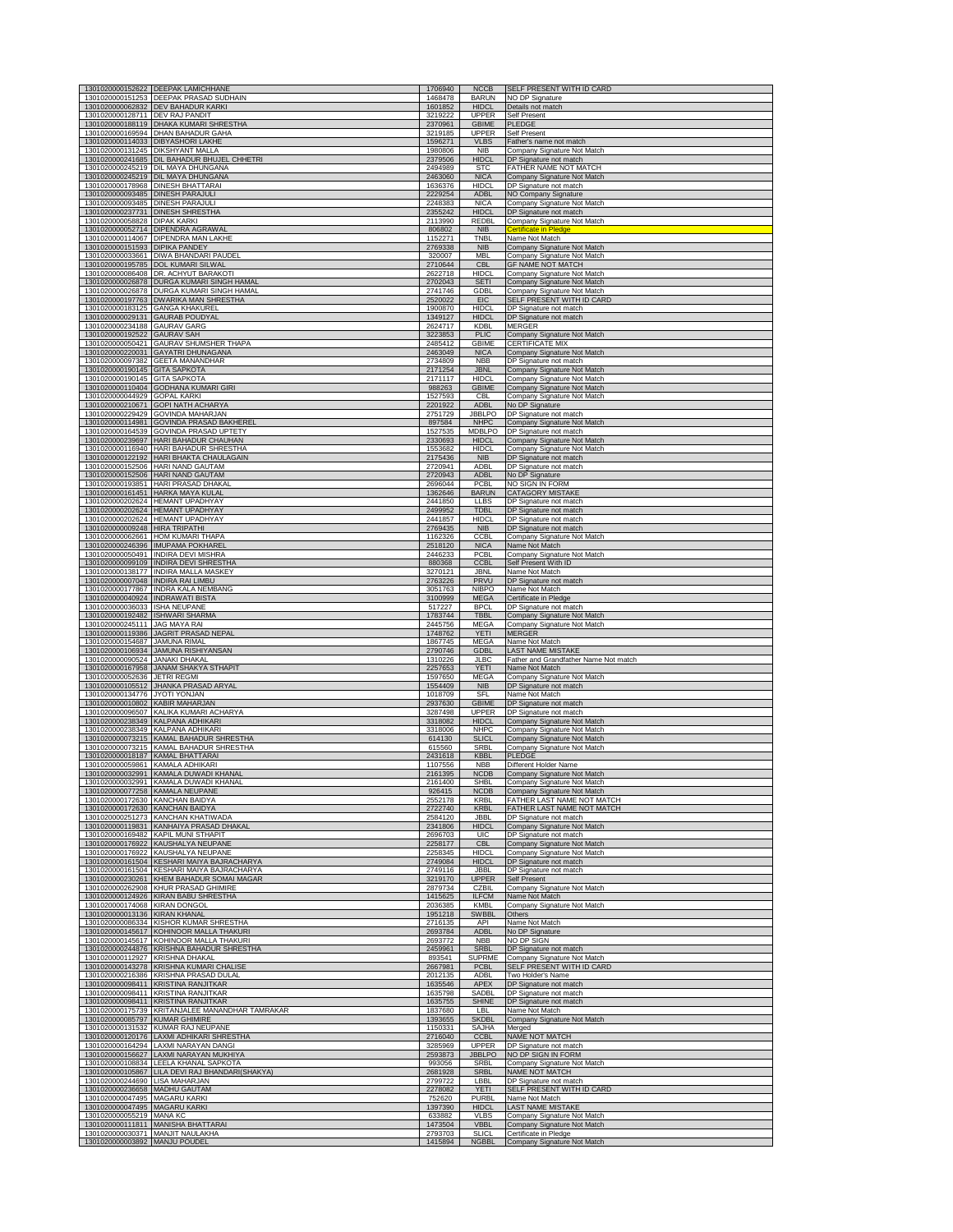|                                                                  | 1301020000021911 MANOJ BABU DAHAL                                                  | 1812098            | <b>MEGA</b>                 | Company Signature Not Match                                |
|------------------------------------------------------------------|------------------------------------------------------------------------------------|--------------------|-----------------------------|------------------------------------------------------------|
| 1301020000219771 MANOJ SUJI                                      |                                                                                    | 2248717            | <b>ADBL</b>                 | Holder's name not match                                    |
| 1301020000089787 MANU HUMAGAIN                                   | 1301020000033826 MEENA KUMARI SILWAL THAPA                                         | 2057121<br>2786115 | YETIPO<br><b>NICA</b>       | <b>MERGER</b><br>DP Signature not match                    |
| 1301020000054517 MEGHA THAPA                                     |                                                                                    | 1314357            | CBI                         | Company Signature Not Match                                |
|                                                                  | 1301020000000737 MENUKA DEVI NEUPANE BASNET                                        | 2307219            | <b>JBNL</b>                 | NAME NOT MATCH                                             |
| 1301020000083333 MINA JIREL                                      |                                                                                    | 938707             | <b>RBBBL</b>                | NAME NOT MATCH                                             |
| 1301020000013345 MINA POKHAREL                                   |                                                                                    | 357673             | <b>GBIME</b>                | Company Signature Not Match                                |
|                                                                  | 1301020000020876 MINA SHERSTHA AMATYA<br>1301020000061216 MIRA BOHARA THAPA        | 1040554<br>406292  | <b>KRB</b><br><b>SRBI</b>   | Company Signature Not Match<br>Company Signature Not Match |
|                                                                  | 1301020000049703 MIRA KUMARI PAUDEL                                                | 1470475            | OHL                         | Need Marriage Certificate and ID Card                      |
|                                                                  | 1301020000238484 NABINTA POKHAREL                                                  | 3320722            | <b>SRBL</b>                 | Double Holder's name                                       |
|                                                                  | 1301020000101653 NALIN KUMAR ARJAL                                                 | 2381184            | RI FI                       | Company Signature Not Match                                |
|                                                                  | 1301020000051987 NANI BABA ACHARYA                                                 | 2523502            | <b>NNLB</b>                 | DP Signature not match                                     |
|                                                                  | 1301020000079430 NAR BAHADUR BISHWAKARMA                                           | 945633             | <b>CCBL</b>                 | No Grandfather Name                                        |
|                                                                  | 1301020000024741 NARAYAN BAHADUR SILWAL<br>1301020000025739 NARAYANI PANT PANDEY   | 1348268<br>1445813 | <b>BARUN</b><br><b>MEGA</b> | <b>CATAGORY MISTAKE</b><br>NAME NOT MATCH                  |
| 1301020000025739                                                 | NARAYANI PANT PANDEY                                                               | 2066838            | <b>BOKL</b>                 | NAME NOT MATCH                                             |
|                                                                  | 1301020000052674 NARENDRA KUMAR AGRAWAL                                            | 806094             | <b>NIB</b>                  | <b>Certificate in Pledge</b>                               |
| 1301020000194285                                                 | NAVARAJ DHAKAI                                                                     | 2598385            | TDBL                        | NO DP Signature                                            |
|                                                                  | 1301020000127441 NAYANSA PRADHAN SHRESTHA                                          | 2127875            | <b>HIDCL</b>                | DP Signature not match                                     |
|                                                                  | 1301020000172913 NIR MAYA SHRESTHA<br>1301020000249188 NIRMALA ADHIKARI KAFLE      | 1569351<br>2570909 | <b>NMB</b><br>MEGA          | Company Signature Not Match<br>Company Signature Not Match |
|                                                                  | 1301020000231305 NIRMAN KUMAR BHATTARAI                                            | 2298085            | <b>HIDCL</b>                | DP Signature not match                                     |
| 1301020000079293 NISCHAL SUNAR                                   |                                                                                    | 945658             | <b>CCBL</b>                 | Grandfather's Name Not Match                               |
|                                                                  | 1301020000049971 NISCHALATA TAMRAKAR                                               | 2204434            | <b>OHL</b>                  | NO DP Signature                                            |
|                                                                  | 1301020000049999 NISCHALATA TAMRAKAR                                               | 2204421            | OHL                         | DP Signature not match                                     |
| 1301020000049999                                                 | <b>NISCHAYA TAMRAKAR</b>                                                           | 615500             | PURB                        | <b>Company Signature Not Match</b>                         |
| 1301020000202643                                                 | 1301020000202643 NISHANT UPADHYAY<br>NISHANT UPADHYAY                              | 2499714<br>2441785 | OHI<br>LLBS                 | DP Signature not match<br>DP Signature not match           |
| 1301020000185861 NIVA SHRESTHA                                   |                                                                                    | 2177720            | PRVU                        | DP Signature not match                                     |
|                                                                  | 1301020000053279 OM BAHADUR BASNET                                                 | 1890809            | <b>CBL</b>                  | DP Signature not match                                     |
|                                                                  | 1301020000135119 OM LATA GURUNG                                                    | 2339955            | <b>HIDCL</b>                | Company Signature Not Match                                |
|                                                                  | 1301020000047632 OM PRAKASH SHRESTHA                                               | 2555831            | <b>GBIME</b>                | Company Signature Not Match                                |
|                                                                  | 1301020000023079 OM PRASAD DHUNGANA                                                | 2528468            | PRVU                        | Company Signature Not Match                                |
|                                                                  | 1301020000109783 ORASHA CHITRAKAR SHRESTHA<br>1301020000186470 OZONE SHRESTHA      | 825901<br>2462065  | <b>SCB</b><br><b>HIDCL</b>  | Vame Not Match<br>Company Signature Not Match              |
|                                                                  | 1301020000186470 OZONE SHRESTHA                                                    | 2358271            | <b>JBBL</b>                 | Company Signature Not Match                                |
| 1301020000073730 PADMA SHAKYA                                    |                                                                                    | 2331142            | <b>NIB</b>                  | Company Signature Not Match                                |
| 1301020000123065 PEAUS GUPTA                                     |                                                                                    | 2479705            | <b>NIB</b>                  | NAME NOT MATCH                                             |
|                                                                  | 1301020000108815 PRABEK DHUNGANA                                                   | 807613             | BARUN                       | Different Holder Name                                      |
| 1301020000047117 PRACHI PANDEYA<br>1301020000246951              | PRADEEP KUMAR CHITRAKAR                                                            | 2338135<br>2479769 | <b>REDBL</b><br><b>MEGA</b> | DP Signature not match<br>Company Signature Not Match      |
|                                                                  | 1301020000136657 PRAMESHOR TAMANG                                                  | 1625117            | <b>CCBL</b>                 | Name Not Match                                             |
|                                                                  | 1301020000136657 PRAMESHWOR TAMANG                                                 | 1650988            | YETI                        | <b>MERGER</b>                                              |
| 1301020000224737 PRAMILA PANTA                                   |                                                                                    | 2437633            | <b>NCCB</b>                 | Name Not Match                                             |
| 1301020000224737 PRAMILA PANTA                                   |                                                                                    | 2557536            | <b>KDBL</b>                 | <b>MERGER</b>                                              |
|                                                                  | 1301020000029674 PRAMOD MANI DIXIT                                                 | 319395             | <b>IDBLPO</b>               | Others                                                     |
| 1301020000050531 PRANUS MISHRA<br>1301020000050531 PRANUS MISHRA |                                                                                    | 2485885<br>2485100 | <b>GLICL</b><br>PRVU        | Company Signature Not Match<br><b>GF NAME NOT MATCH</b>    |
|                                                                  | 1301020000151629 PRATIMA DEVI DHAKA                                                | 1987965            | <b>YETI</b>                 | Company Signature Not Match                                |
|                                                                  | 1301020000186525 PREM KUMARI SHRESTHA                                              | 2657013            | <b>CZBIL</b>                | SELF PRESENT WITH ID CARD                                  |
|                                                                  | 1301020000067131 PREM RAJ SHARMA LOHANI                                            | 1884437            | <b>MEGA</b>                 | Company Signature Not Match                                |
|                                                                  | 1301020000241252 PUNAM KACHIPATI<br>1301020000053251 PURNA BAHADUR LAMA            | 2362214<br>1314384 | <b>NICA</b><br>CBI          | DP Signature not match                                     |
| 1301020000033368 PUSPA NEUPANE                                   |                                                                                    | 2282217            | <b>KMBL</b>                 | Company Signature Not Match<br>DP Signature not match      |
|                                                                  | 1301020000052995 PUSPALATA DEVKOTA                                                 | 1547252            | <b>MDB</b>                  | Company Signature Not Match                                |
|                                                                  | 1301020000142314 RABINDRA MAHARJAN                                                 | 1381545            | <b>VLBS</b>                 | DP Signature not match                                     |
| 1301020000209328 RADHIKA KAFLE                                   |                                                                                    | 2250842            | <b>NIB</b>                  | DP Signature not match                                     |
|                                                                  | 1301020000210312 RAGHAB PARAJULI                                                   | 2731253<br>3219700 | <b>CZBII</b>                | <b>GF NAME NOT MATCH</b>                                   |
|                                                                  | 1301020000167943 RAJ KUMAR PRASAD SAH<br>1301020000035614 RAJENDRA PANDIT          | 606958             | <b>NICA</b><br>KCDBL        | Company Signature Not Match<br>Company Signature Not Match |
|                                                                  | 1301020000158449 RAJENDRA PRATAP SINGH                                             | 2282938            | KMBI                        | Company Signature Not Match                                |
| 1301020000011751 RAJU KARKI                                      |                                                                                    | 542747             | <b>IDBL</b>                 | Merged                                                     |
|                                                                  | 1301020000237837 RAM BAHADUR ACHARYA KHATRI                                        | 2727518            | <b>ADBL</b>                 | DP Signature not match                                     |
|                                                                  | 1301020000003231 RAM BAHADUR GHIMIRE                                               | 2209880            | <b>NCCB</b>                 | SELF PRESENT WITH ID CARD                                  |
| 1301020000030105                                                 | 1301020000185838 RAM CHANDRA SHRESTHA<br><b>RAM KRISHNA KHANAI</b>                 | 2633378<br>1171881 | <b>YETI</b><br><b>YETI</b>  | <b>MERGER</b><br>Company Signature Not Match               |
|                                                                  | 1301020000035935 RAM LAL MAHARJAN                                                  | 2380916            | JBBI                        | Company Signature Not Match                                |
|                                                                  | 1301020000131401 RAMALA PRADHAN                                                    | 2200604            | <b>JBBL</b>                 | Company Signature Not Match                                |
|                                                                  | 1301020000176918 RAMESH NIROULA                                                    | 2258186            | <b>HIDCI</b>                | SELF PRESENT WITH ID CARD                                  |
| 1301020000131401 RAMILA PRADHAN                                  | 1301020000042161 RANJITA MAHARJAN                                                  | 2200368<br>2544812 | <b>UNL</b><br>KMBI          | SELF PRESENT WITH ID CARD<br>DP SIGN NOT MATCH             |
|                                                                  | 1301020000042161 RANJITA MAHARJAN                                                  | 2590430            | <b>FBBI</b>                 | DP Signature not match                                     |
| 1301020000195031 RANJU DEVI                                      |                                                                                    | 2759607            | <b>JBBI</b>                 | DP Signature not match                                     |
| 1301020000034245 RASHMI KOIRALA                                  |                                                                                    | 2931984            | <b>ADBI</b>                 | DP Signature not match                                     |
| 1301020000034245 RASHMI KOIRALA                                  |                                                                                    | 1344395            | APEX                        | Company Signature Not Match                                |
|                                                                  | 1301020000047628 RASHMI SHRESTHA                                                   | 2555789            | <b>GBIME</b>                | Company Signature Not Match                                |
|                                                                  | 1301020000250932 RATNA BAHADUR BHATTARAI<br>1301020000119878 REBATA BALBASE POUDEL | 3265562<br>2034611 | ADBL<br>SLICI               | Self Present<br>No Eather's and Grand Eather's na          |
|                                                                  | 1301020000165591 REETA DHUNGANA                                                    | 2712816            | GBIME                       | <b>CERTIFICATE MIX</b>                                     |
|                                                                  | 1301020000139998 REETA K.C. KHATRI                                                 | 1624502            | NIBSF1                      | NO Company Signature                                       |
|                                                                  | 1301020000139998 REETA K.C. KHATRI                                                 | 1624698            | <b>HIDCL</b>                | NO Company Signature                                       |
| 1301020000147823 REHENA RANJIT<br>1301020000046740 REWATI THAPA  |                                                                                    | 2421942            | UIC                         | DP Signature not match<br>NO FATHER AND GF NAME            |
|                                                                  | 1301020000093962 RISHI RAM PANGEN                                                  | 2685514<br>2702302 | RMFL<br><b>PCBL</b>         | <b>SIGN NOT MATCH</b>                                      |
|                                                                  | 1301020000075820 RITA ADHIKARI MISHRA                                              | 540628             | YETI                        | Merged                                                     |
| 1301020000042157 ROJI MAHARJAN                                   |                                                                                    | 2590415            | <b>FBBL</b>                 | DP Signature not match                                     |
|                                                                  | 1301020000055151 ROSHAN KUMAR GHIMIRE                                              | 2935766            | PLIC                        | DP Signature not match                                     |
|                                                                  | 1301020000148276 ROSHAN NAHARKI                                                    | 1529645            | <b>MEGA</b>                 | Company Signature Not Match                                |
| 1301020000191271 ROSHANI SUBEDI                                  | 1301020000189072 ROSHANA JOSHI SHRESTHA                                            | 1959925<br>1852935 | <b>NICA</b><br><b>ADBL</b>  | Company Signature Not Match<br>Company Signature Not Match |
| 1301020000191271 ROSHANI SUBEDI                                  |                                                                                    | 1849484            | CZBIL                       | DP Signature not match                                     |
| 1301020000234631 RUMI SHRESTHA                                   |                                                                                    | 2696389            | <b>PRVU</b>                 | DP Signature not match                                     |
| 1301020000234631 RUMI SHRESTHA                                   |                                                                                    | 2674681            | <b>HIDCL</b>                | SELF PRESENT WITH ID CARD                                  |
| 1301020000160948 RUMILA K.C.                                     |                                                                                    | 2091395            | <b>HIDCL</b>                | Company Signature Not Match                                |
|                                                                  | 1301020000194310 RUPA POKHAREL KC                                                  | 2209054            | <b>JBBI</b>                 | DP Signature not match                                     |